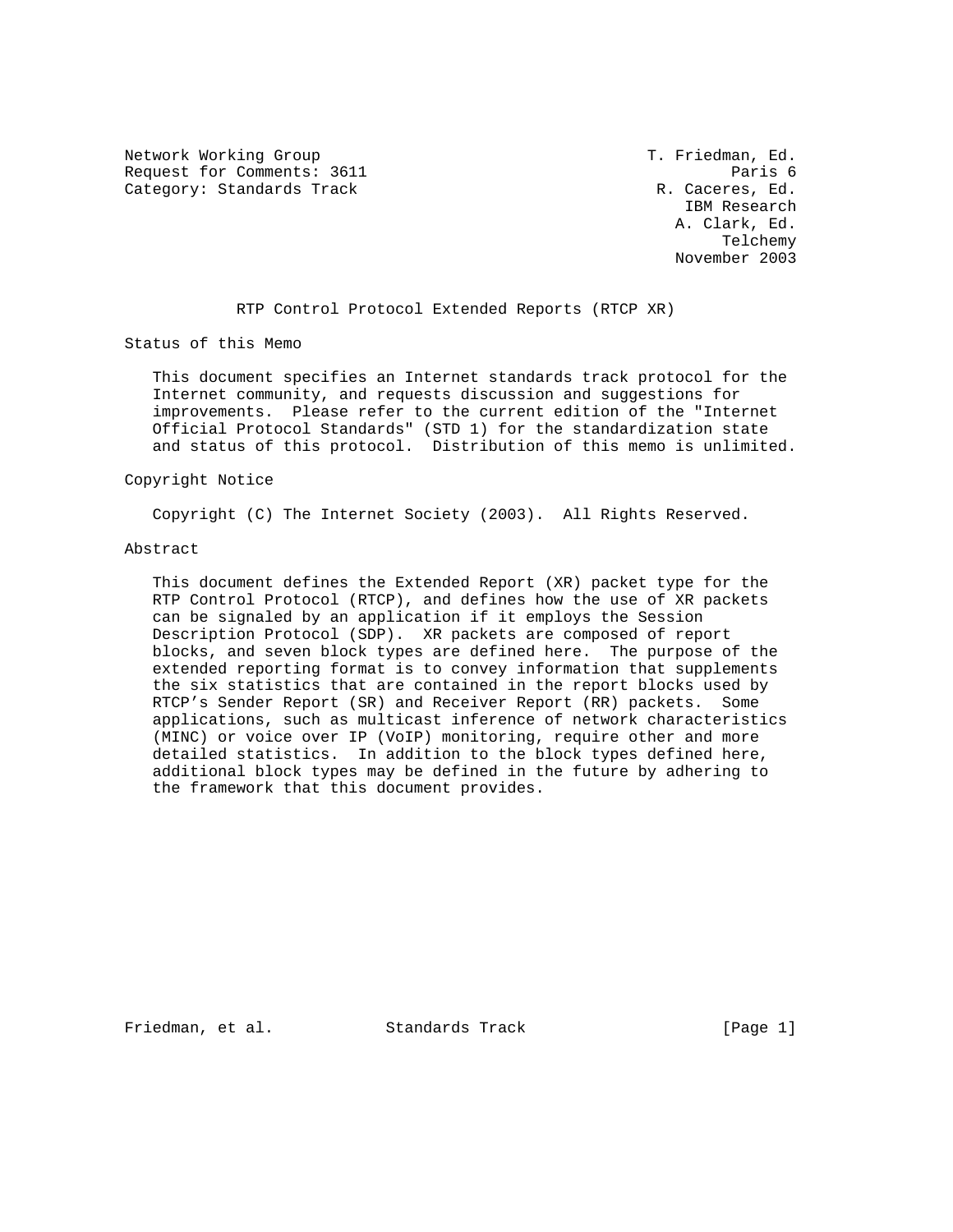|       | Table of Contents                                         |
|-------|-----------------------------------------------------------|
| 1.    |                                                           |
|       | 1.1.                                                      |
|       | 1.2.                                                      |
| $2$ . |                                                           |
| 3.    | Extended Report Block Framework. 8                        |
| 4.    |                                                           |
|       | Loss RLE Report Block. 9<br>4.1.                          |
|       | Run Length Chunk 15<br>4.1.1.                             |
|       | Bit Vector Chunk 15<br>4.1.2.                             |
|       | Terminating Null Chunk 16<br>4.1.3.                       |
|       | Duplicate RLE Report Block 16<br>4.2.                     |
|       | Packet Receipt Times Report Block. 18<br>4.3.             |
|       | Receiver Reference Time Report Block 20<br>4.4.           |
|       | 4.5.                                                      |
|       | Statistics Summary Report Block. 22<br>4.6.               |
|       | VoIP Metrics Report Block. 25<br>4.7.                     |
|       | 4.7.1.<br>Packet Loss and Discard Metrics. 27             |
|       | Burst Metrics. 27<br>4.7.2.                               |
|       | Delay Metrics. 30<br>4.7.3.                               |
|       | Signal Related Metrics 31<br>4.7.4.                       |
|       | Call Quality or Transmission Quality Metrics 33<br>4.7.5. |
|       | 4.7.6.<br>Configuration Parameters 34                     |
|       | 4.7.7. Jitter Buffer Parameters 36                        |
| 5.    |                                                           |
|       | 5.1.                                                      |
|       | Usage in Offer/Answer. 40<br>5.2.                         |
|       | Usage Outside of Offer/Answer. 42<br>5.3.                 |
| б.    |                                                           |
|       | 6.1.                                                      |
|       | 6.2.<br>RTCP XR Block Type Registry. 42                   |
|       | 6.3.                                                      |
| 7.    | The "rtcp-xr" SDP Attribute. 43                           |
|       |                                                           |
| Α.    |                                                           |
|       | Sequence Number Interpretation 46<br>A.1.                 |
|       | Example Burst Packet Loss Calculation. 47<br>A.2.         |
|       |                                                           |
|       |                                                           |
|       |                                                           |
|       |                                                           |
|       |                                                           |
|       |                                                           |
|       |                                                           |
|       |                                                           |

Friedman, et al. Standards Track [Page 2]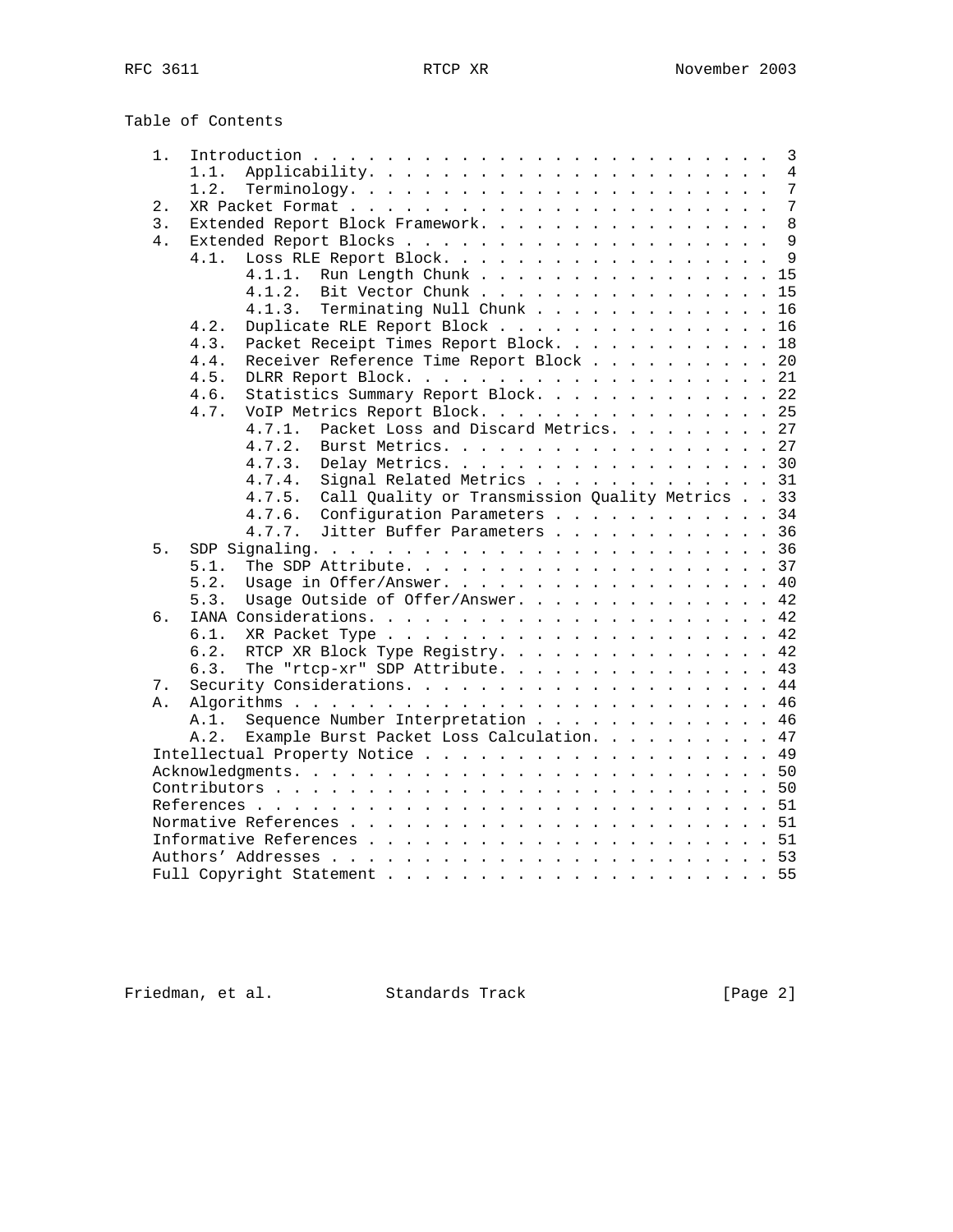# 1. Introduction

 This document defines the Extended Report (XR) packet type for the RTP Control Protocol (RTCP) [9], and defines how the use of XR packets can be signaled by an application if it employs the Session Description Protocol (SDP) [4]. XR packets convey information beyond that already contained in the reception report blocks of RTCP's sender report (SR) or Receiver Report (RR) packets. The information is of use across RTP profiles, and so is not appropriately carried in SR or RR profile-specific extensions. Information used for network management falls into this category, for instance.

 The definition is broken out over the three sections that follow the Introduction. Section 2 defines the XR packet as consisting of an eight octet header followed by a series of components called report blocks. Section 3 defines the common format, or framework, consisting of a type and a length field, required for all report blocks. Section 4 defines several specific report block types. Other block types can be defined in future documents as the need arises.

 The report block types defined in this document fall into three categories. The first category consists of packet-by-packet reports on received or lost RTP packets. Reports in the second category convey reference time information between RTP participants. In the third category, reports convey metrics relating to packet receipts, that are summary in nature but that are more detailed, or of a different type, than that conveyed in existing RTCP packets.

 All told, seven report block formats are defined by this document. Of these, three are packet-by-packet block types:

- Loss RLE Report Block (Section 4.1): Run length encoding of reports concerning the losses and receipts of RTP packets.
- Duplicate RLE Report Block (Section 4.2): Run length encoding of reports concerning duplicates of received RTP packets.
- Packet Receipt Times Report Block (Section 4.3): A list of reception timestamps of RTP packets.

There are two reference time related block types:

 - Receiver Reference Time Report Block (Section 4.4): Receiver-end wallclock timestamps. Together with the DLRR Report Block mentioned next, these allow non-senders to calculate round-trip times.

Friedman, et al. Standards Track [Page 3]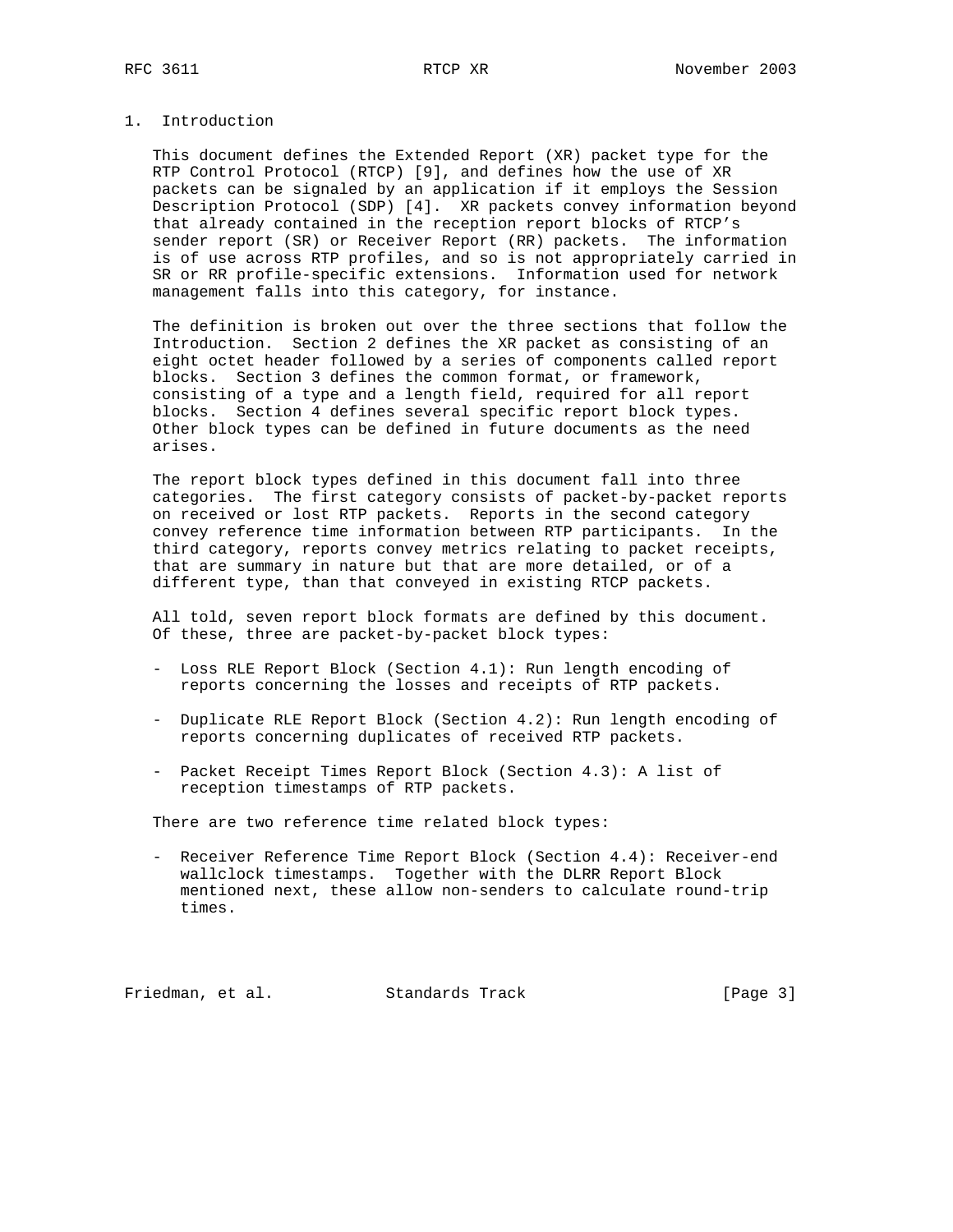- DLRR Report Block (Section 4.5): The delay since the last Receiver Reference Time Report Block was received. An RTP data sender that receives a Receiver Reference Time Report Block can respond with a DLRR Report Block, in much the same way as, in the mechanism already defined for RTCP [9, Section 6.3.1], an RTP data receiver that receives a sender's NTP timestamp can respond by filling in the DLSR field of an RTCP reception report block.

Finally, this document defines two summary metric block types:

- Statistics Summary Report Block (Section 4.6): Statistics on RTP packet sequence numbers, losses, duplicates, jitter, and TTL or Hop Limit values.
- VoIP Metrics Report Block (Section 4.7): Metrics for monitoring Voice over IP (VoIP) calls.

 Before proceeding to the XR packet and report block definitions, this document provides an applicability statement (Section 1.1) that describes the contexts in which these report blocks can be used. It also defines (Section 1.2) the normative use of key words, such as MUST and SHOULD, as they are employed in this document.

 Following the definitions of the various report blocks, this document describes how applications that employ SDP can signal their use (Section 5). The document concludes with a discussion (Section 6) of numbering considerations for the Internet Assigned Numbers Authority (IANA), of security considerations (Section 7), and with appendices that provide examples of how to implement algorithms discussed in the text.

### 1.1. Applicability

 The XR packets are useful across multiple applications, and for that reason are not defined as profile-specific extensions to RTCP sender or Receiver Reports [9, Section 6.4.3]. Nonetheless, they are not of use in all contexts. In particular, the VoIP metrics report block (Section 4.7) is specific to voice applications, though it can be employed over a wide variety of such applications.

 The VoIP metrics report block can be applied to any one-to-one or one-to-many voice application for which the use of RTP and RTCP is specified. The use of conversational metrics (Section 4.7.5), including the R factor (as described by the E Model defined in [3]) and the mean opinion score for conversational quality (MOS-CQ), in applications other than simple two party calls is not defined; hence, these metrics should be identified as unavailable in multicast conferencing applications.

Friedman, et al. Standards Track [Page 4]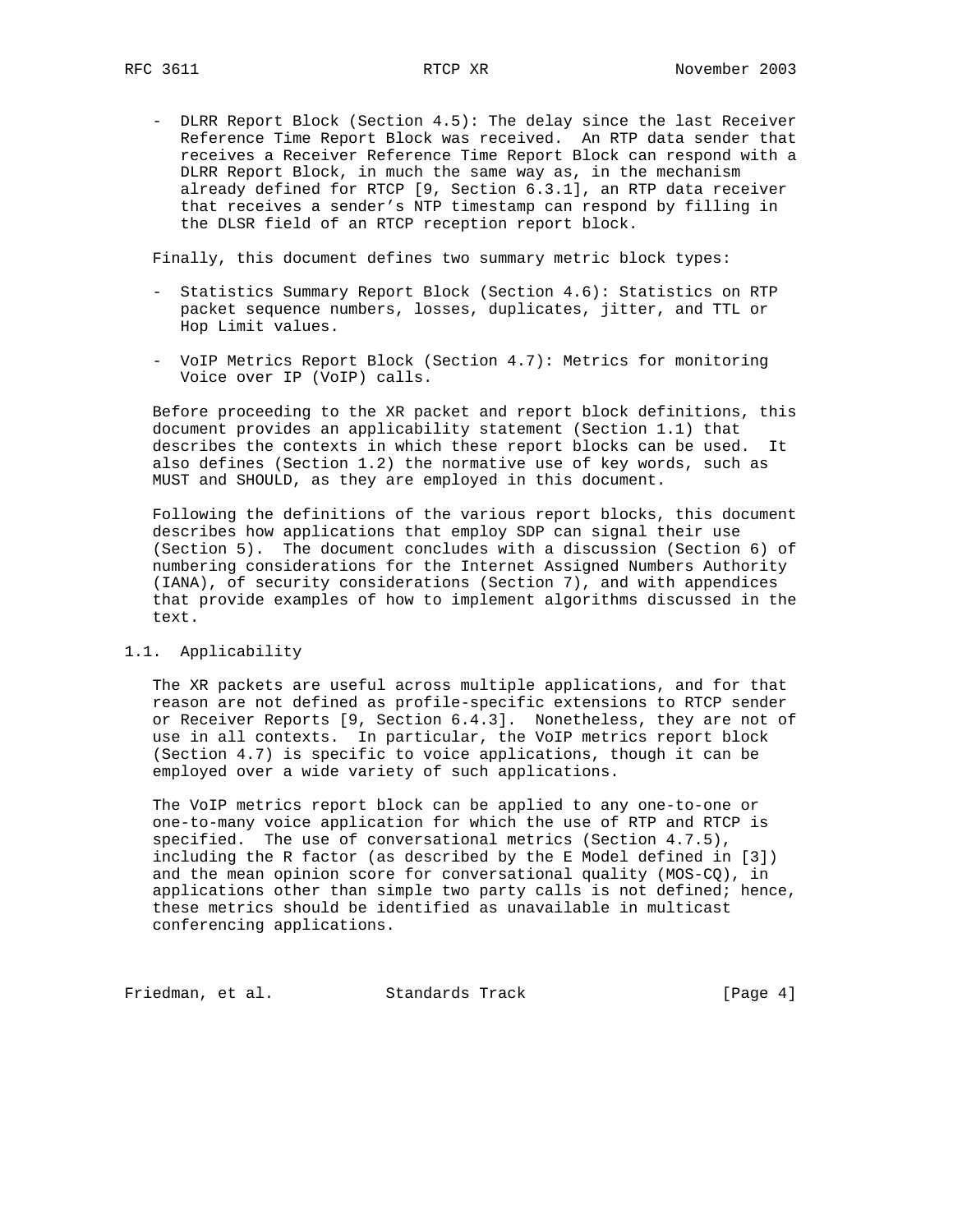The packet-by-packet report block types, Loss RLE (Section 4.1), Duplicate RLE (Section 4.2), and Packet Receipt Times (Section 4.3), have been defined with network tomography applications, such as multicast inference of network characteristics (MINC) [11], in mind. MINC requires detailed packet receipt traces from multicast session receivers in order to infer the gross structure of the multicast distribution tree and the parameters, such as loss rates and delays, that apply to paths between the branching points of that tree.

 Any real time multicast multimedia application can use the packet by-packet report block types. Such an application could employ a MINC inference subsystem that would provide it with multicast tree topology information. One potential use of such a subsystem would be for the identification of high loss regions in the multicast tree and the identification of multicast session participants well situated to provide retransmissions of lost packets.

 Detailed packet-by-packet reports do not necessarily have to consume disproportionate bandwidth with respect to other RTCP packets. An application can cap the size of these blocks. A mechanism called "thinning" is provided for these report blocks, and can be used to ensure that they adhere to a size limit by restricting the number of packets reported upon within any sequence number interval. The rationale for, and use of this mechanism is described in [13]. Furthermore, applications might not require report blocks from all receivers in order to answer such important questions as where in the multicast tree there are paths that exceed a defined loss rate threshold. Intelligent decisions regarding which receivers send these report blocks can further restrict the portion of RTCP bandwidth that they consume.

 The packet-by-packet report blocks can also be used by dedicated network monitoring applications. For such an application, it might be appropriate to allow more than 5% of RTP data bandwidth to be used for RTCP packets, thus allowing proportionately larger and more detailed report blocks.

 Nothing in the packet-by-packet block types restricts their use to multicast applications. In particular, they could be used for network tomography similar to MINC, but using striped unicast packets instead. In addition, if it were found useful, they could be used for applications limited to two participants.

 One use to which the packet-by-packet reports are not immediately suited is for data packet acknowledgments as part of a packet retransmission mechanism. The reason is that the packet accounting technique suggested for these blocks differs from the packet accounting normally employed by RTP. In order to favor measurement

Friedman, et al. Standards Track [Page 5]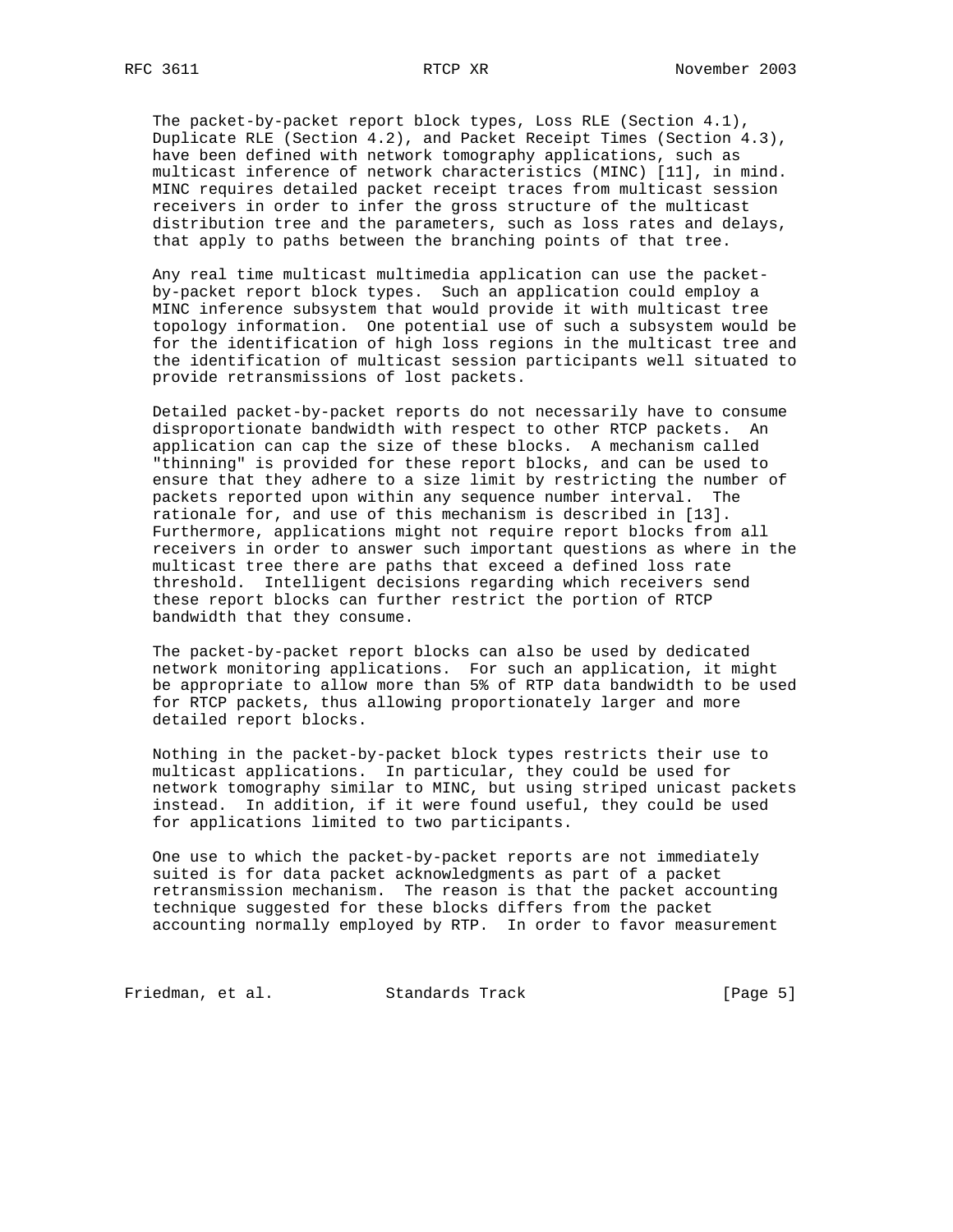applications, an effort is made to interpret as little as possible at the data receiver, and leave the interpretation as much as possible to participants that receive the report blocks. Thus, for example, a packet with an anomalous SSRC ID or an anomalous sequence number might be excluded by normal RTP accounting, but would be reported upon for network monitoring purposes.

 The Statistics Summary Report Block (Section 4.6) has also been defined with network monitoring in mind. This block type can be used equally well for reporting on unicast and multicast packet reception.

 The reference time related block types were conceived for receiver based TCP-friendly multicast congestion control [18]. By allowing data receivers to calculate their round trip times to senders, they help the receivers estimate the downstream bandwidth they should request. Note that if every receiver is to send Receiver Reference Time Report Blocks (Section 4.4), a sender might potentially send a number of DLRR Report Blocks (Section 4.5) equal to the number of receivers whose RTCP packets have arrived at the sender within its reporting interval. As the number of participants in a multicast session increases, an application should use discretion regarding which participants send these blocks, and how frequently.

 XR packets supplement the existing RTCP packets, and may be stacked with other RTCP packets to form compound RTCP packets [9, Section 6]. The introduction of XR packets into a session in no way changes the rules governing the calculation of the RTCP reporting interval [9, Section 6.2]. As XR packets are RTCP packets, they count as such for bandwidth calculations. As a result, the addition of extended reporting information may tend to increase the average RTCP packet size, and thus the average reporting interval. This increase may be limited by limiting the size of XR packets.

 The SDP signaling defined for XR packets in this document (Section 5) was done so with three use scenarios in mind: a Real Time Streaming Protocol (RTSP) controlled streaming application, a one-to-many multicast multimedia application such as a course lecture with enhanced feedback, and a Session Initiation Protocol (SIP) controlled conversational session involving two parties. Applications that employ SDP are free to use additional SDP signaling for cases not covered here. In addition, applications are free to use signaling mechanisms other than SDP.

Friedman, et al. Standards Track [Page 6]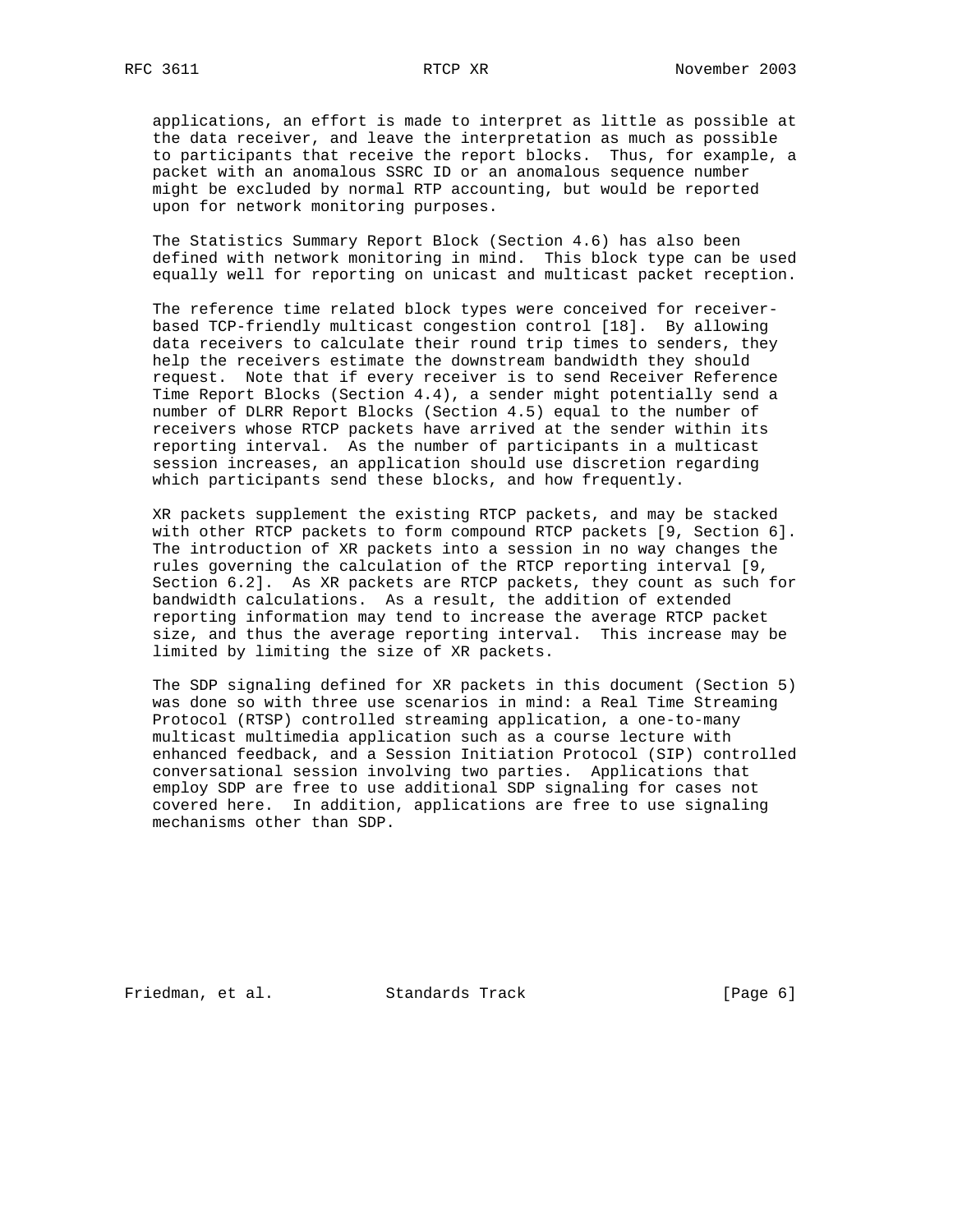# 1.2. Terminology

 The key words "MUST", "MUST NOT", "REQUIRED", "SHALL", "SHALL NOT", "SHOULD", "SHOULD NOT", "RECOMMENDED", "MAY", and "OPTIONAL" in this document are to be interpreted as described in BCP 14, RFC 2119 [1] and indicate requirement levels for compliance with this specification.

# 2. XR Packet Format

 An XR packet consists of a header of two 32-bit words, followed by a number, possibly zero, of extended report blocks. This type of packet is laid out in a manner consistent with other RTCP packets, as concerns the essential version, packet type, and length information. XR packets are thus backwards compatible with RTCP receiver implementations that do not recognize them, but that ought to be able to parse past them using the length information. A padding field and an SSRC field are also provided in the same locations that they appear in other RTCP packets, for simplicity. The format is as follows:

0  $1$  2 3 0 1 2 3 4 5 6 7 8 9 0 1 2 3 4 5 6 7 8 9 0 1 2 3 4 5 6 7 8 9 0 1 +-+-+-+-+-+-+-+-+-+-+-+-+-+-+-+-+-+-+-+-+-+-+-+-+-+-+-+-+-+-+-+-+  $|V=2|P|$ reserved  $|PT=XR=207$   $|$  length +-+-+-+-+-+-+-+-+-+-+-+-+-+-+-+-+-+-+-+-+-+-+-+-+-+-+-+-+-+-+-+-+ | SSRC | SSRC | SSRC | SSRC | SSRC | SSRC | SSRC | SSRC | SSRC | SSRC | SSRC | SSRC | SSRC | SSRC | SSRC | SSRC | SSRC | SSRC | SSRC | SSRC | SSRC | SSRC | SSRC | SSRC | SSRC | SSRC | SSRC | SSRC | SSRC | SSRC | SSRC | SSR +-+-+-+-+-+-+-+-+-+-+-+-+-+-+-+-+-+-+-+-+-+-+-+-+-+-+-+-+-+-+-+-+ : report blocks : +-+-+-+-+-+-+-+-+-+-+-+-+-+-+-+-+-+-+-+-+-+-+-+-+-+-+-+-+-+-+-+-+ version (V): 2 bits Identifies the version of RTP. This specification applies to RTP version two. padding (P): 1 bit If the padding bit is set, this XR packet contains some

 additional padding octets at the end. The semantics of this field are identical to the semantics of the padding field in the SR packet, as defined by the RTP specification.

 reserved: 5 bits This field is reserved for future definition. In the absence of such definition, the bits in this field MUST be set to zero and MUST be ignored by the receiver.

Friedman, et al. Standards Track [Page 7]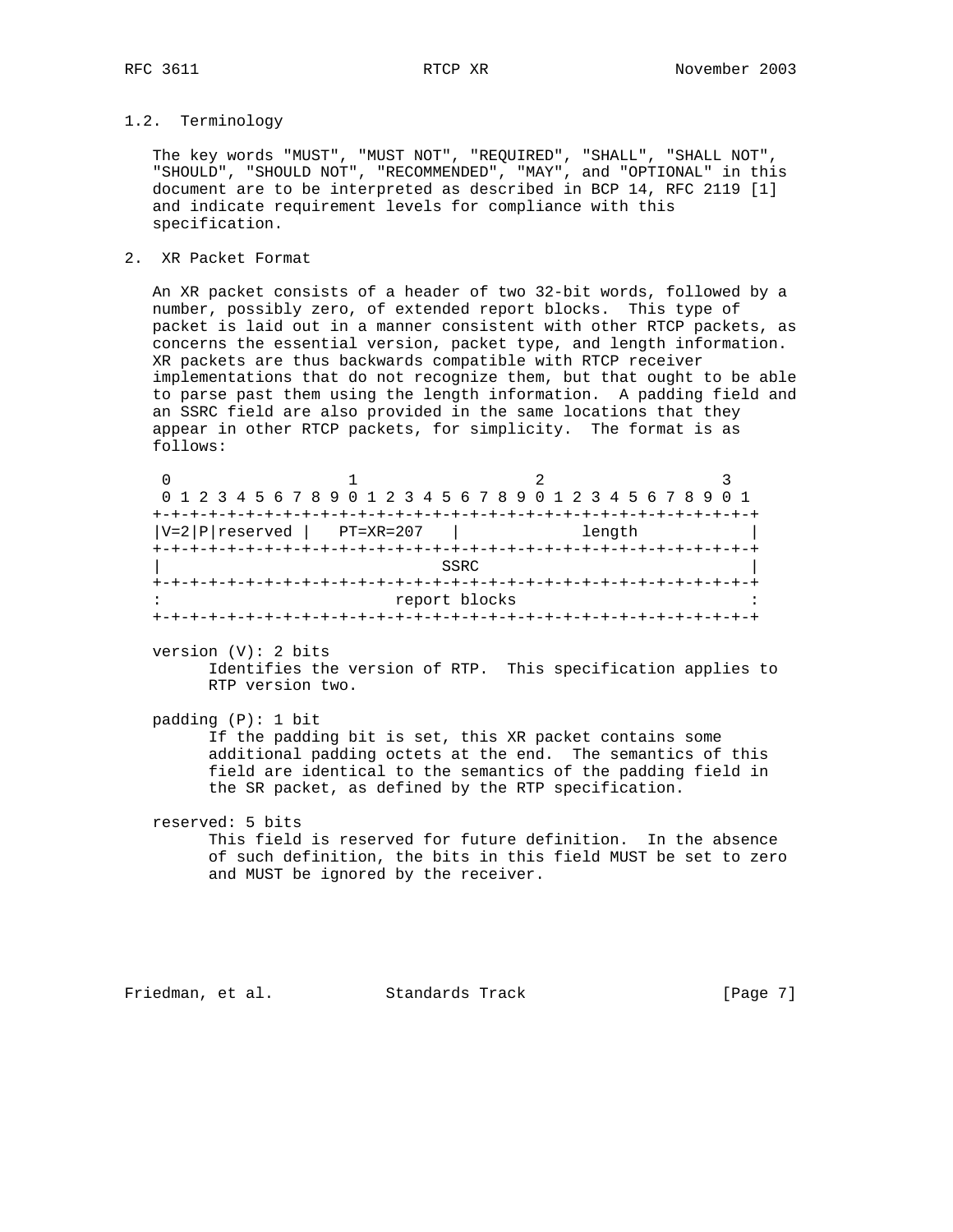packet type (PT): 8 bits Contains the constant 207 to identify this as an RTCP XR packet. This value is registered with the Internet Assigned Numbers Authority (IANA), as described in Section 6.1.

length: 16 bits

 As described for the RTCP Sender Report (SR) packet (see Section 6.4.1 of the RTP specification [9]). Briefly, the length of this XR packet in 32-bit words minus one, including the header and any padding.

- SSRC: 32 bits The synchronization source identifier for the originator of this XR packet.
- report blocks: variable length. Zero or more extended report blocks. In keeping with the extended report block framework defined below, each block MUST consist of one or more 32-bit words.
- 3. Extended Report Block Framework

 Extended report blocks are stacked, one after the other, at the end of an XR packet. An individual block's length is a multiple of 4 octets. The XR header's length field describes the total length of the packet, including these extended report blocks.

 Each block has block type and length fields that facilitate parsing. A receiving application can demultiplex the blocks based upon their type, and can use the length information to locate each successive block, even in the presence of block types it does not recognize.

An extended report block has the following format:

| 0 1 2 3 4 5 6 7 8 9 0 1 2 3 4 5 6 7 8 9 0 1 2 3 4 5 6 7 8 9 0 1 |      |  |  |                              |  |  |  |  |  |  |  |  |              |  |  |  |
|-----------------------------------------------------------------|------|--|--|------------------------------|--|--|--|--|--|--|--|--|--------------|--|--|--|
|                                                                 |      |  |  |                              |  |  |  |  |  |  |  |  |              |  |  |  |
|                                                                 | BT a |  |  | type-specific                |  |  |  |  |  |  |  |  | block length |  |  |  |
|                                                                 |      |  |  |                              |  |  |  |  |  |  |  |  |              |  |  |  |
|                                                                 |      |  |  | type-specific block contents |  |  |  |  |  |  |  |  |              |  |  |  |
|                                                                 |      |  |  |                              |  |  |  |  |  |  |  |  |              |  |  |  |

 block type (BT): 8 bits Identifies the block format. Seven block types are defined in Section 4. Additional block types may be defined in future specifications. This field's name space is managed by the Internet Assigned Numbers Authority (IANA), as described in Section 6.2.

Friedman, et al. Standards Track [Page 8]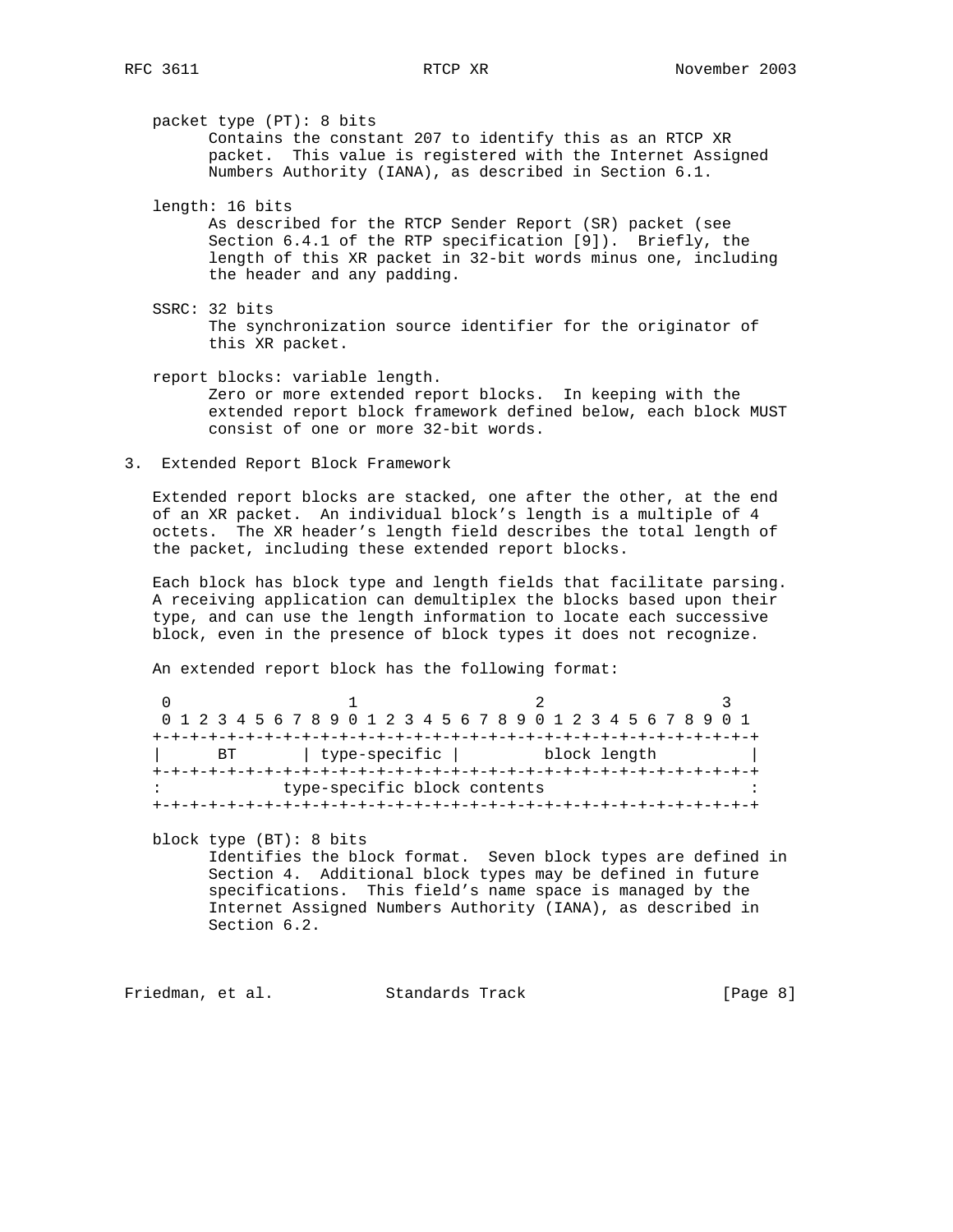type-specific: 8 bits The use of these bits is determined by the block type definition.

 block length: 16 bits The length of this report block, including the header, in 32 bit words minus one. If the block type definition permits, zero is an acceptable value, signifying a block that consists of only the BT, type-specific, and block length fields, with a null type-specific block contents field.

- type-specific block contents: variable length The use of this field is defined by the particular block type, subject to the constraint that it MUST be a multiple of 32 bits long. If the block type definition permits, It MAY be zero bits long.
- 4. Extended Report Blocks

 This section defines seven extended report blocks: block types for reporting upon received packet losses and duplicates, packet reception times, receiver reference time information, receiver inter-report delays, detailed reception statistics, and voice over IP (VoIP) metrics. An implementation SHOULD ignore incoming blocks with types not relevant or unknown to it. Additional block types MUST be registered with the Internet Assigned Numbers Authority (IANA) [16], as described in Section 6.2.

4.1. Loss RLE Report Block

 This block type permits detailed reporting upon individual packet receipt and loss events. Such reports can be used, for example, for multicast inference of network characteristics (MINC) [11]. With MINC, one can discover the topology of the multicast tree used for distributing a source's RTP packets, and of the loss rates along links within that tree, or they could be used to provide raw data to a network management application.

 Since a Boolean trace of lost and received RTP packets is potentially lengthy, this block type permits the trace to be compressed through run length encoding. To further reduce block size, loss event reports can be systematically dropped from the trace in a mechanism called thinning that is described below and that is studied in [13].

 A participant that generates a Loss RLE Report Block should favor accuracy in reporting on observed events over interpretation of those events whenever possible. Interpretation should be left to those who observe the report blocks. Following this approach implies that

Friedman, et al. Standards Track [Page 9]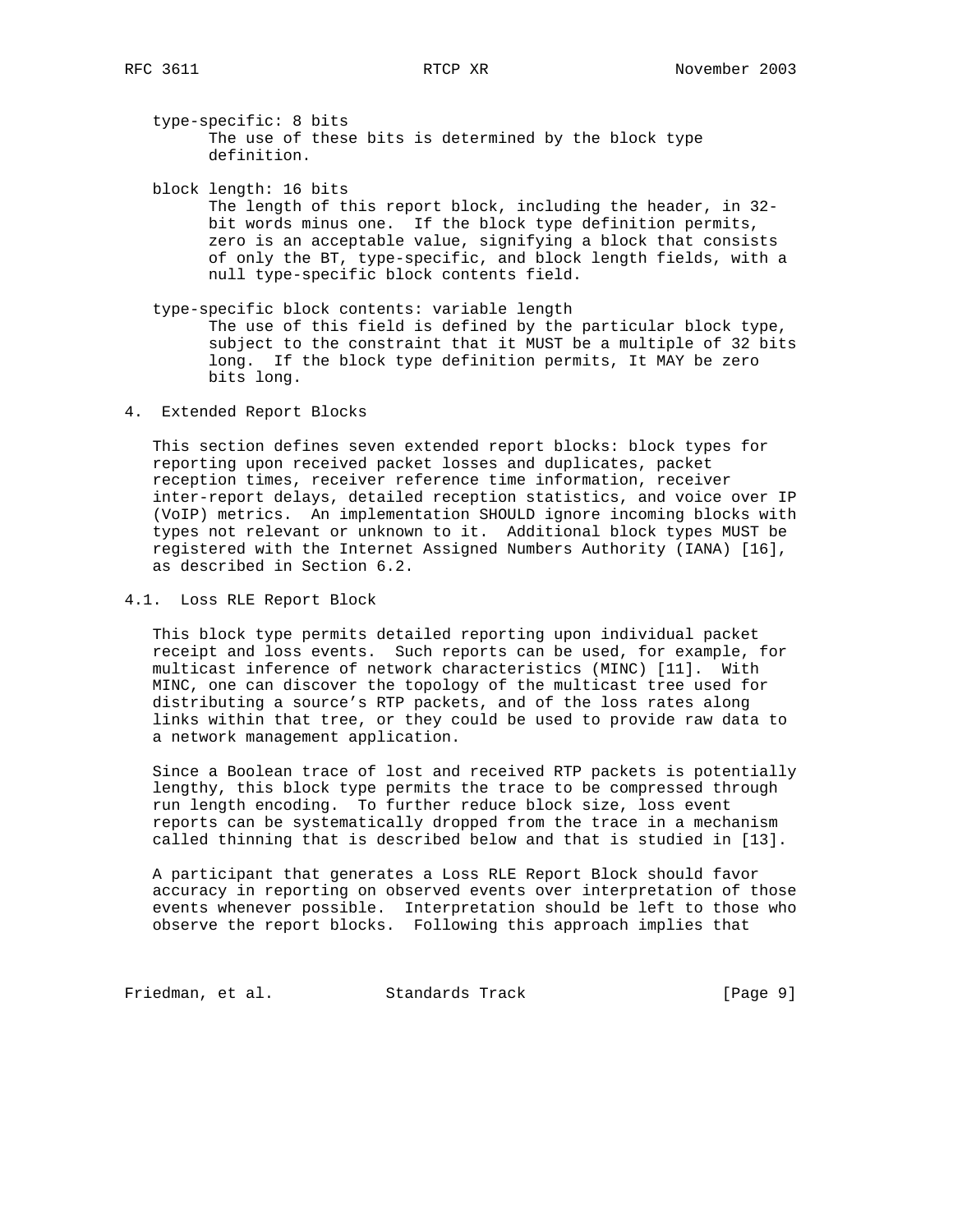accounting for Loss RLE Report Blocks will differ from the accounting for the generation of the SR and RR packets described in the RTP specification [9] in the following two areas: per-sender accounting and per-packet accounting.

 In its per-sender accounting, an RTP session participant SHOULD NOT make the receipt of a threshold minimum number of RTP packets a condition for reporting upon the sender of those packets. This accounting technique differs from the technique described in Section 6.2.1 and Appendix A.1 of the RTP specification that allows a threshold to determine whether a sender is considered valid.

 In its per-packet accounting, an RTP session participant SHOULD treat all sequence numbers as valid. This accounting technique differs from the technique described in Appendix A.1 of the RTP specification that suggests ruling a sequence number valid or invalid on the basis of its contiguity with the sequence numbers of previously received packets.

 Sender validity and sequence number validity are interpretations of the raw data. Such interpretations are justified in the interest, for example, of excluding the stray old packet from an unrelated session from having an effect upon the calculation of the RTCP transmission interval. The presence of stray packets might, on the other hand, be of interest to a network monitoring application.

 One accounting interpretation that is still necessary is for a participant to decide whether the 16 bit sequence number has rolled over. Under ordinary circumstances this is not a difficult task. For example, if packet number 65,535 (the highest possible sequence number) is followed shortly by packet number 0, it is reasonable to assume that there has been a rollover. However, it is possible that the packet is an earlier one (from 65,535 packets earlier). It is also possible that the sequence numbers have rolled over multiple times, either forward or backward. The interpretation becomes more difficult when there are large gaps between the sequence numbers, even accounting for rollover, and when there are long intervals between received packets.

 The per-packet accounting technique mandated here is for a participant to keep track of the sequence number of the packet most recently received from a sender. For the next packet that arrives from that sender, the sequence number MUST be judged to fall no more than 32,768 packets ahead or behind the most recent one, whichever choice places it closer. In the event that both choices are equally distant (only possible when the distance is 32,768), the choice MUST be the one that does not require a rollover. Appendix A.1 presents an algorithm that implements this technique.

Friedman, et al. Standards Track [Page 10]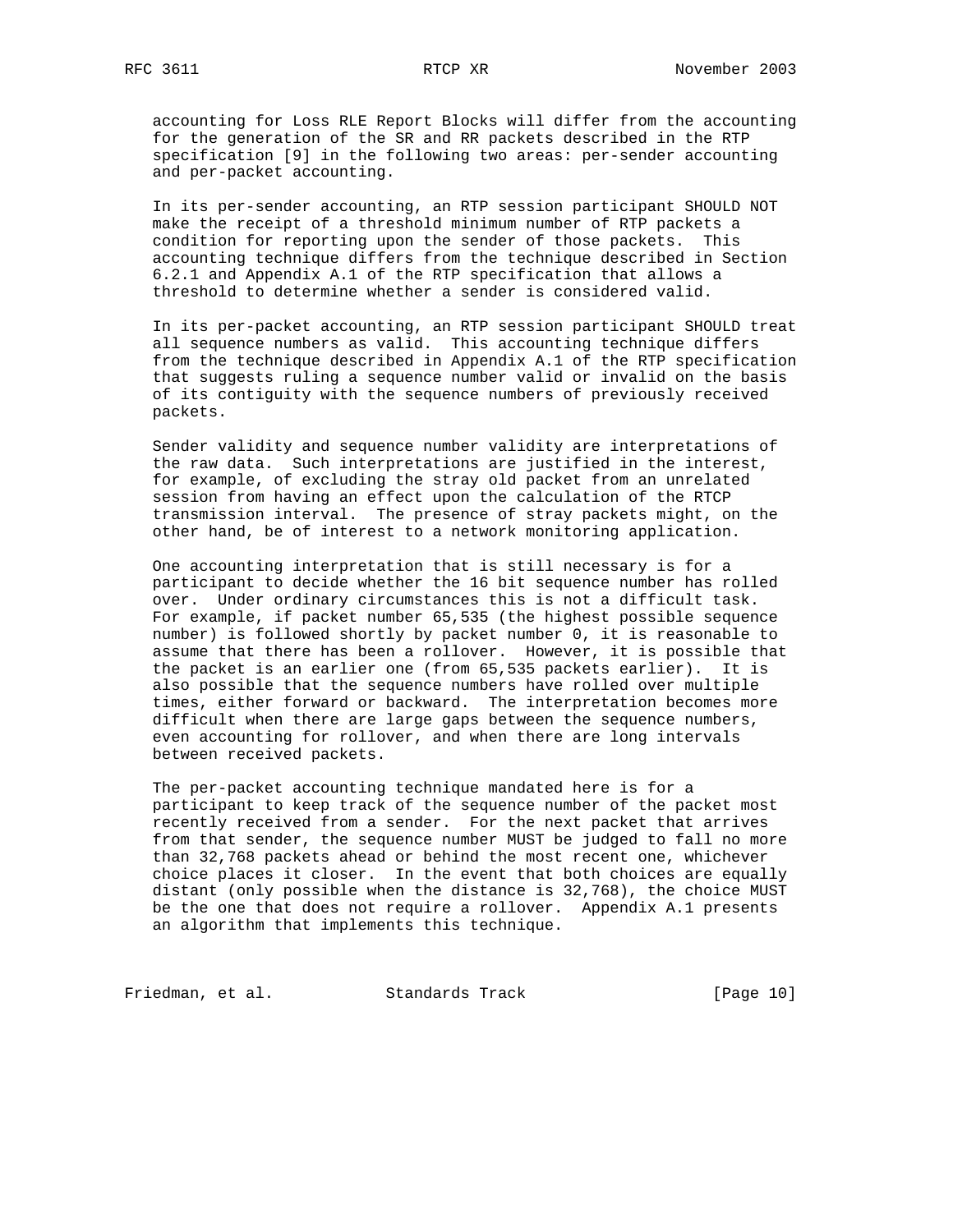Each block reports on a single RTP data packet source, identified by its SSRC. The receiver that is supplying the report is identified in the header of the RTCP packet.

 Choice of beginning and ending RTP packet sequence numbers for the trace is left to the application. These values are reported in the block. The last sequence number in the trace MAY differ from the sequence number reported on in any accompanying SR or RR report.

 Note that because of sequence number wraparound, the ending sequence number MAY be less than the beginning sequence number. A Loss RLE Report Block MUST NOT be used to report upon a range of 65,534 or greater in the sequence number space, as there is no means of identifying multiple wraparounds.

 The trace described by a Loss RLE report consists of a sequence of Boolean values, one for each sequence number of the trace. A value of one represents a packet receipt, meaning that one or more packets having that sequence number have been received since the most recent wraparound of sequence numbers (or since the beginning of the RTP session if no wraparound has been judged to have occurred). A value of zero represents a packet loss, meaning that there has been no packet receipt for that sequence number as of the time of the report. If a packet with a given sequence number is received after a report of a loss for that sequence number, a later Loss RLE report MAY report a packet receipt for that sequence number.

 The encoding itself consists of a series of 16 bit units called chunks that describe sequences of packet receipts or losses in the trace. Each chunk either specifies a run length or a bit vector, or is a null chunk. A run length describes between 1 and 16,383 events that are all the same (either all receipts or all losses). A bit vector describes 15 events that may be mixed receipts and losses. A null chunk describes no events, and is used to round out the block to a 32 bit word boundary.

 The mapping from a sequence of lost and received packets into a sequence of chunks is not necessarily unique. For example, the following trace covers 45 packets, of which the 22nd and 24th have been lost and the others received:

1111 1111 1111 1111 1111 1010 1111 1111 1111 1111 1111 1

Friedman, et al. Standards Track [Page 11]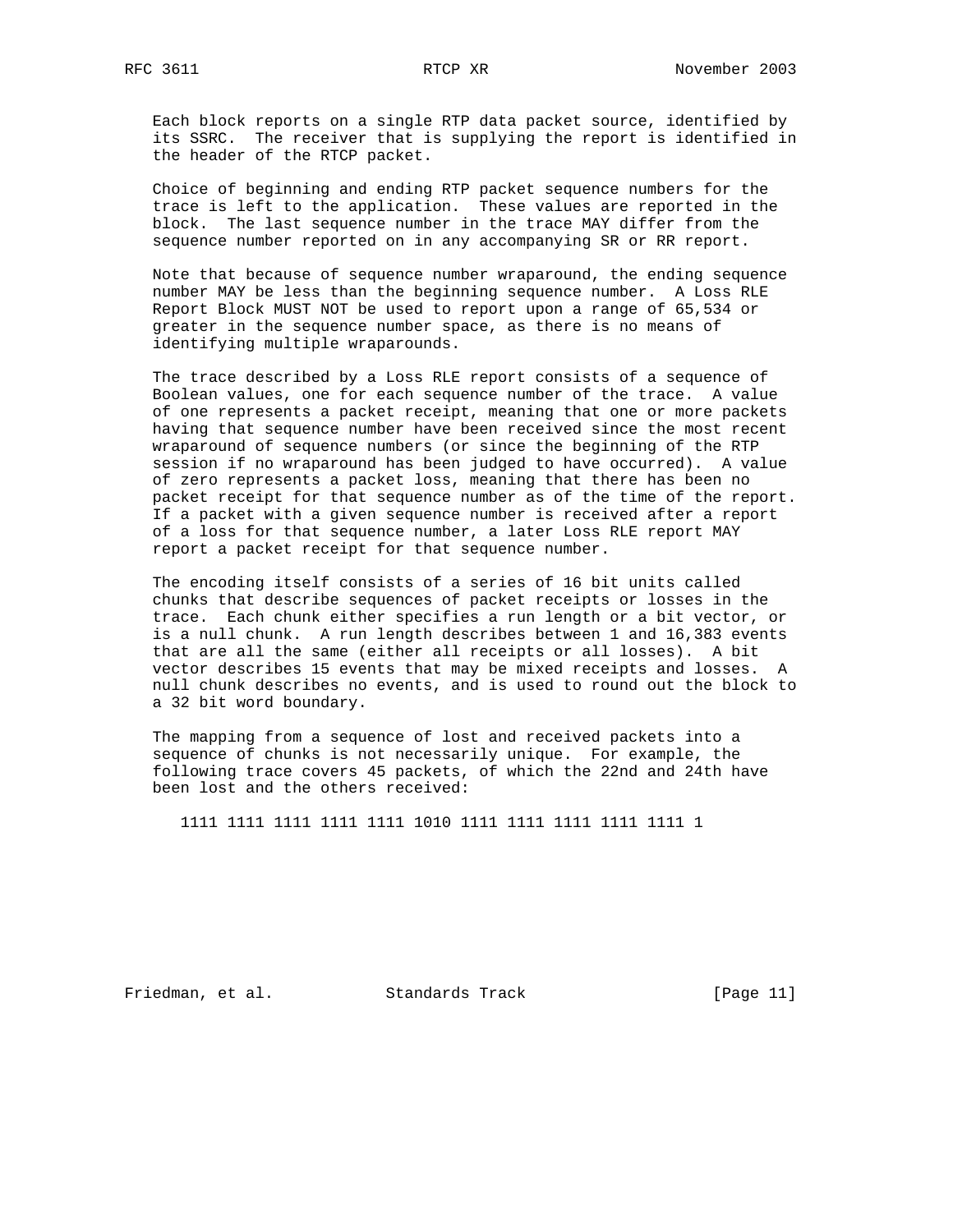One way to encode this would be:

 bit vector 1111 1111 1111 111 bit vector 1111 1101 0111 111 bit vector 1111 1111 1111 111 null chunk

Another way to encode this would be:

 run of 21 receipts bit vector 0101 1111 1111 111 run of 9 receipts null chunk

 The choice of encoding is left to the application. As part of this freedom of choice, applications MAY terminate a series of run length and bit vector chunks with a bit vector chunk that runs beyond the sequence number space described by the report block. For example, if the 44th packet in the same sequence was lost:

1111 1111 1111 1111 1111 1010 1111 1111 1111 1111 1110 1

This could be encoded as:

 run of 21 receipts bit vector 0101 1111 1111 111 bit vector 1111 1110 1000 000 null chunk

 In this example, the last five bits of the second bit vector describe a part of the sequence number space that extends beyond the last sequence number in the trace. These bits have been set to zero.

 All bits in a bit vector chunk that describe a part of the sequence number space that extends beyond the last sequence number in the trace MUST be set to zero, and MUST be ignored by the receiver.

 A null packet MUST appear at the end of a Loss RLE Report Block if the number of run length plus bit vector chunks is odd. The null chunk MUST NOT appear in any other context.

 Caution should be used in sending Loss RLE Report Blocks because, even with the compression provided by run length encoding, they can easily consume bandwidth out of proportion with normal RTCP packets. The block type includes a mechanism, called thinning, that allows an application to limit report sizes.

Friedman, et al. Standards Track [Page 12]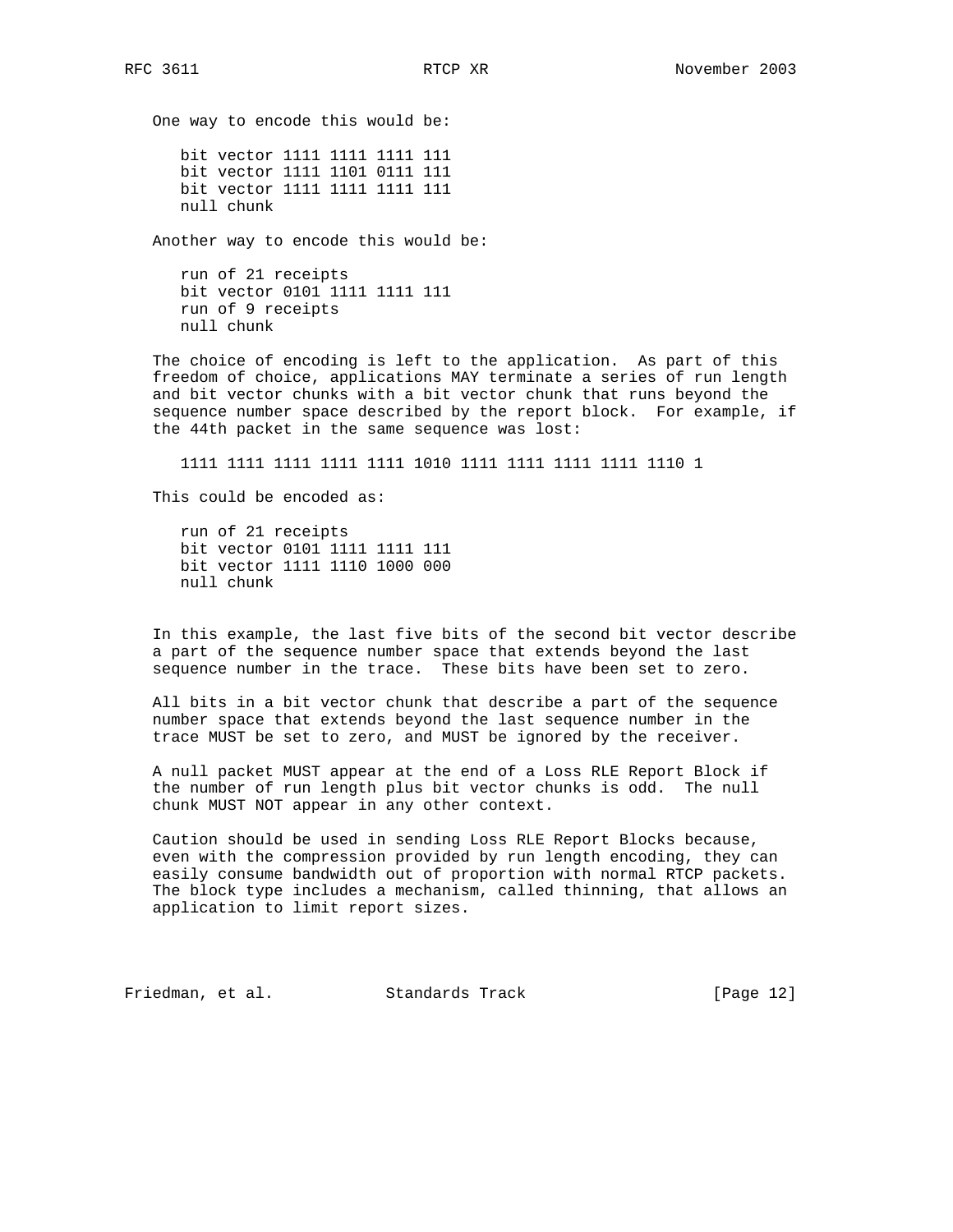A thinning value, T, selects a subset of packets within the sequence number space: those with sequence numbers that are multiples of 2^T. Packet reception and loss reports apply only to those packets. T can vary between 0 and 15. If T is zero, then every packet in the sequence number space is reported upon. If T is fifteen, then one in every 32,768 packets is reported upon.

 Suppose that the trace just described begins at sequence number 13,821. The last sequence number in the trace is 13,865. If the trace were to be thinned with a thinning value of T=2, then the following sequence numbers would be reported upon: 13,824, 13,828, 13,832, 13,836, 13,840, 13,844, 13,848, 13,852, 13,856, 13,860, 13,864. The thinned trace would be as follows:

1 1 1 1 1 0 1 1 1 1 0

This could be encoded as follows:

 bit vector 1111 1011 1100 000 null chunk

 The last four bits in the bit vector, representing sequence numbers 13,868, 13,872, 13,876, and 13,880, extend beyond the trace and are thus set to zero and are ignored by the receiver. With thinning, the loss of the 22nd packet goes unreported because its sequence number, 13,842, is not a multiple of four. Packet receipts for all sequence numbers that are not multiples of four also go unreported. However, in this example thinning has permitted the Loss RLE Report Block to be shortened by one 32 bit word.

Choice of the thinning value is left to the application.

Friedman, et al. Standards Track [Page 13]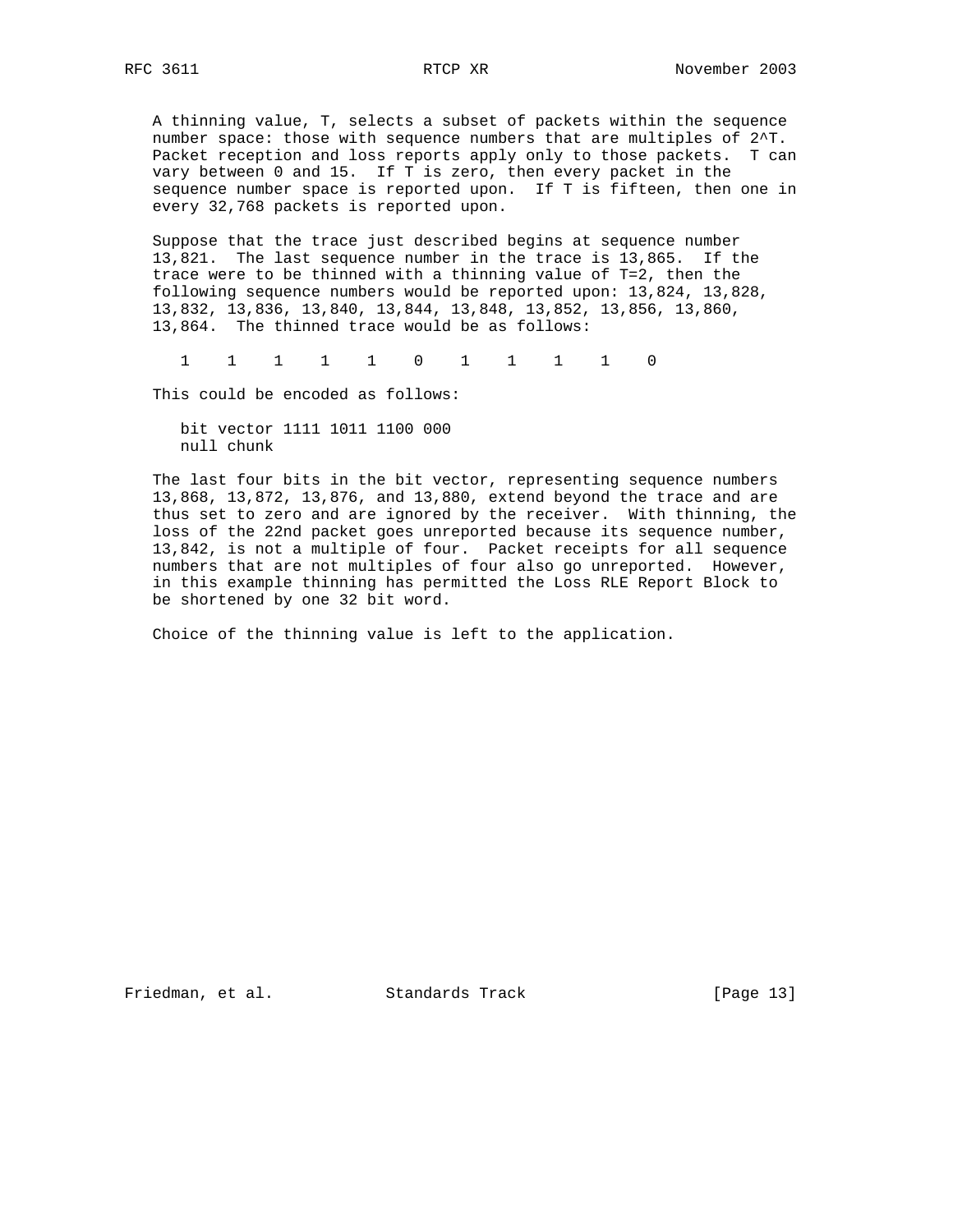The Loss RLE Report Block has the following format:

|               | 0 1 2 3 4 5 6 7 8 9 0 1 2 3 4 5 6 7 8 9 0 1 2 3 4 5 6 7 8 9 |                   |                |               |  |  |
|---------------|-------------------------------------------------------------|-------------------|----------------|---------------|--|--|
|               | -+-+-+-+-+-+-+-+-+-+-+                                      |                   |                | +-+-+-+-+-+-+ |  |  |
| $BT=1$        | rsvd.                                                       | $T \qquad \qquad$ |                | block length  |  |  |
| +-+-+-+-+-+-+ |                                                             |                   |                |               |  |  |
|               |                                                             |                   | SSRC of source |               |  |  |
|               | +-+-+-+-+-+-+-+-+-+-+-+-+-+-+-+-+                           |                   |                |               |  |  |
|               | begin seg                                                   |                   |                | end seg       |  |  |
|               |                                                             |                   |                |               |  |  |
|               | chunk 1                                                     |                   |                | chunk 2       |  |  |
|               |                                                             |                   |                |               |  |  |
|               |                                                             |                   |                |               |  |  |
|               |                                                             |                   |                |               |  |  |
|               | $chunk n-1$                                                 |                   |                | chunk n       |  |  |
|               |                                                             |                   |                |               |  |  |
|               |                                                             |                   |                |               |  |  |

block type (BT): 8 bits

A Loss RLE Report Block is identified by the constant 1.

rsvd.: 4 bits

 This field is reserved for future definition. In the absence of such definition, the bits in this field MUST be set to zero and MUST be ignored by the receiver.

thinning (T): 4 bits

 The amount of thinning performed on the sequence number space. Only those packets with sequence numbers 0 mod 2^T are reported on by this block. A value of 0 indicates that there is no thinning, and all packets are reported on. The maximum thinning is one packet in every 32,768 (amounting to two packets within each 16-bit sequence space).

- block length: 16 bits Defined in Section 3.
- SSRC of source: 32 bits The SSRC of the RTP data packet source being reported upon by this report block.
- begin\_seq: 16 bits The first sequence number that this block reports on.
- end\_seq: 16 bits The last sequence number that this block reports on plus one.

Friedman, et al. Standards Track [Page 14]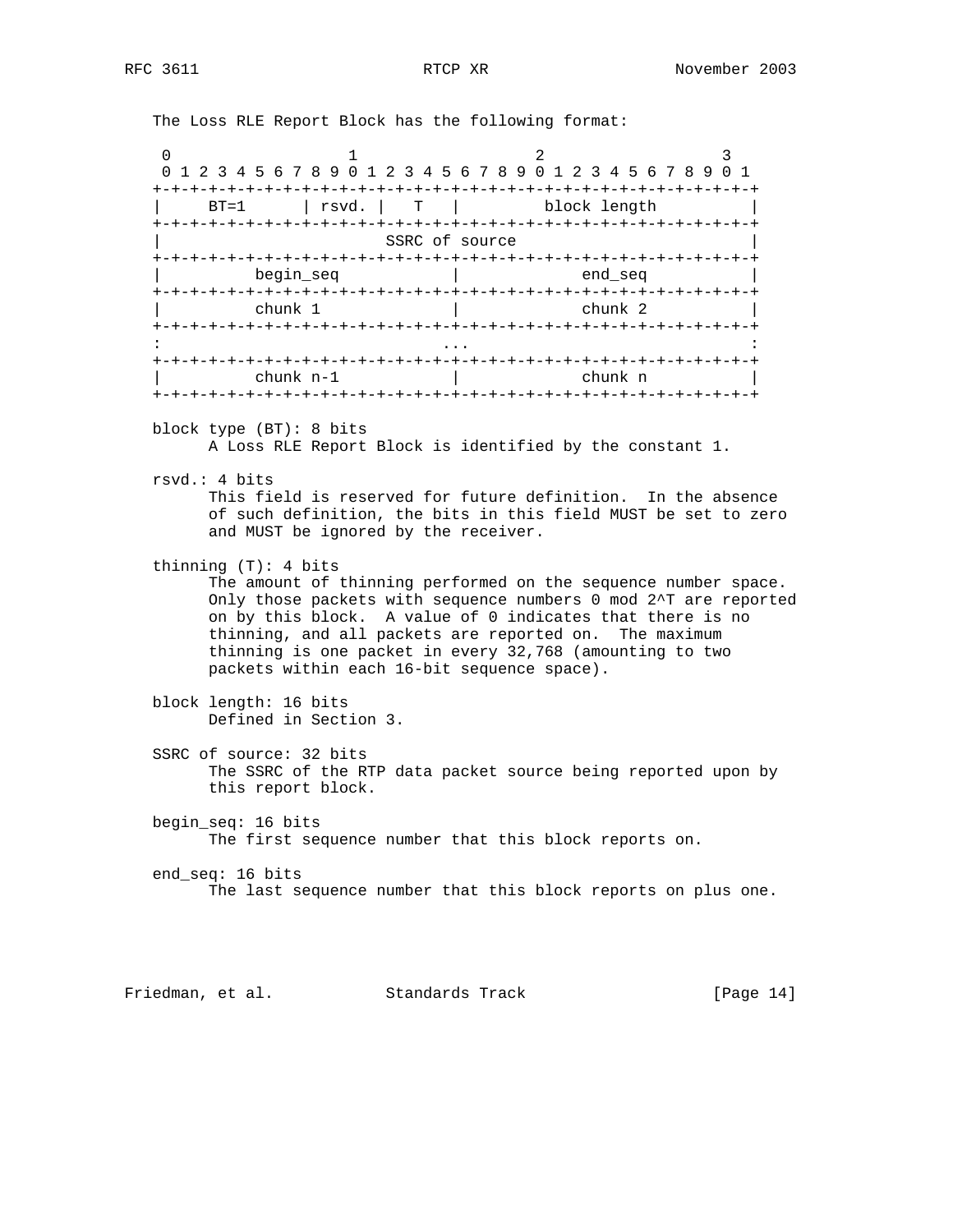chunk i: 16 bits There are three chunk types: run length, bit vector, and terminating null, defined in the following sections. If the chunk is all zeroes, then it is a terminating null chunk. Otherwise, the left most bit of the chunk determines its type: 0 for run length and 1 for bit vector. 4.1.1. Run Length Chunk 0 1 0 1 2 3 4 5 6 7 8 9 0 1 2 3 4 5 +-+-+-+-+-+-+-+-+-+-+-+-+-+-+-+-+ |C|R| run length | +-+-+-+-+-+-+-+-+-+-+-+-+-+-+-+-+ chunk type (C): 1 bit A zero identifies this as a run length chunk. run type (R): 1 bit Zero indicates a run of 0s. One indicates a run of 1s. run length: 14 bits A value between 1 and 16,383. The value MUST not be zero for a run length chunk (zeroes in both the run type and run length fields would make the chunk a terminating null chunk). Run lengths of 15 or less MAY be described with a run length chunk despite the fact that they could also be described as part of a bit vector chunk. 4.1.2. Bit Vector Chunk 0 1 0 1 2 3 4 5 6 7 8 9 0 1 2 3 4 5 +-+-+-+-+-+-+-+-+-+-+-+-+-+-+-+-+  $|C|$  bit vector +-+-+-+-+-+-+-+-+-+-+-+-+-+-+-+-+ chunk type (C): 1 bit A one identifies this as a bit vector chunk. bit vector: 15 bits The vector is read from left to right, in order of increasing sequence number (with the appropriate allowance for wraparound).

Friedman, et al. Standards Track [Page 15]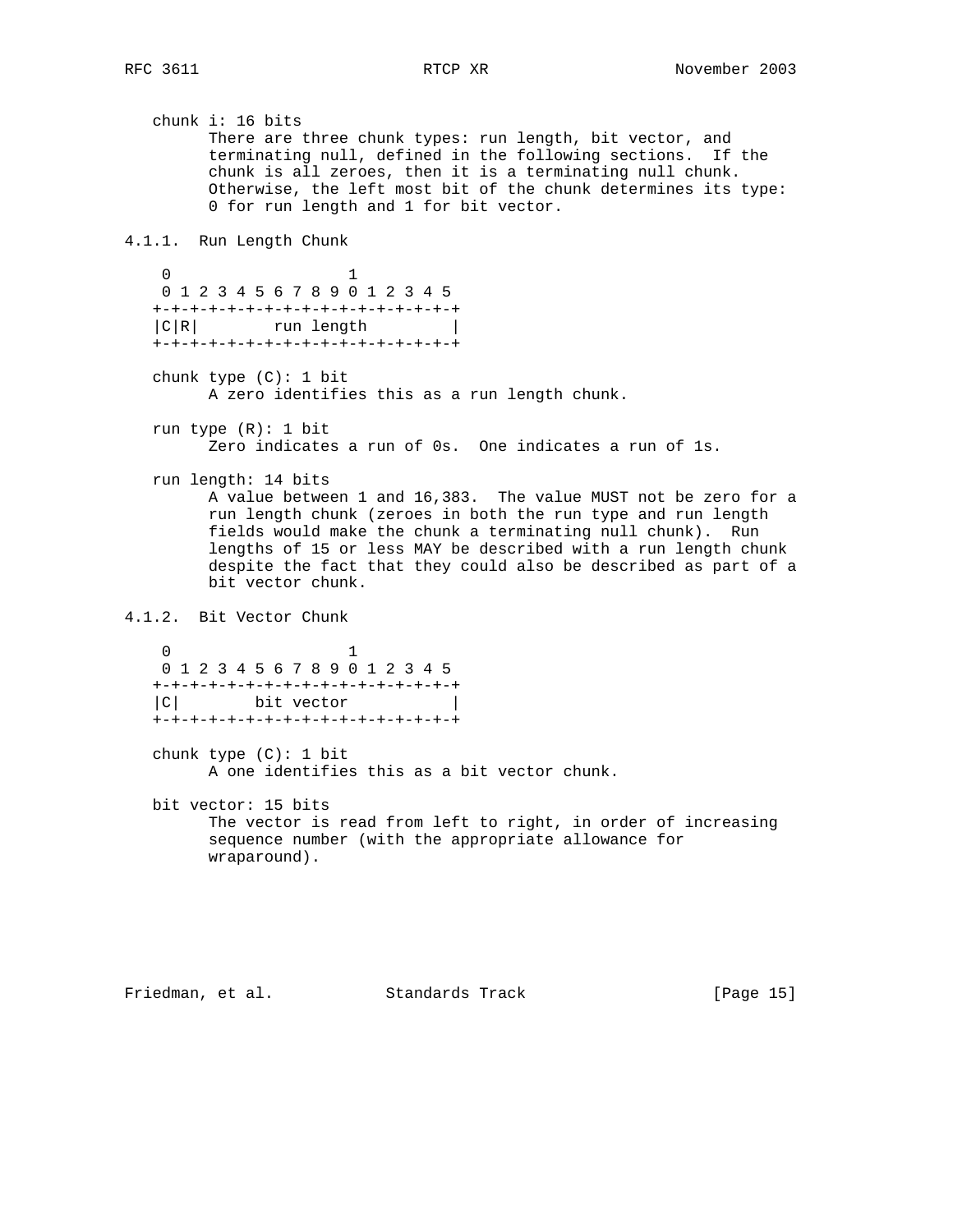4.1.3. Terminating Null Chunk

This chunk is all zeroes.

 0 1 0 1 2 3 4 5 6 7 8 9 0 1 2 3 4 5 +-+-+-+-+-+-+-+-+-+-+-+-+-+-+-+-+ |0 0 0 0 0 0 0 0 0 0 0 0 0 0 0 0| +-+-+-+-+-+-+-+-+-+-+-+-+-+-+-+-+

4.2. Duplicate RLE Report Block

 This block type permits per-sequence-number reports on duplicates in a source's RTP packet stream. Such information can be used for network diagnosis, and provide an alternative to packet losses as a basis for multicast tree topology inference.

 The Duplicate RLE Report Block format is identical to the Loss RLE Report Block format. Only the interpretation is different, in that the information concerns packet duplicates rather than packet losses. The trace to be encoded in this case also consists of zeros and ones, but a zero here indicates the presence of duplicate packets for a given sequence number, whereas a one indicates that no duplicates were received.

 The existence of a duplicate for a given sequence number is determined over the entire reporting period. For example, if packet number 12,593 arrives, followed by other packets with other sequence numbers, the arrival later in the reporting period of another packet numbered 12,593 counts as a duplicate for that sequence number. The duplicate does not need to follow immediately upon the first packet of that number. Care must be taken that a report does not cover a range of 65,534 or greater in the sequence number space.

 No distinction is made between the existence of a single duplicate packet and multiple duplicate packets for a given sequence number. Note also that since there is no duplicate for a lost packet, a loss is encoded as a one in a Duplicate RLE Report Block.

Friedman, et al. Standards Track [Page 16]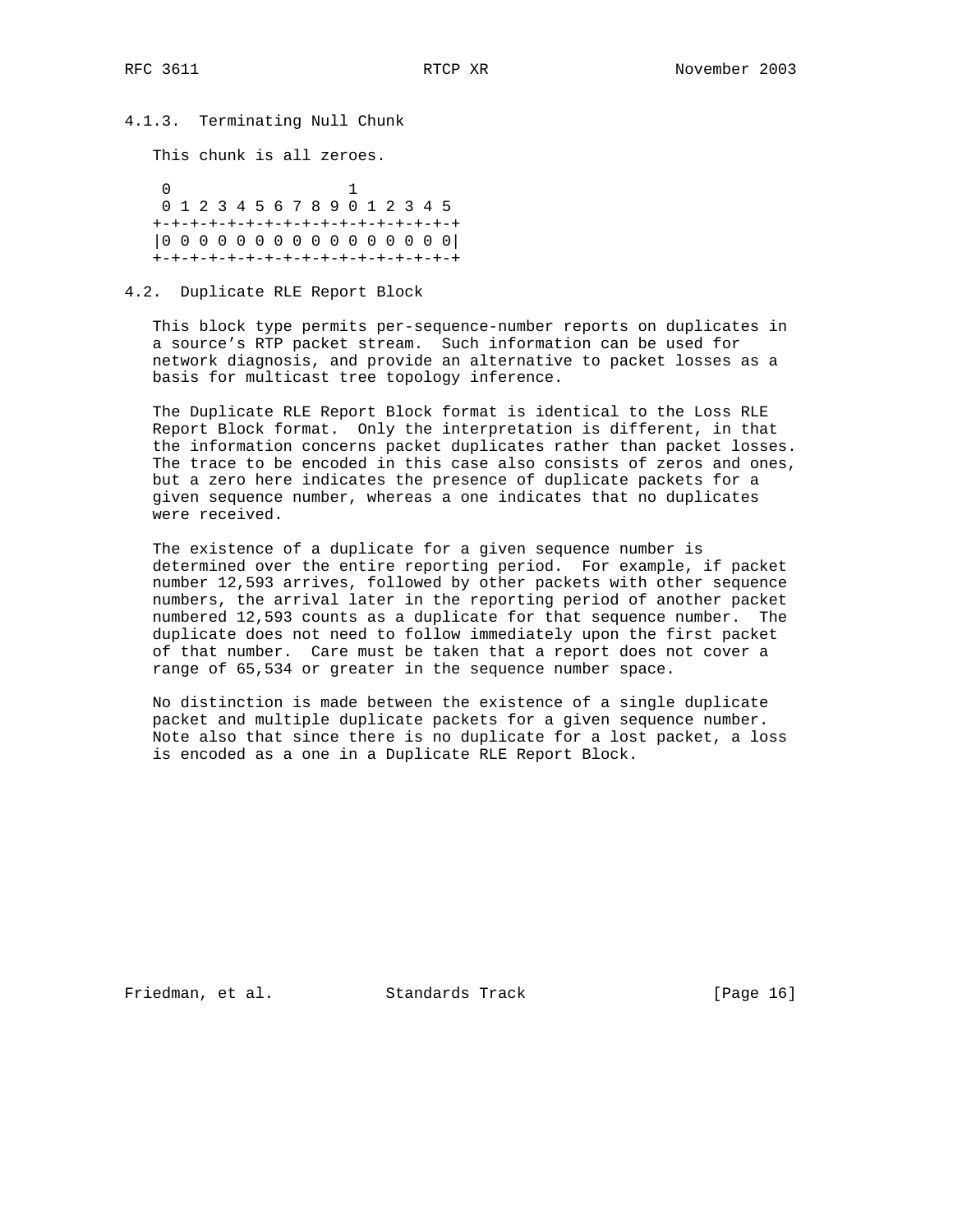The Duplicate RLE Report Block has the following format:

0  $1$  2 3 0 1 2 3 4 5 6 7 8 9 0 1 2 3 4 5 6 7 8 9 0 1 2 3 4 5 6 7 8 9 0 1 +-+-+-+-+-+-+-+-+-+-+-+-+-+-+-+-+-+-+-+-+-+-+-+-+-+-+-+-+-+-+-+-+ | BT=2 | rsvd. | T | block length | +-+-+-+-+-+-+-+-+-+-+-+-+-+-+-+-+-+-+-+-+-+-+-+-+-+-+-+-+-+-+-+-+ SSRC of source +-+-+-+-+-+-+-+-+-+-+-+-+-+-+-+-+-+-+-+-+-+-+-+-+-+-+-+-+-+-+-+-+  $begin$  begin\_seq  $|$  end\_seq +-+-+-+-+-+-+-+-+-+-+-+-+-+-+-+-+-+-+-+-+-+-+-+-+-+-+-+-+-+-+-+-+ | chunk 1 | chunk 2 | +-+-+-+-+-+-+-+-+-+-+-+-+-+-+-+-+-+-+-+-+-+-+-+-+-+-+-+-+-+-+-+-+ : ... : +-+-+-+-+-+-+-+-+-+-+-+-+-+-+-+-+-+-+-+-+-+-+-+-+-+-+-+-+-+-+-+-+ | chunk n-1 | chunk n | +-+-+-+-+-+-+-+-+-+-+-+-+-+-+-+-+-+-+-+-+-+-+-+-+-+-+-+-+-+-+-+-+ block type (BT): 8 bits A Duplicate RLE Report Block is identified by the constant 2. rsvd.: 4 bits This field is reserved for future definition. In the absence of such a definition, the bits in this field MUST be set to zero and MUST be ignored by the receiver. thinning (T): 4 bits As defined in Section 4.1. block length: 16 bits Defined in Section 3. SSRC of source: 32 bits As defined in Section 4.1. begin\_seq: 16 bits As defined in Section 4.1. end\_seq: 16 bits As defined in Section 4.1. chunk i: 16 bits As defined in Section 4.1.

Friedman, et al. Standards Track [Page 17]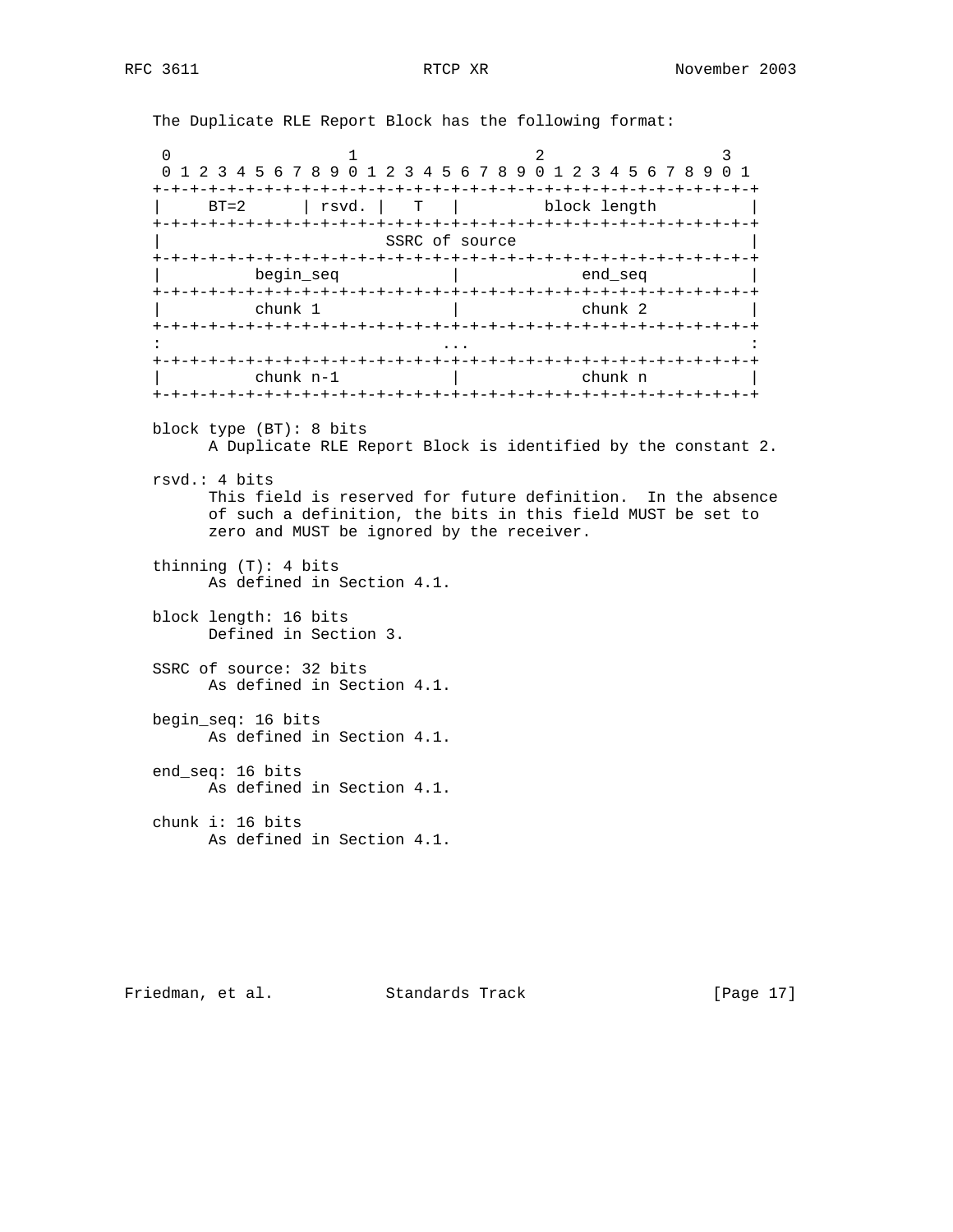# 4.3. Packet Receipt Times Report Block

 This block type permits per-sequence-number reports on packet receipt times for a given source's RTP packet stream. Such information can be used for MINC inference of the topology of the multicast tree used to distribute the source's RTP packets, and of the delays along the links within that tree. It can also be used to measure partial path characteristics and to model distributions for packet jitter.

 Packet receipt times are expressed in the same units as in the RTP timestamps of data packets. This is so that, for each packet, one can establish both the send time and the receipt time in comparable terms. Note, however, that as an RTP sender ordinarily initializes its time to a value chosen at random, there can be no expectation that reported send and receipt times will differ by an amount equal to the one-way delay between sender and receiver. The reported times can nonetheless be useful for the purposes mentioned above.

 At least one packet MUST have been received for each sequence number reported upon in this block. If this block type is used to report receipt times for a series of sequence numbers that includes lost packets, several blocks are required. If duplicate packets have been received for a given sequence number, and those packets differ in their receipt times, any time other than the earliest MUST NOT be reported. This is to ensure consistency among reports.

 Times reported in RTP timestamp format consume more bits than loss or duplicate information, and do not lend themselves to run length encoding. The use of thinning is encouraged to limit the size of Packet Receipt Times Report Blocks.

Friedman, et al. Standards Track [Page 18]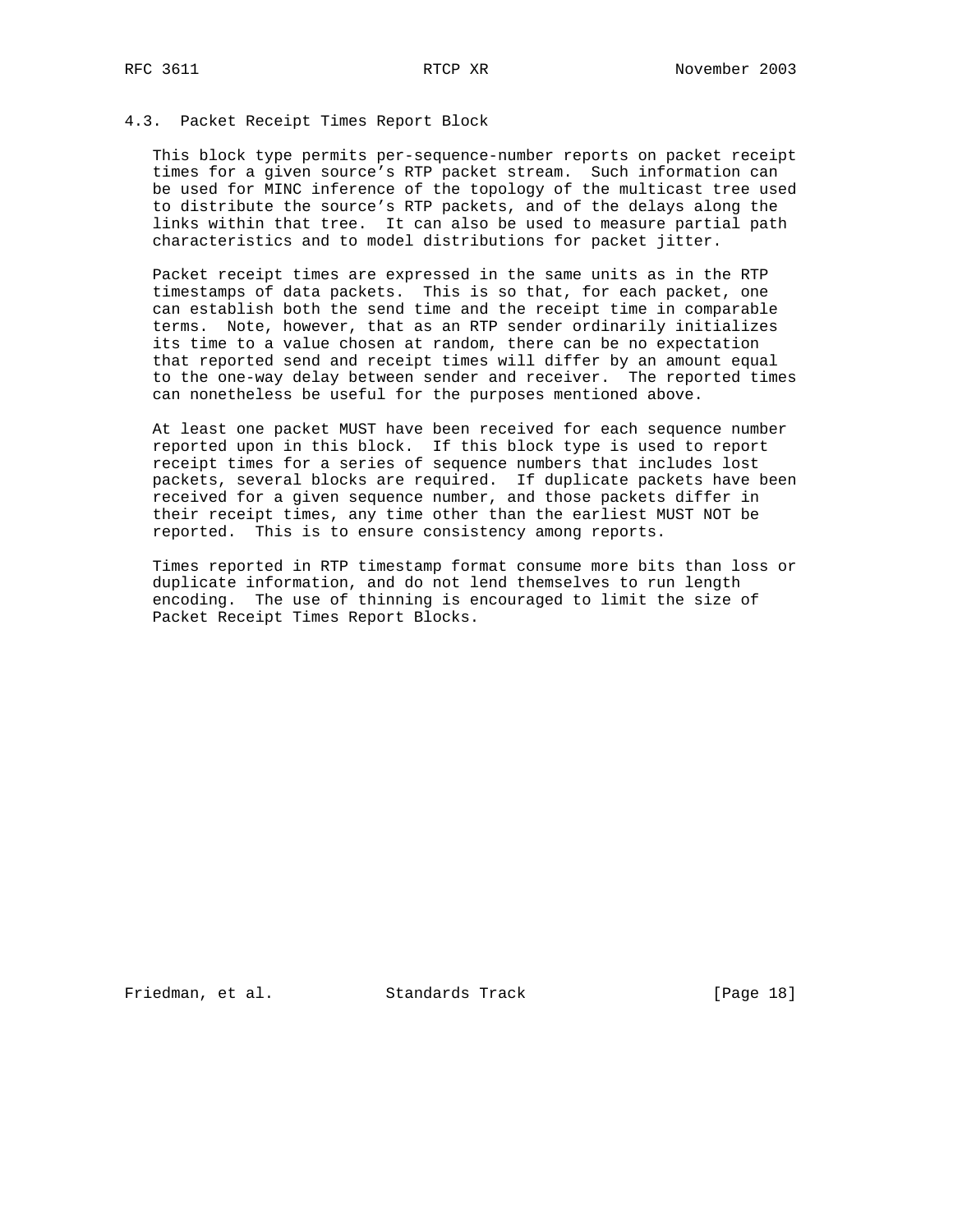The Packet Receipt Times Report Block has the following format: 0  $1$  2 3 0 1 2 3 4 5 6 7 8 9 0 1 2 3 4 5 6 7 8 9 0 1 2 3 4 5 6 7 8 9 0 1 +-+-+-+-+-+-+-+-+-+-+-+-+-+-+-+-+-+-+-+-+-+-+-+-+-+-+-+-+-+-+-+-+ | BT=3 | rsvd. | T | block length | +-+-+-+-+-+-+-+-+-+-+-+-+-+-+-+-+-+-+-+-+-+-+-+-+-+-+-+-+-+-+-+-+ SSRC of source +-+-+-+-+-+-+-+-+-+-+-+-+-+-+-+-+-+-+-+-+-+-+-+-+-+-+-+-+-+-+-+-+  $begin$  begin\_seq  $|$  end\_seq +-+-+-+-+-+-+-+-+-+-+-+-+-+-+-+-+-+-+-+-+-+-+-+-+-+-+-+-+-+-+-+-+ Receipt time of packet begin\_seq +-+-+-+-+-+-+-+-+-+-+-+-+-+-+-+-+-+-+-+-+-+-+-+-+-+-+-+-+-+-+-+-+ Receipt time of packet (begin\_seq + 1) mod 65536 +-+-+-+-+-+-+-+-+-+-+-+-+-+-+-+-+-+-+-+-+-+-+-+-+-+-+-+-+-+-+-+-+ : ... : +-+-+-+-+-+-+-+-+-+-+-+-+-+-+-+-+-+-+-+-+-+-+-+-+-+-+-+-+-+-+-+-+ Receipt time of packet (end\_seq - 1) mod 65536 +-+-+-+-+-+-+-+-+-+-+-+-+-+-+-+-+-+-+-+-+-+-+-+-+-+-+-+-+-+-+-+-+ block type (BT): 8 bits A Packet Receipt Times Report Block is identified by the constant 3. rsvd.: 4 bits This field is reserved for future definition. In the absence of such a definition, the bits in this field MUST be set to zero and MUST be ignored by the receiver. thinning (T): 4 bits As defined in Section 4.1. block length: 16 bits Defined in Section 3. SSRC of source: 32 bits As defined in Section 4.1. begin\_seq: 16 bits As defined in Section 4.1. end\_seq: 16 bits As defined in Section 4.1.

Friedman, et al. Standards Track [Page 19]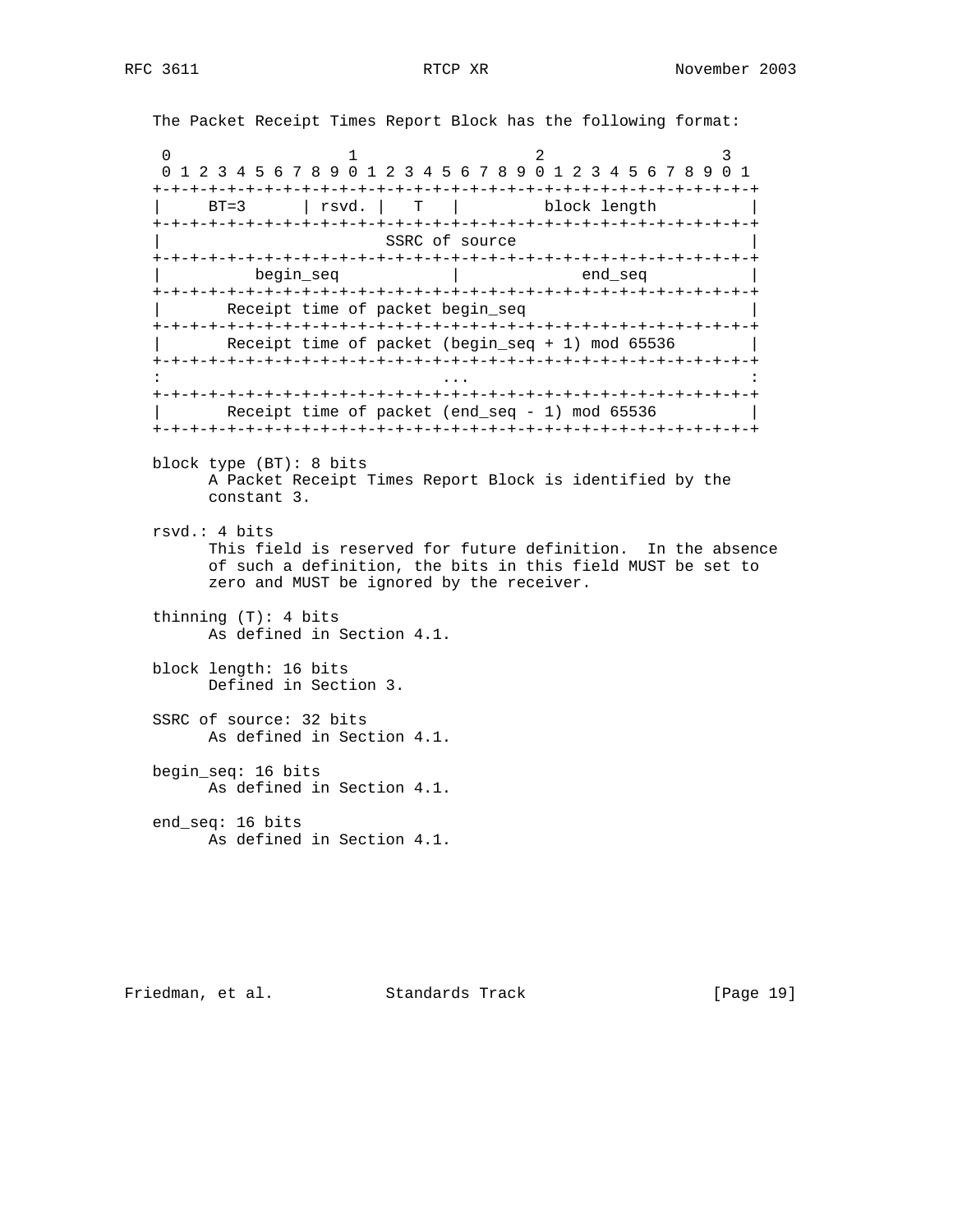### Packet i receipt time: 32 bits

 The receipt time of the packet with sequence number i at the receiver. The modular arithmetic shown in the packet format diagram is to allow for sequence number rollover. It is preferable for the time value to be established at the link layer interface, or in any case as close as possible to the wire arrival time. Units and format are the same as for the timestamp in RTP data packets. As opposed to RTP data packet timestamps, in which nominal values may be used instead of system clock values in order to convey information useful for periodic playout, the receipt times should reflect the actual time as closely as possible. For a session, if the RTP timestamp is chosen at random, the first receipt time value SHOULD also be chosen at random, and subsequent timestamps offset from this value. On the other hand, if the RTP timestamp is meant to reflect the reference time at the sender, then the receipt time SHOULD be as close as possible to the reference time at the receiver.

### 4.4. Receiver Reference Time Report Block

 This block extends RTCP's timestamp reporting so that non-senders may also send timestamps. It recapitulates the NTP timestamp fields from the RTCP Sender Report [9, Sec. 6.3.1]. A non-sender may estimate its round trip time (RTT) to other participants, as proposed in [18], by sending this report block and receiving DLRR Report Blocks (see next section) in reply.

|          |          | 0 1 2 3 4 5 6 7 8 9 0 1 2 3 4 5 6 7 8 9 0 1 2 3 4 5 6 7 8 9 0 1 |  |  |  |
|----------|----------|-----------------------------------------------------------------|--|--|--|
|          |          |                                                                 |  |  |  |
| $RT = 4$ | reserved | block length = 2                                                |  |  |  |
|          |          |                                                                 |  |  |  |
|          |          | NTP timestamp, most significant word                            |  |  |  |
|          |          | +-+-+-+-+-+-+-+-+-+-+-+-+-+-+-+-+-+                             |  |  |  |
|          |          | NTP timestamp, least significant word                           |  |  |  |
|          |          |                                                                 |  |  |  |

 block type (BT): 8 bits A Receiver Reference Time Report Block is identified by the constant 4.

 reserved: 8 bits This field is reserved for future definition. In the absence of such definition, the bits in this field MUST be set to zero and MUST be ignored by the receiver.

Friedman, et al. Standards Track [Page 20]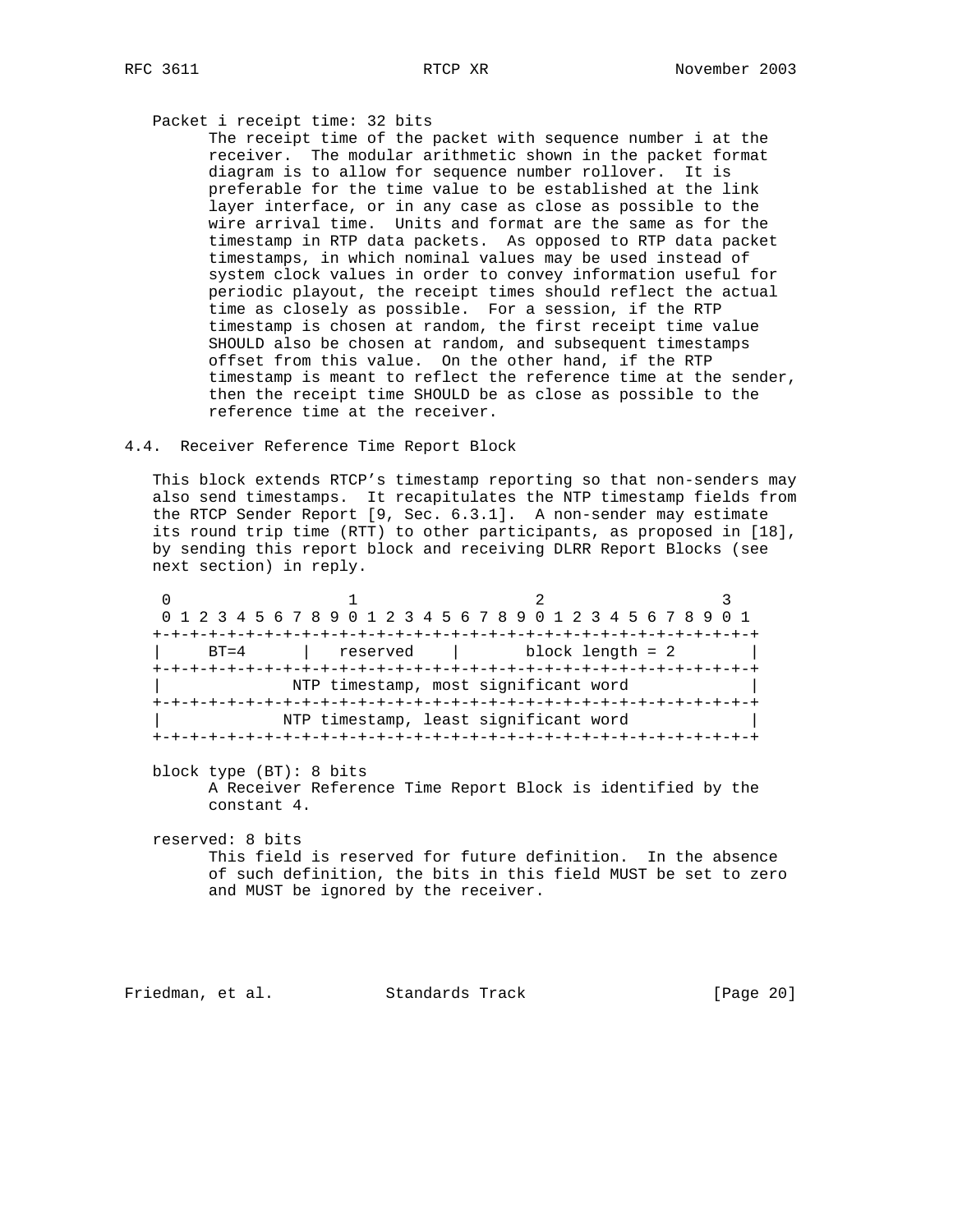block length: 16 bits The constant 2, in accordance with the definition of this field in Section 3.

NTP timestamp: 64 bits

 Indicates the wallclock time when this block was sent so that it may be used in combination with timestamps returned in DLRR Report Blocks (see next section) from other receivers to measure round-trip propagation to those receivers. Receivers should expect that the measurement accuracy of the timestamp may be limited to far less than the resolution of the NTP timestamp. The measurement uncertainty of the timestamp is not indicated as it may not be known. A report block sender that can keep track of elapsed time but has no notion of wallclock time may use the elapsed time since joining the session instead. This is assumed to be less than 68 years, so the high bit will be zero. It is permissible to use the sampling clock to estimate elapsed wallclock time. A report sender that has no notion of wallclock or elapsed time may set the NTP timestamp to zero.

### 4.5. DLRR Report Block

 This block extends RTCP's delay since the last Sender Report (DLSR) mechanism [9, Sec. 6.3.1] so that non-senders may also calculate round trip times, as proposed in [18]. It is termed DLRR for delay since the last Receiver Report, and may be sent in response to a Receiver Timestamp Report Block (see previous section) from a receiver to allow that receiver to calculate its round trip time to the respondent. The report consists of one or more 3 word sub blocks: one sub-block per Receiver Report.

|        | 1 2 3 4 5 6 7 8 9 0 1 2 3 4 5 6 7 8 9 0 1 2 3 4 5 6 7 8 9 0 1 |              |      |
|--------|---------------------------------------------------------------|--------------|------|
|        | -+-+-+-+-+-+-+-+-+-+-+-+-+-+-+-+-+-+                          |              |      |
| $BT=5$ | reserved                                                      | block length |      |
|        |                                                               |              |      |
|        | SSRC 1 (SSRC of first receiver)                               |              | sub- |
|        |                                                               |              |      |
|        | last RR (LRR)                                                 |              |      |
|        |                                                               |              |      |
|        | delay since last RR (DLRR)                                    |              |      |
|        |                                                               |              |      |
|        | SSRC 2 (SSRC of second receiver)                              |              | sub- |
|        |                                                               |              |      |
|        |                                                               |              |      |
|        |                                                               |              |      |

Friedman, et al. Standards Track [Page 21]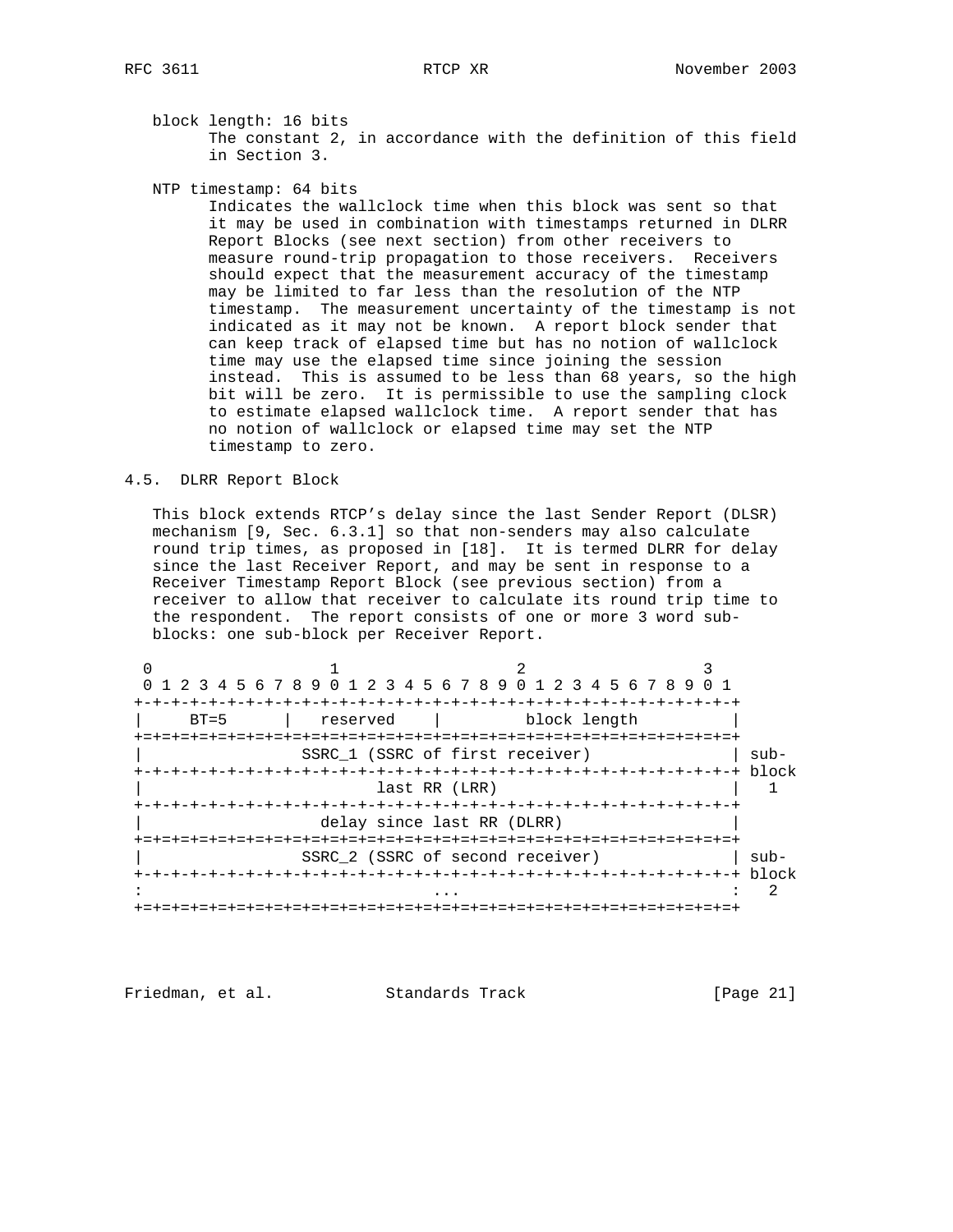block type (BT): 8 bits A DLRR Report Block is identified by the constant 5.

 reserved: 8 bits This field is reserved for future definition. In the absence of such definition, the bits in this field MUST be set to zero and MUST be ignored by the receiver.

 block length: 16 bits Defined in Section 3.

 last RR timestamp (LRR): 32 bits The middle 32 bits out of 64 in the NTP timestamp (as explained in the previous section), received as part of a Receiver Reference Time Report Block from participant SSRC\_n. If no such block has been received, the field is set to zero.

delay since last RR (DLRR): 32 bits

 The delay, expressed in units of 1/65536 seconds, between receiving the last Receiver Reference Time Report Block from participant SSRC\_n and sending this DLRR Report Block. If a Receiver Reference Time Report Block has yet to be received from SSRC\_n, the DLRR field is set to zero (or the DLRR is omitted entirely). Let SSRC\_r denote the receiver issuing this DLRR Report Block. Participant SSRC\_n can compute the round trip propagation delay to SSRC\_r by recording the time A when this Receiver Timestamp Report Block is received. It calculates the total round-trip time A-LRR using the last RR timestamp (LRR) field, and then subtracting this field to leave the round-trip propagation delay as A-LRR-DLRR. This is illustrated in [9, Fig. 2].

4.6. Statistics Summary Report Block

 This block reports statistics beyond the information carried in the standard RTCP packet format, but is not as finely grained as that carried in the report blocks previously described. Information is recorded about lost packets, duplicate packets, jitter measurements, and TTL or Hop Limit values. Such information can be useful for network management.

 The report block contents are dependent upon a series of flag bits carried in the first part of the header. Not all parameters need to be reported in each block. Flags indicate which are and which are not reported. The fields corresponding to unreported parameters MUST be present, but are set to zero. The receiver MUST ignore any Statistics Summary Report Block with a non-zero value in any field flagged as unreported.

Friedman, et al. Standards Track [Page 22]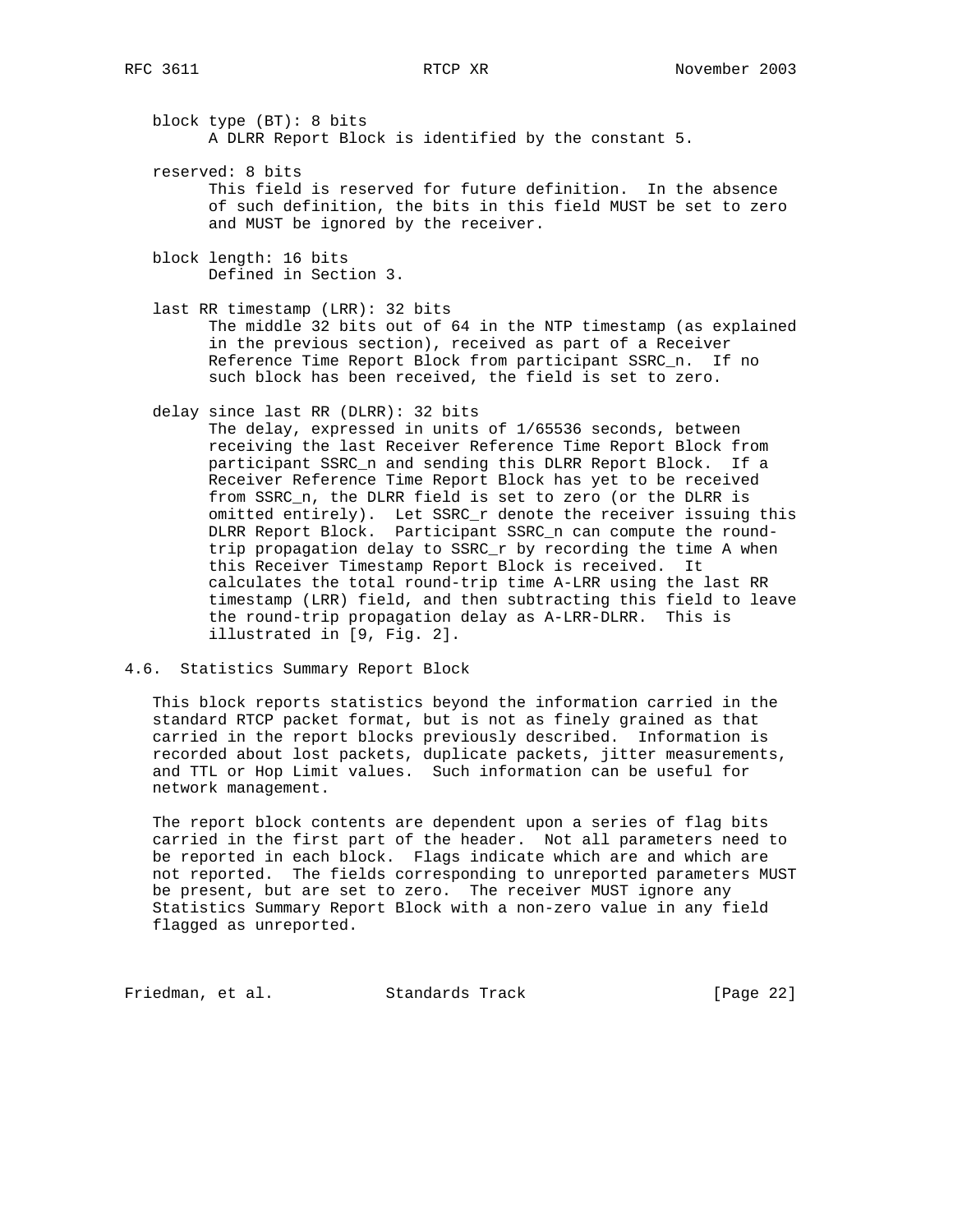The Statistics Summary Report Block has the following format: 0  $1$  2 3 0 1 2 3 4 5 6 7 8 9 0 1 2 3 4 5 6 7 8 9 0 1 2 3 4 5 6 7 8 9 0 1 +-+-+-+-+-+-+-+-+-+-+-+-+-+-+-+-+-+-+-+-+-+-+-+-+-+-+-+-+-+-+-+-+  $|\text{B}T=6$   $|\text{L}|D|J|T \text{OH}|r s v d.$  block length = 9 | +-+-+-+-+-+-+-+-+-+-+-+-+-+-+-+-+-+-+-+-+-+-+-+-+-+-+-+-+-+-+-+-+ SSRC of source +-+-+-+-+-+-+-+-+-+-+-+-+-+-+-+-+-+-+-+-+-+-+-+-+-+-+-+-+-+-+-+-+  $begin$  begin\_seq  $|$  end\_seq +-+-+-+-+-+-+-+-+-+-+-+-+-+-+-+-+-+-+-+-+-+-+-+-+-+-+-+-+-+-+-+-+ lost\_packets +-+-+-+-+-+-+-+-+-+-+-+-+-+-+-+-+-+-+-+-+-+-+-+-+-+-+-+-+-+-+-+-+ dup\_packets +-+-+-+-+-+-+-+-+-+-+-+-+-+-+-+-+-+-+-+-+-+-+-+-+-+-+-+-+-+-+-+-+ min\_jitter +-+-+-+-+-+-+-+-+-+-+-+-+-+-+-+-+-+-+-+-+-+-+-+-+-+-+-+-+-+-+-+-+ max\_jitter +-+-+-+-+-+-+-+-+-+-+-+-+-+-+-+-+-+-+-+-+-+-+-+-+-+-+-+-+-+-+-+-+ mean\_jitter +-+-+-+-+-+-+-+-+-+-+-+-+-+-+-+-+-+-+-+-+-+-+-+-+-+-+-+-+-+-+-+-+ dev\_jitter +-+-+-+-+-+-+-+-+-+-+-+-+-+-+-+-+-+-+-+-+-+-+-+-+-+-+-+-+-+-+-+-+ | min\_ttl\_or\_hl | max\_ttl\_or\_hl |mean\_ttl\_or\_hl | dev\_ttl\_or\_hl | +-+-+-+-+-+-+-+-+-+-+-+-+-+-+-+-+-+-+-+-+-+-+-+-+-+-+-+-+-+-+-+-+ block type (BT): 8 bits A Statistics Summary Report Block is identified by the constant 6. loss report flag (L): 1 bit Bit set to 1 if the lost\_packets field contains a report, 0 otherwise. duplicate report flag (D): 1 bit Bit set to 1 if the dup\_packets field contains a report, 0 otherwise. jitter flag (J): 1 bit Bit set to 1 if the min\_jitter, max\_jitter, mean\_jitter, and dev\_jitter fields all contain reports, 0 if none of them do. TTL or Hop Limit flag (ToH): 2 bits This field is set to 0 if none of the fields min\_ttl\_or\_hl, max\_ttl\_or\_hl, mean\_ttl\_or\_hl, or dev\_ttl\_or\_hl contain reports. If the field is non-zero, then all of these fields contain reports. The value 1 signifies that they report on IPv4 TTL values. The value 2 signifies that they report on Friedman, et al. Standards Track [Page 23]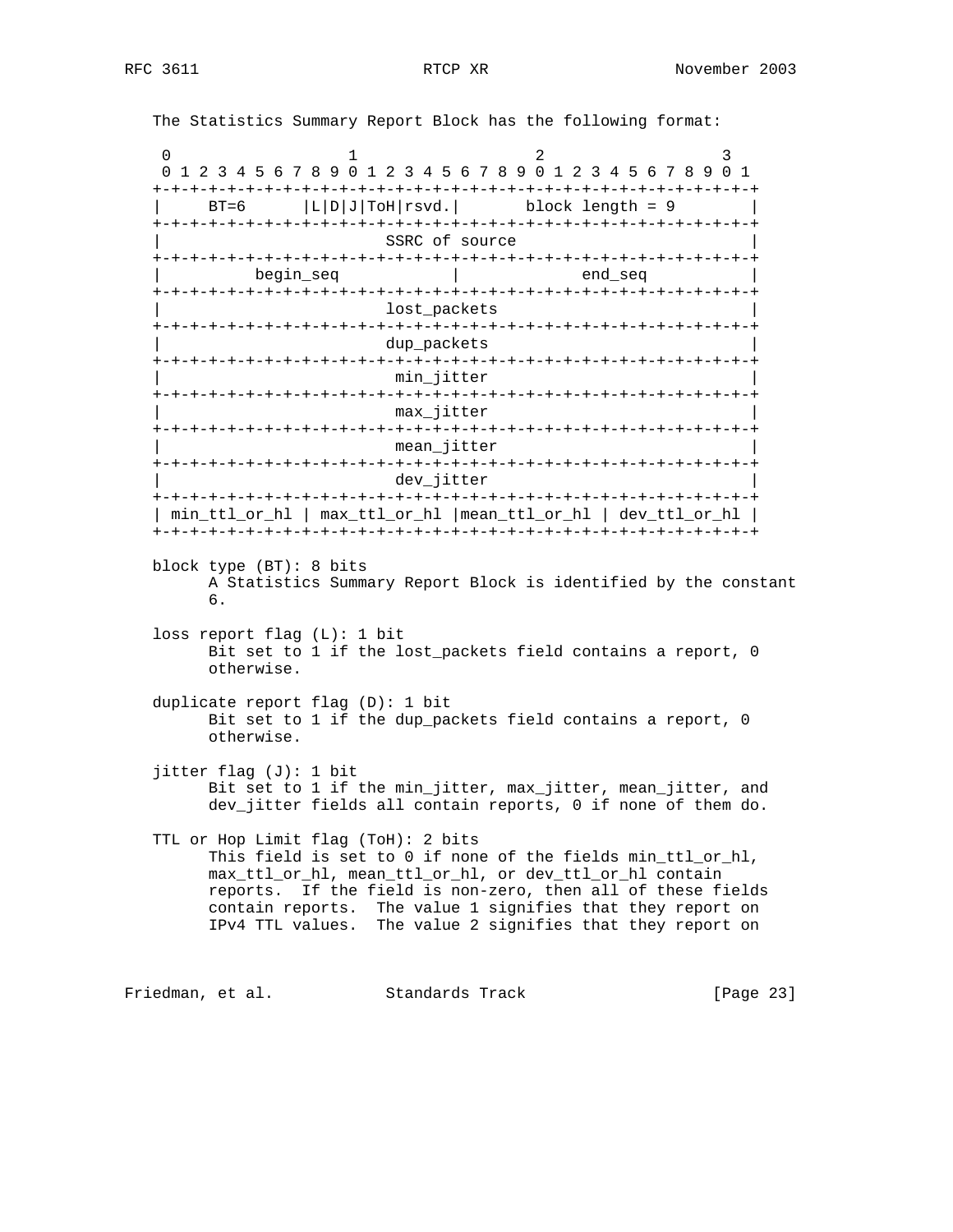IPv6 Hop Limit values. The value 3 is undefined and MUST NOT be used. rsvd.: 3 bits This field is reserved for future definition. In the absence of such a definition, the bits in this field MUST be set to zero and MUST be ignored by the receiver. block length: 16 bits The constant 9, in accordance with the definition of this field in Section 3. SSRC of source: 32 bits As defined in Section 4.1. begin\_seq: 16 bits As defined in Section 4.1. end\_seq: 16 bits As defined in Section 4.1. lost packets: 32 bits Number of lost packets in the above sequence number interval. dup\_packets: 32 bits Number of duplicate packets in the above sequence number interval. min\_jitter: 32 bits The minimum relative transit time between two packets in the above sequence number interval. All jitter values are measured as the difference between a packet's RTP timestamp and the reporter's clock at the time of arrival, measured in the same units. max\_jitter: 32 bits The maximum relative transit time between two packets in the above sequence number interval. mean\_jitter: 32 bits The mean relative transit time between each two packet series in the above sequence number interval, rounded to the nearest value expressible as an RTP timestamp. dev\_jitter: 32 bits The standard deviation of the relative transit time between each two packet series in the above sequence number interval.

Friedman, et al. Standards Track [Page 24]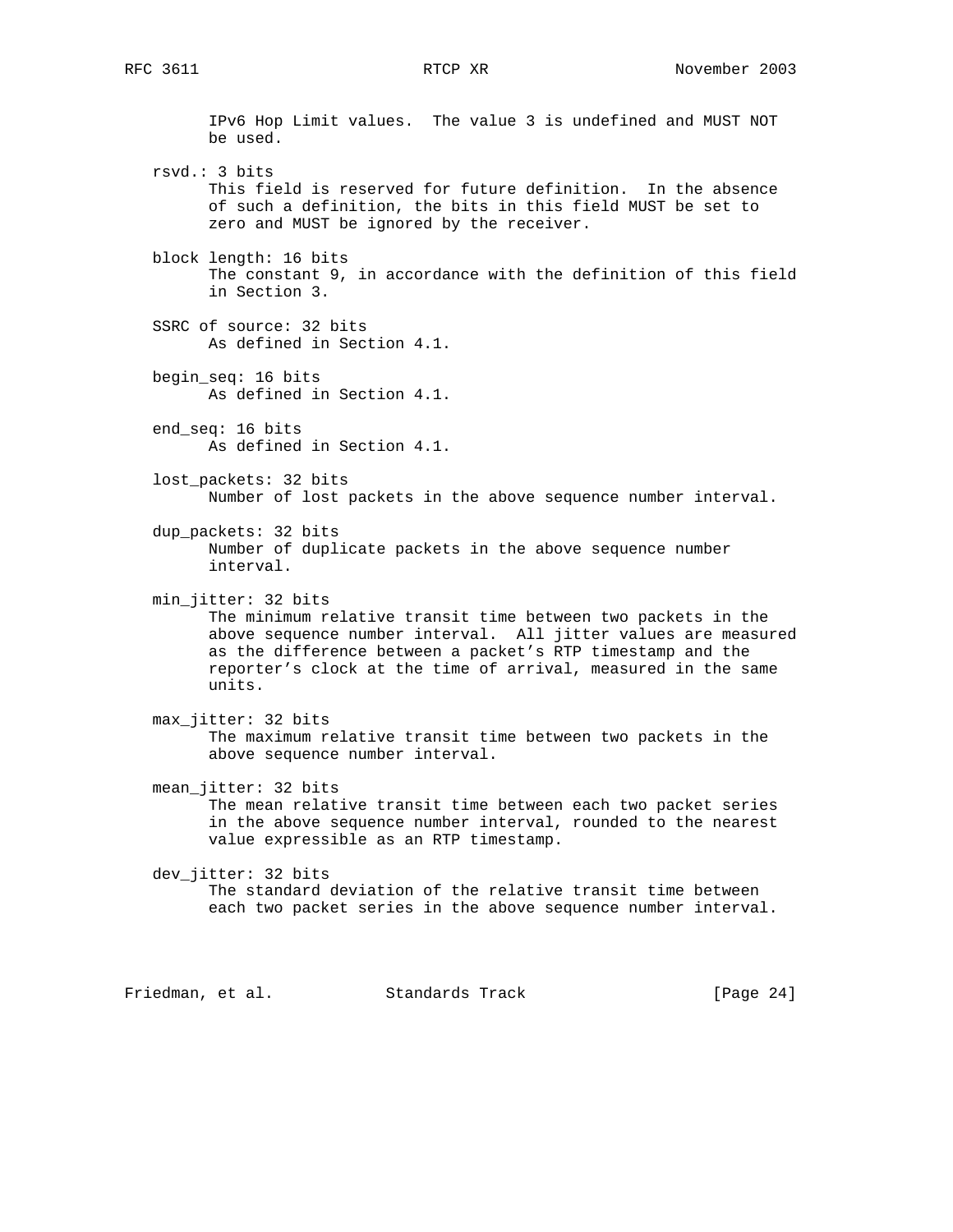min\_ttl\_or\_hl: 8 bits The minimum TTL or Hop Limit value of data packets in the sequence number range.

- max\_ttl\_or\_hl: 8 bits The maximum TTL or Hop Limit value of data packets in the sequence number range.
- mean\_ttl\_or\_hl: 8 bits The mean TTL or Hop Limit value of data packets in the sequence number range, rounded to the nearest integer.
- dev\_ttl\_or\_hl: 8 bits The standard deviation of TTL or Hop Limit values of data packets in the sequence number range.
- 4.7. VoIP Metrics Report Block

 The VoIP Metrics Report Block provides metrics for monitoring voice over IP (VoIP) calls. These metrics include packet loss and discard metrics, delay metrics, analog metrics, and voice quality metrics. The block reports separately on packets lost on the IP channel, and those that have been received but then discarded by the receiving jitter buffer. It also reports on the combined effect of losses and discards, as both have equal effect on call quality.

 In order to properly assess the quality of a Voice over IP call, it is desirable to consider the degree of burstiness of packet loss [14]. Following a Gilbert-Elliott model [3], a period of time, bounded by lost and/or discarded packets with a high rate of losses and/or discards, is a "burst", and a period of time between two bursts is a "gap". Bursts correspond to periods of time during which the packet loss rate is high enough to produce noticeable degradation in audio quality. Gaps correspond to periods of time during which only isolated lost packets may occur, and in general these can be masked by packet loss concealment. Delay reports include the transit delay between RTP end points and the VoIP end system processing delays, both of which contribute to the user perceived delay. Additional metrics include signal, echo, noise, and distortion levels. Call quality metrics include R factors (as described by the E Model defined in [6,3]) and mean opinion scores (MOS scores).

 Implementations MUST provide values for all the fields defined here. For certain metrics, if the value is undefined or unknown, then the specified default or unknown field value MUST be provided.

Friedman, et al. Standards Track [Page 25]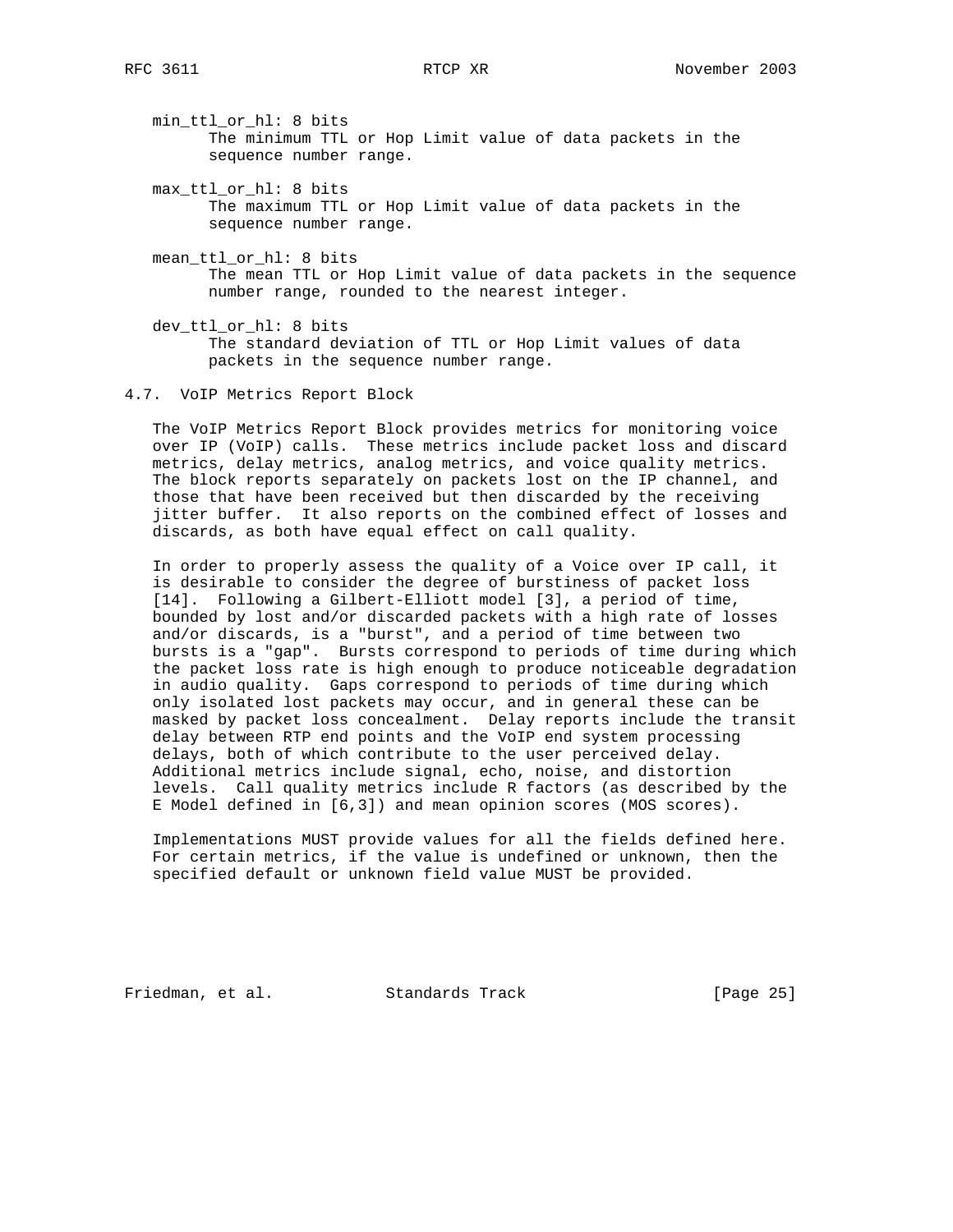The block is encoded as seven 32-bit words:

0  $1$  2 3 0 1 2 3 4 5 6 7 8 9 0 1 2 3 4 5 6 7 8 9 0 1 2 3 4 5 6 7 8 9 0 1 +-+-+-+-+-+-+-+-+-+-+-+-+-+-+-+-+-+-+-+-+-+-+-+-+-+-+-+-+-+-+-+-+ | BT=7 | reserved | block length = 8 | +-+-+-+-+-+-+-+-+-+-+-+-+-+-+-+-+-+-+-+-+-+-+-+-+-+-+-+-+-+-+-+-+ SSRC of source +-+-+-+-+-+-+-+-+-+-+-+-+-+-+-+-+-+-+-+-+-+-+-+-+-+-+-+-+-+-+-+-+ | loss rate | discard rate | burst density | gap density | +-+-+-+-+-+-+-+-+-+-+-+-+-+-+-+-+-+-+-+-+-+-+-+-+-+-+-+-+-+-+-+-+ burst duration  $|$  gap duration +-+-+-+-+-+-+-+-+-+-+-+-+-+-+-+-+-+-+-+-+-+-+-+-+-+-+-+-+-+-+-+-+ | round trip delay | end system delay | +-+-+-+-+-+-+-+-+-+-+-+-+-+-+-+-+-+-+-+-+-+-+-+-+-+-+-+-+-+-+-+-+ | signal level | noise level | RERL | Gmin +-+-+-+-+-+-+-+-+-+-+-+-+-+-+-+-+-+-+-+-+-+-+-+-+-+-+-+-+-+-+-+-+ | R factor | ext. R factor | MOS-LQ | MOS-CQ | +-+-+-+-+-+-+-+-+-+-+-+-+-+-+-+-+-+-+-+-+-+-+-+-+-+-+-+-+-+-+-+-+ | RX config | reserved | JB nominal +-+-+-+-+-+-+-+-+-+-+-+-+-+-+-+-+-+-+-+-+-+-+-+-+-+-+-+-+-+-+-+-+ | JB maximum | JB abs max | +-+-+-+-+-+-+-+-+-+-+-+-+-+-+-+-+-+-+-+-+-+-+-+-+-+-+-+-+-+-+-+-+

- block type (BT): 8 bits A VoIP Metrics Report Block is identified by the constant 7.
- reserved: 8 bits This field is reserved for future definition. In the absence of such a definition, the bits in this field MUST be set to zero and MUST be ignored by the receiver.
- block length: 16 bits The constant 8, in accordance with the definition of this field in Section 3.
- SSRC of source: 32 bits As defined in Section 4.1.

 The remaining fields are described in the following six sections: Packet Loss and Discard Metrics, Delay Metrics, Signal Related Metrics, Call Quality or Transmission Quality Metrics, Configuration Metrics, and Jitter Buffer Parameters.

Friedman, et al. Standards Track [Page 26]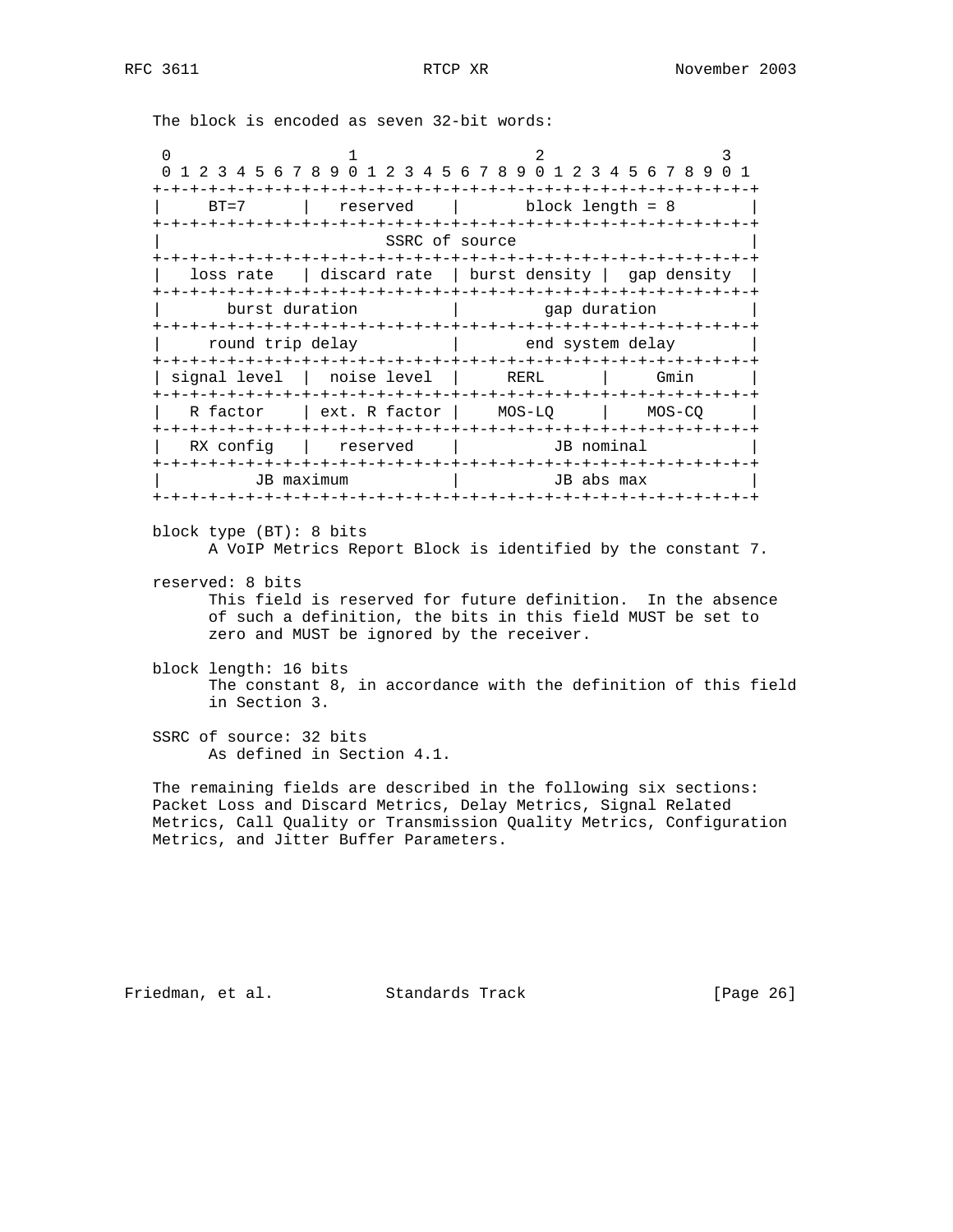# 4.7.1. Packet Loss and Discard Metrics

 It is very useful to distinguish between packets lost by the network and those discarded due to jitter. Both have equal effect on the quality of the voice stream, however, having separate counts helps identify the source of quality degradation. These fields MUST be populated, and MUST be set to zero if no packets have been received.

loss rate: 8 bits

 The fraction of RTP data packets from the source lost since the beginning of reception, expressed as a fixed point number with the binary point at the left edge of the field. This value is calculated by dividing the total number of packets lost (after the effects of applying any error protection such as FEC) by the total number of packets expected, multiplying the result of the division by 256, limiting the maximum value to 255 (to avoid overflow), and taking the integer part. The numbers of duplicated packets and discarded packets do not enter into this calculation. Since receivers cannot be required to maintain unlimited buffers, a receiver MAY categorize late-arriving packets as lost. The degree of lateness that triggers a loss SHOULD be significantly greater than that which triggers a discard.

discard rate: 8 bits

 The fraction of RTP data packets from the source that have been discarded since the beginning of reception, due to late or early arrival, under-run or overflow at the receiving jitter buffer. This value is expressed as a fixed point number with the binary point at the left edge of the field. It is calculated by dividing the total number of packets discarded (excluding duplicate packet discards) by the total number of packets expected, multiplying the result of the division by 256, limiting the maximum value to 255 (to avoid overflow), and taking the integer part.

4.7.2. Burst Metrics

 A burst is a period during which a high proportion of packets are either lost or discarded due to late arrival. A burst is defined, in terms of a value Gmin, as the longest sequence that (a) starts with a lost or discarded packet, (b) does not contain any occurrences of Gmin or more consecutively received (and not discarded) packets, and (c) ends with a lost or discarded packet.

 A gap, informally, is a period of low packet losses and/or discards. Formally, a gap is defined as any of the following: (a) the period from the start of an RTP session to the receipt time of the last

Friedman, et al. Standards Track [Page 27]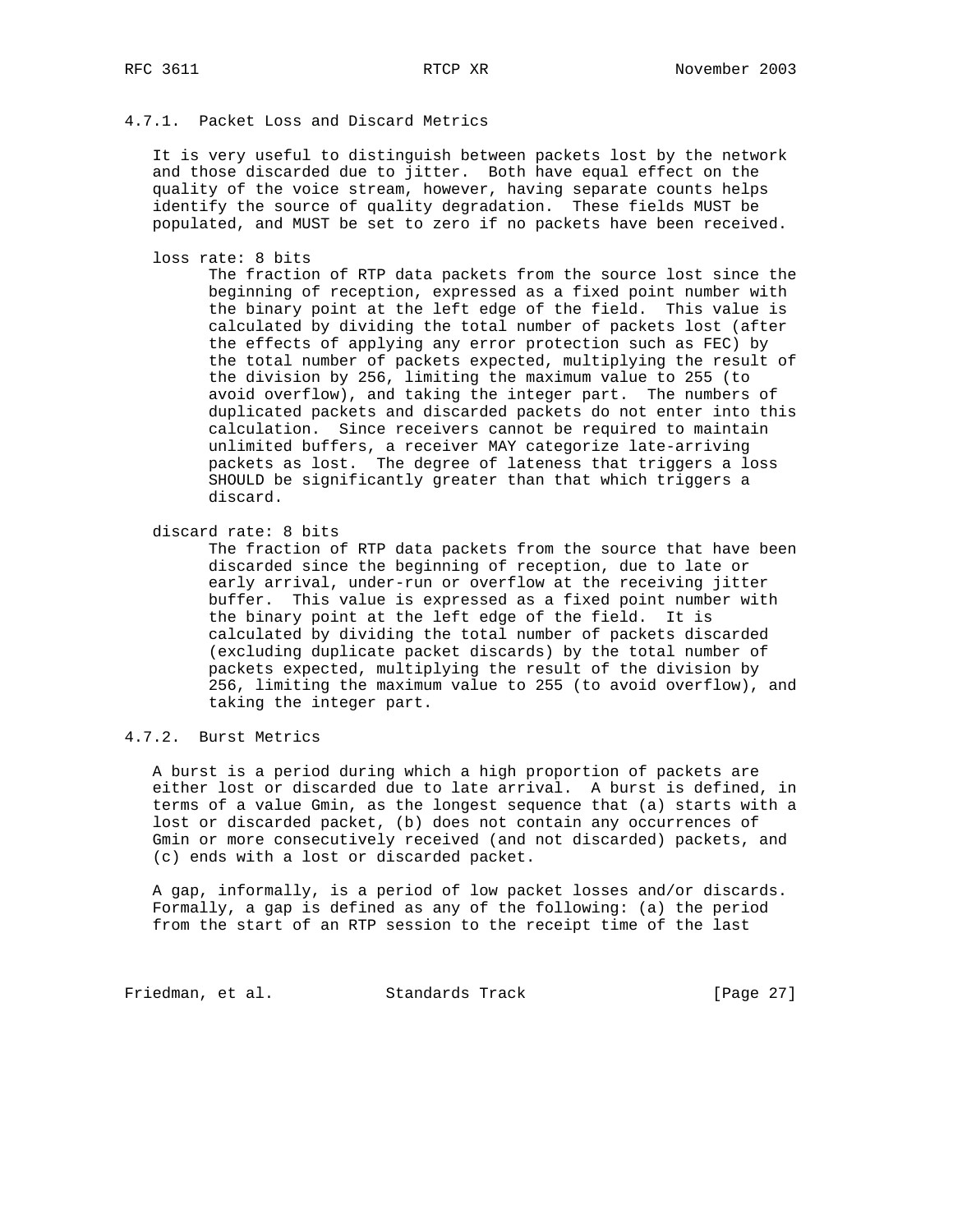received packet before the first burst, (b) the period from the end of the last burst to either the time of the report or the end of the RTP session, whichever comes first, or (c) the period of time between two bursts.

 For the purpose of determining if a lost or discarded packet near the start or end of an RTP session is within a gap or a burst, it is assumed that the RTP session is preceded and followed by at least Gmin received packets, and that the time of the report is followed by at least Gmin received packets.

 A gap has the property that any lost or discarded packets within the gap must be preceded and followed by at least Gmin packets that were received and not discarded. This gives a maximum loss/discard rate within a gap of:  $1 / (Gmin + 1)$ .

 A Gmin value of 16 is RECOMMENDED, as it results in gap characteristics that correspond to good quality (i.e., low packet loss rate, a minimum distance of 16 received packets between lost packets), and hence differentiates nicely between good and poor quality periods.

 For example, a 1 denotes a received packet, 0 a lost packet, and X a discarded packet in the following pattern covering 64 packets:

 11110111111111111111111X111X1011110111111111111111111X111111111 |---------gap----------|--burst---|------------gap------------|

 The burst consists of the twelve packets indicated above, starting at a discarded packet and ending at a lost packet. The first gap starts at the beginning of the session and the second gap ends at the time of the report.

 If the packet spacing is 10 ms and the Gmin value is the recommended value of 16, the burst duration is 120 ms, the burst density 0.33, the gap duration 230 ms + 290 ms = 520 ms, and the gap density  $0.04$ .

 This would result in reported values as follows (see field descriptions for semantics and details on how these are calculated):

| loss rate<br>discard rate<br>burst density<br>gap density<br>burst duration<br>gap duration |  | 12, which corresponds to 5%<br>12, which corresponds to 5%<br>84, which corresponds to 33%<br>10, which corresponds to 4%<br>120, value in milliseconds<br>520, value in milliseconds |
|---------------------------------------------------------------------------------------------|--|---------------------------------------------------------------------------------------------------------------------------------------------------------------------------------------|

| Friedman, et al. |  | Standards Track | [Page 28] |  |
|------------------|--|-----------------|-----------|--|
|------------------|--|-----------------|-----------|--|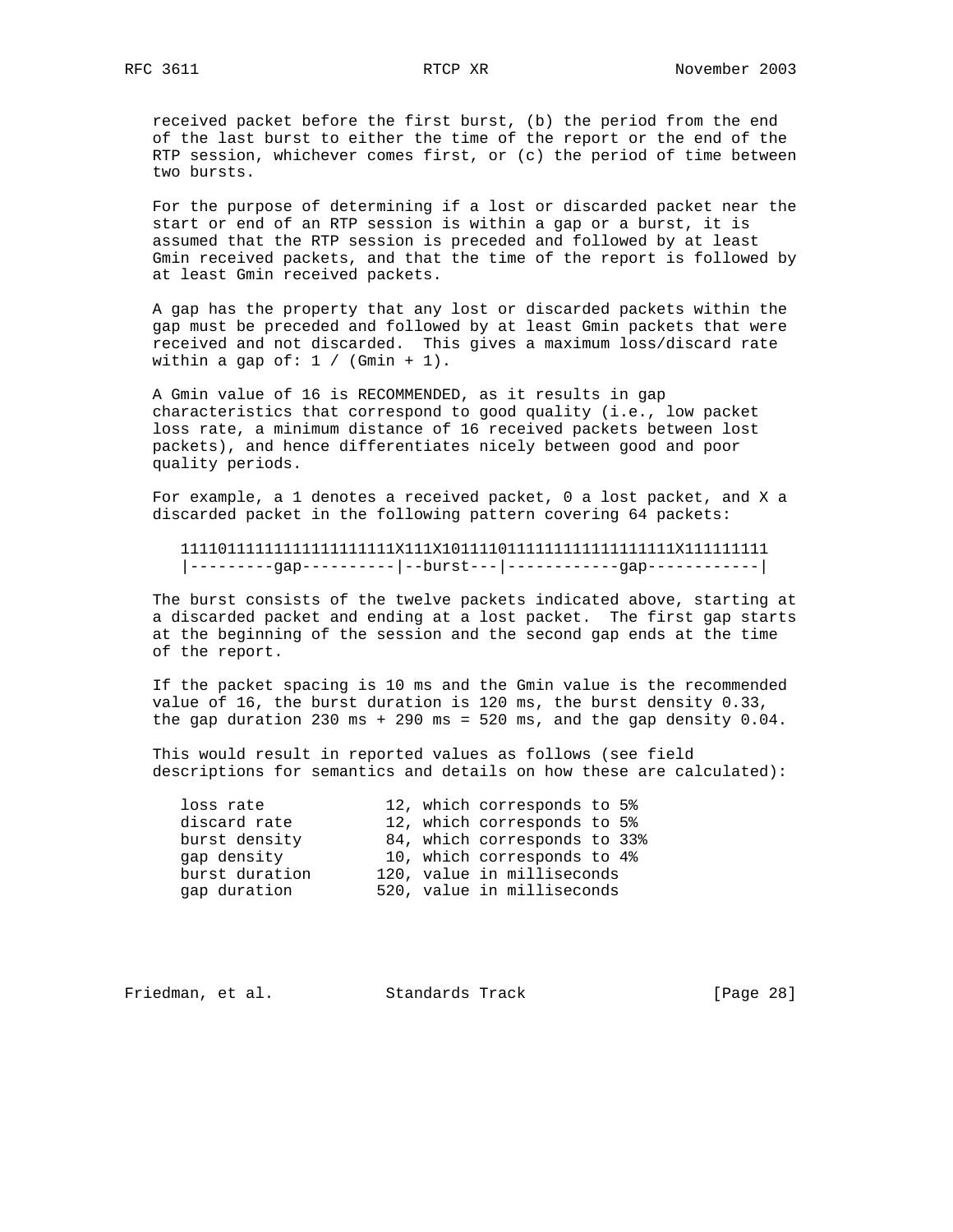## burst density: 8 bits

 The fraction of RTP data packets within burst periods since the beginning of reception that were either lost or discarded. This value is expressed as a fixed point number with the binary point at the left edge of the field. It is calculated by dividing the total number of packets lost or discarded (excluding duplicate packet discards) within burst periods by the total number of packets expected within the burst periods, multiplying the result of the division by 256, limiting the maximum value to 255 (to avoid overflow), and taking the integer part. This field MUST be populated and MUST be set to zero if no packets have been received.

```
 gap density: 8 bits
```
 The fraction of RTP data packets within inter-burst gaps since the beginning of reception that were either lost or discarded. The value is expressed as a fixed point number with the binary point at the left edge of the field. It is calculated by dividing the total number of packets lost or discarded (excluding duplicate packet discards) within gap periods by the total number of packets expected within the gap periods, multiplying the result of the division by 256, limiting the maximum value to 255 (to avoid overflow), and taking the integer part. This field MUST be populated and MUST be set to zero if no packets have been received.

burst duration: 16 bits

 The mean duration, expressed in milliseconds, of the burst periods that have occurred since the beginning of reception. The duration of each period is calculated based upon the packets that mark the beginning and end of that period. It is equal to the timestamp of the end packet, plus the duration of the end packet, minus the timestamp of the beginning packet. If the actual values are not available, estimated values MUST be used. If there have been no burst periods, the burst duration value MUST be zero.

gap duration: 16 bits

 The mean duration, expressed in milliseconds, of the gap periods that have occurred since the beginning of reception. The duration of each period is calculated based upon the packet that marks the end of the prior burst and the packet that marks the beginning of the subsequent burst. It is equal to the timestamp of the subsequent burst packet, minus the timestamp of the prior burst packet, plus the duration of the prior burst packet. If the actual values are not available, estimated values MUST be used. In the case of a gap that occurs at the beginning of reception, the sum of the timestamp of the prior

Friedman, et al. Standards Track [Page 29]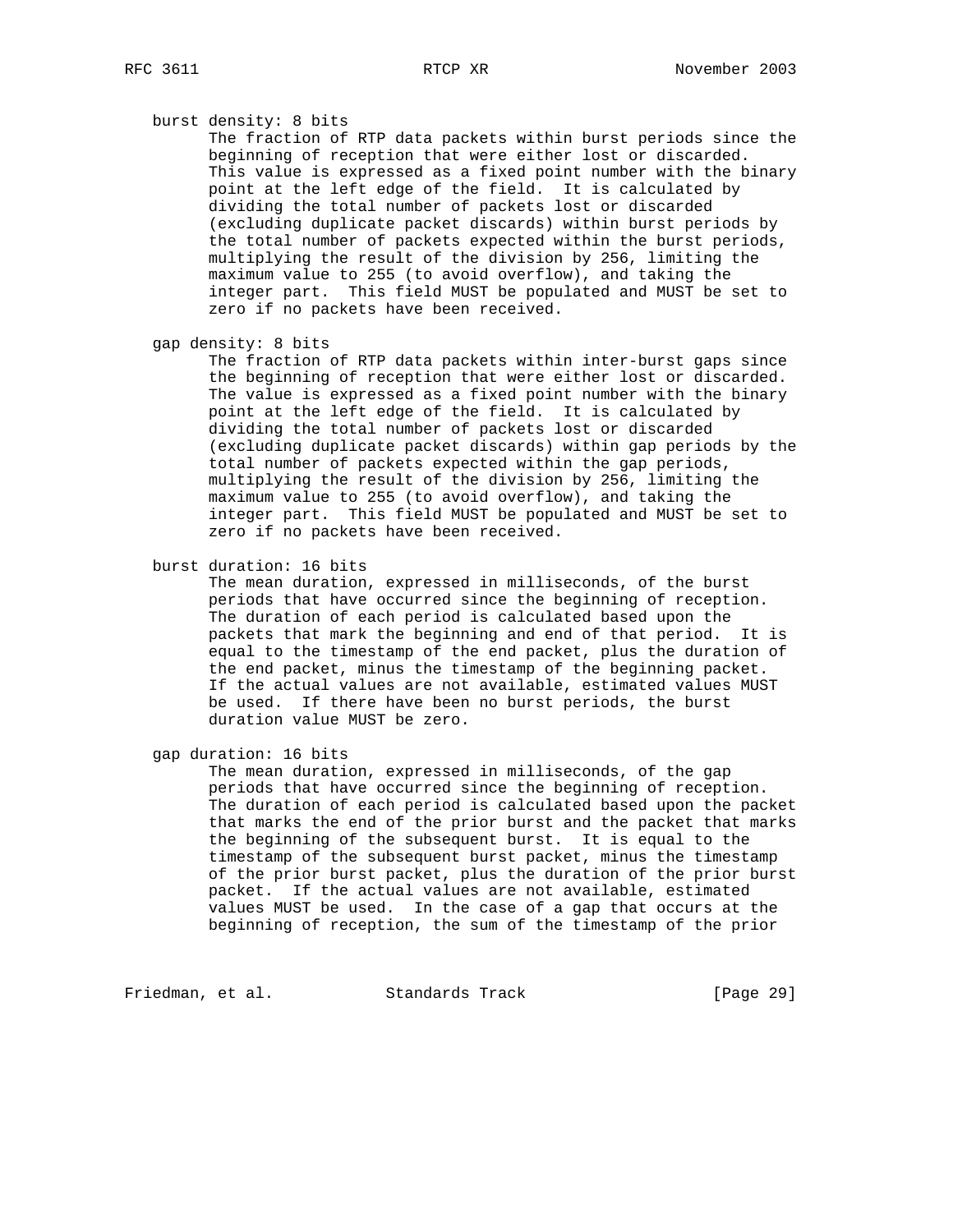burst packet and the duration of the prior burst packet are replaced by the reception start time. In the case of a gap that occurs at the end of reception, the timestamp of the subsequent burst packet is replaced by the reception end time. If there have been no gap periods, the gap duration value MUST be zero.

### 4.7.3. Delay Metrics

 For the purpose of the following definitions, the RTP interface is the interface between the RTP instance and the voice application (i.e., FEC, de-interleaving, de-multiplexing, jitter buffer). For example, the time delay due to RTP payload multiplexing would be considered part of the voice application or end-system delay, whereas delay due to multiplexing RTP frames within a UDP frame would be considered part of the RTP reported delay. This distinction is consistent with the use of RTCP for delay measurements.

round trip delay: 16 bits

 The most recently calculated round trip time between RTP interfaces, expressed in milliseconds. This value MAY be measured using RTCP, the DLRR method defined in Section 4.5 of this document, where it is necessary to convert the units of measurement from NTP timestamp values to milliseconds, or other approaches. If RTCP is used, then the reported delay value is the time of receipt of the most recent RTCP packet from source SSRC, minus the LSR (last SR) time reported in its SR (Sender Report), minus the DLSR (delay since last SR) reported in its SR. A non-zero LSR value is required in order to calculate round trip delay. A value of 0 is permissible; however, this field MUST be populated as soon as a delay estimate is available.

end system delay: 16 bits

 The most recently estimated end system delay, expressed in milliseconds. End system delay is defined as the sum of the total sample accumulation and encoding delay associated with the sending direction and the jitter buffer, decoding, and playout buffer delay associated with the receiving direction. This delay MAY be estimated or measured. This value SHOULD be provided in all VoIP metrics reports. If an implementation is unable to provide the data, the value 0 MUST be used.

Friedman, et al. Standards Track [Page 30]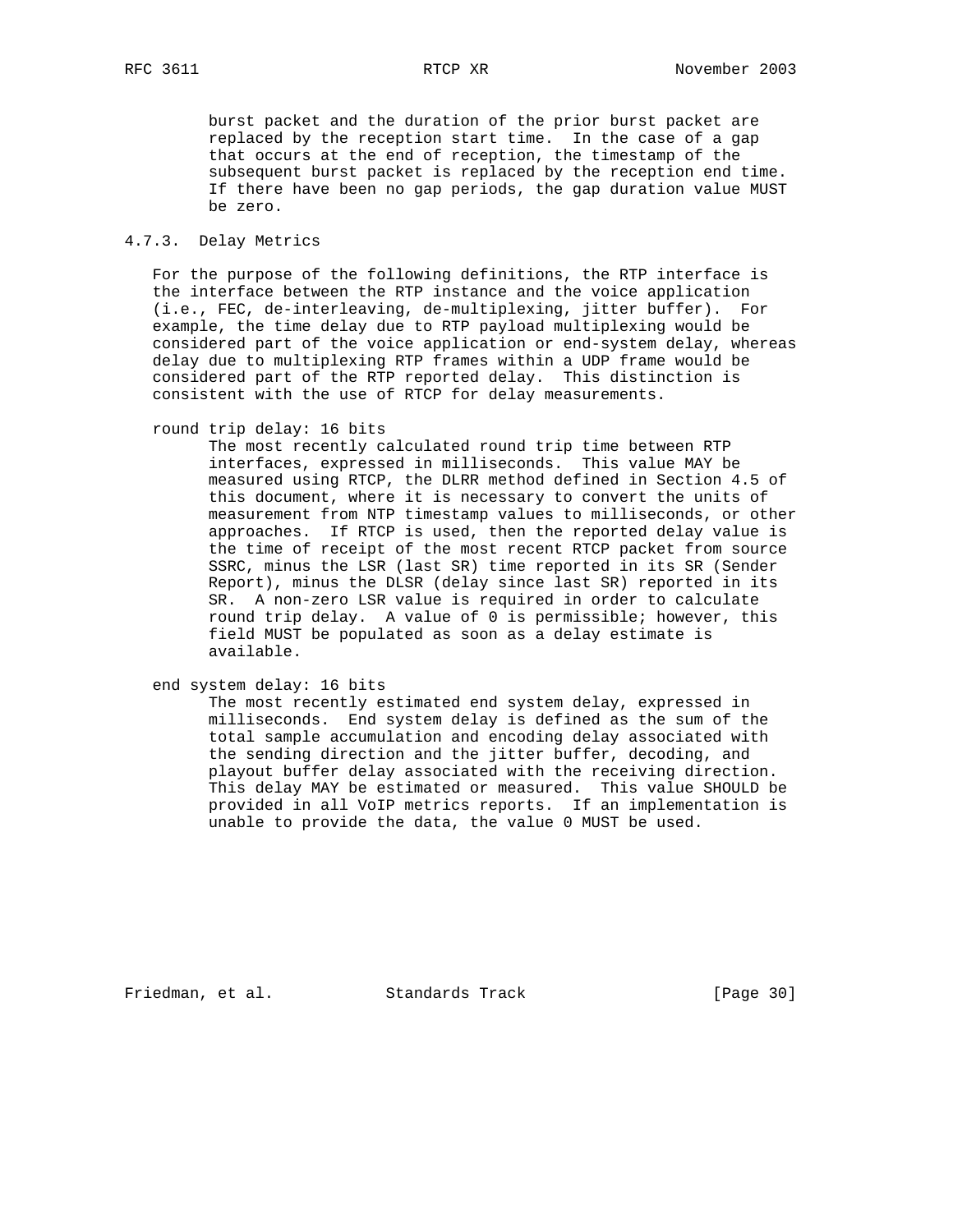Note that the one way symmetric VoIP segment delay may be calculated from the round trip and end system delays is as follows; if the round trip delay is denoted, RTD and the end system delays associated with the two endpoints are ESD(A) and ESD(B) then:

one way symmetric voice path delay =  $($  RTD + ESD(A) + ESD(B)  $) / 2$ 

4.7.4. Signal Related Metrics

 The following metrics are intended to provide real time information related to the non-packet elements of the voice over IP system to assist with the identification of problems affecting call quality. The values identified below must be determined for the received audio signal. The information required to populate these fields may not be available in all systems, although it is strongly recommended that this data SHOULD be provided to support problem diagnosis.

signal level: 8 bits

 The voice signal relative level is defined as the ratio of the signal level to a 0 dBm0 reference [10], expressed in decibels as a signed integer in two's complement form. This is measured only for packets containing speech energy. The intent of this metric is not to provide a precise measurement of the signal level but to provide a real time indication that the signal level may be excessively high or low.

signal level = 10 Log10 ( rms talkspurt power (mW) )

 A value of 127 indicates that this parameter is unavailable. Typical values should generally be in the -15 to -20 dBm range.

noise level: 8 bits

 The noise level is defined as the ratio of the silent period background noise level to a 0 dBm0 reference, expressed in decibels as a signed integer in two's complement form.

noise level = 10 Log10 ( rms silence power (mW) )

A value of 127 indicates that this parameter is unavailable.

residual echo return loss (RERL): 8 bits

 The residual echo return loss value may be measured directly by the VoIP end system's echo canceller or may be estimated by adding the echo return loss (ERL) and echo return loss enhancement (ERLE) values reported by the echo canceller.

 $RERL(dB) = ERL (dB) + ERLE (dB)$ 

Friedman, et al. Standards Track [Page 31]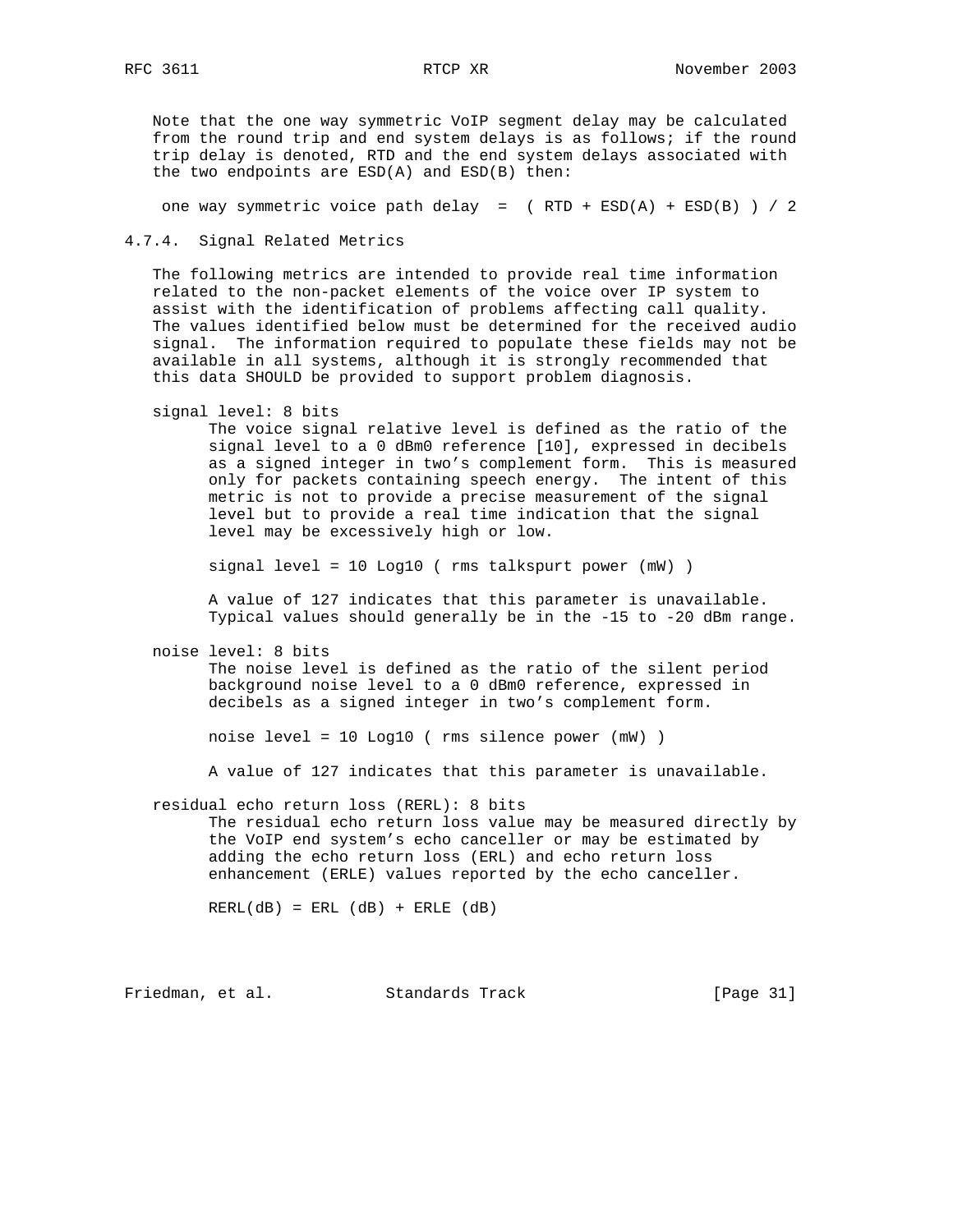In the case of a VoIP gateway, the source of echo is typically line echo that occurs at 2-4 wire conversion points in the network. This can be in the 8-12 dB range. A line echo canceler can provide an ERLE of 30 dB or more and hence reduce this to 40-50 dB. In the case of an IP phone, this could be acoustic coupling between handset speaker and microphone or residual acoustic echo from speakerphone operation, and may more correctly be termed terminal coupling loss (TCL). A typical handset would result in 40-50 dB of echo loss due to acoustic feedback.

Examples:

- IP gateway connected to circuit switched network with 2 wire loop. Without echo cancellation, typical 2-4 wire converter ERL of 12 dB. RERL = ERL + ERLE =  $12 + 0 = 12$  dB.
- IP gateway connected to circuit switched network with 2 wire loop. With echo canceler that improves echo by 30 dB. RERL = ERL + ERLE =  $12 + 30 = 42$  dB.
- IP phone with conventional handset. Acoustic coupling from handset speaker to microphone (terminal coupling loss) is typically 40 dB. RERL = TCL = 40 dB.

 If we denote the local end of the VoIP path as A and the remote end as B, and if the sender loudness rating (SLR) and receiver loudness rating (RLR) are known for A (default values 8 dB and 2 dB respectively), then the echo loudness level at end A (talker echo loudness rating or TELR) is given by:

 $TELR(A) = SRL(A) + ERL(B) + ERLE(B) + RLR(A)$ 

 $TELR(B) = SRL(B) + ERL(A) + ERLE(A) + RLR(B)$ 

 Hence, in order to incorporate echo into a voice quality estimate at the A end of a VoIP connection, it is desirable to send the ERL + ERLE value from B to A using a format such as RTCP XR.

 Echo related information may not be available in all VoIP end systems. As echo does have a significant effect on conversational quality, it is recommended that estimated values for echo return loss and terminal coupling loss be provided (if sensible estimates can be reasonably determined).

Friedman, et al. Standards Track [Page 32]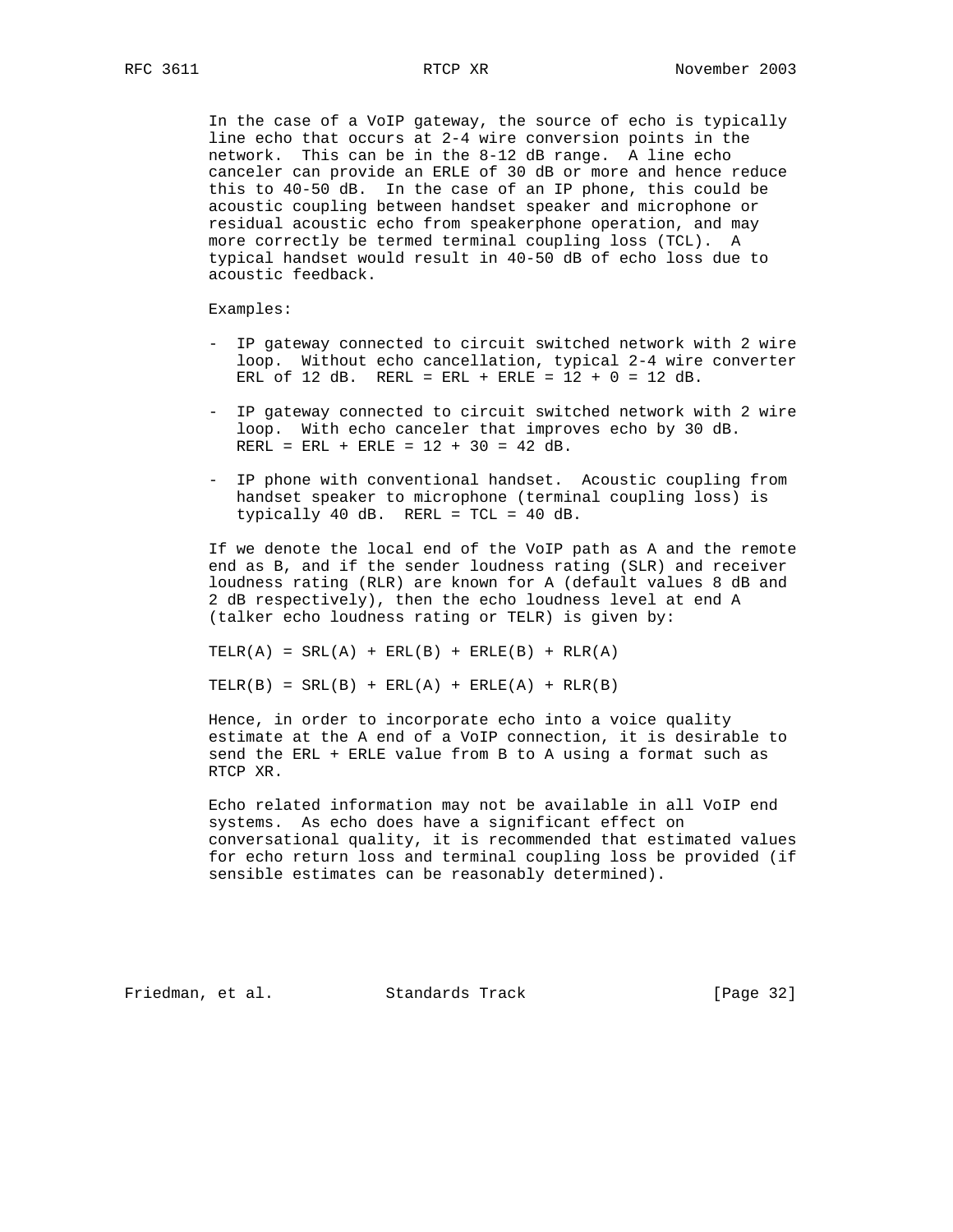Typical values for end systems are given below to provide guidance:

- IP Phone with handset: typically 45 dB.
- PC softphone or speakerphone: extremely variable, consider reporting "undefined" (127).
- IP gateway with line echo canceller: typically has ERL and ERLE available.
- IP gateway without line echo canceller: frequently a source of echo related problems, consider reporting either a low value (12 dB) or "undefined" (127).

Gmin

See Configuration Parameters (Section 4.7.6, below).

4.7.5. Call Quality or Transmission Quality Metrics

 The following metrics are direct measures of the call quality or transmission quality, and incorporate the effects of codec type, packet loss, discard, burstiness, delay etc. These metrics may not be available in all systems, however, they SHOULD be provided in order to support problem diagnosis.

R factor: 8 bits

 The R factor is a voice quality metric describing the segment of the call that is carried over this RTP session. It is expressed as an integer in the range 0 to 100, with a value of 94 corresponding to "toll quality" and values of 50 or less regarded as unusable. This metric is defined as including the effects of delay, consistent with ITU-T G.107 [6] and ETSI TS 101 329-5 [3].

 A value of 127 indicates that this parameter is unavailable. Values other than 127 and the valid range defined above MUST not be sent and MUST be ignored by the receiving system.

ext. R factor: 8 bits

 The external R factor is a voice quality metric describing the segment of the call that is carried over a network segment external to the RTP segment, for example a cellular network. Its values are interpreted in the same manner as for the RTP R factor. This metric is defined as including the effects of delay, consistent with ITU-T G.107 [6] and ETSI TS 101 329-5 [3], and relates to the outward voice path from the Voice over IP termination for which this metrics block applies.

Friedman, et al. Standards Track [Page 33]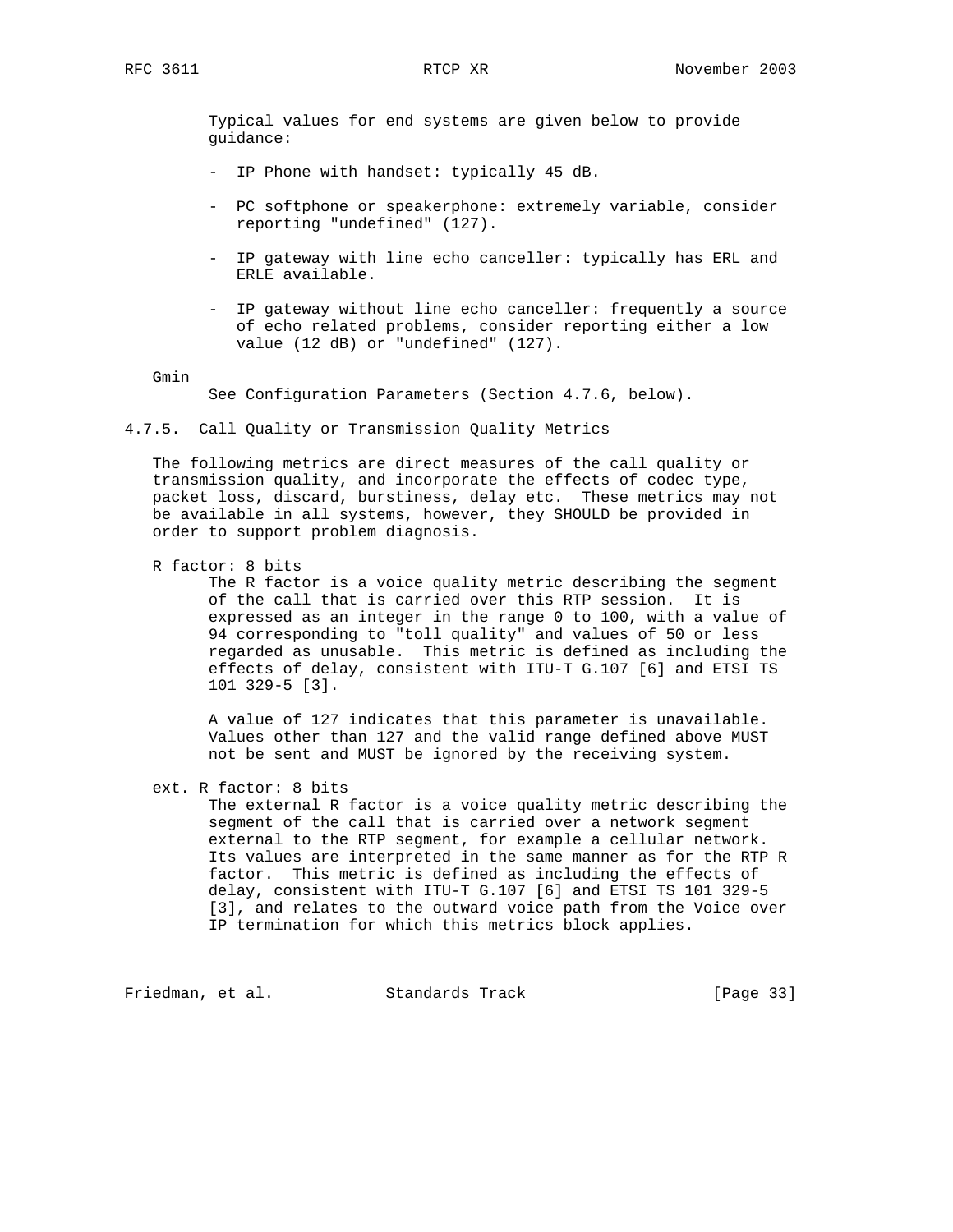A value of 127 indicates that this parameter is unavailable. Values other than 127 and the valid range defined above MUST not be sent and MUST be ignored by the receiving system.

 Note that an overall R factor may be estimated from the RTP segment R factor and the external R factor, as follows:

R total = RTP R factor + ext. R factor -  $94$ 

MOS-LQ: 8 bits

 The estimated mean opinion score for listening quality (MOS-LQ) is a voice quality metric on a scale from 1 to 5, in which 5 represents excellent and 1 represents unacceptable. This metric is defined as not including the effects of delay and can be compared to MOS scores obtained from listening quality (ACR) tests. It is expressed as an integer in the range 10 to 50, corresponding to MOS x 10. For example, a value of 35 would correspond to an estimated MOS score of 3.5.

 A value of 127 indicates that this parameter is unavailable. Values other than 127 and the valid range defined above MUST not be sent and MUST be ignored by the receiving system.

MOS-CQ: 8 bits

 The estimated mean opinion score for conversational quality (MOS-CQ) is defined as including the effects of delay and other effects that would affect conversational quality. The metric may be calculated by converting an R factor determined according to ITU-T G.107 [6] or ETSI TS 101 329-5 [3] into an estimated MOS using the equation specified in G.107. It is expressed as an integer in the range 10 to 50, corresponding to MOS x 10, as for MOS-LQ.

 A value of 127 indicates that this parameter is unavailable. Values other than 127 and the valid range defined above MUST not be sent and MUST be ignored by the receiving system.

# 4.7.6. Configuration Parameters

Gmin: 8 bits

 The gap threshold. This field contains the value used for this report block to determine if a gap exists. The recommended value of 16 corresponds to a burst period having a minimum density of 6.25% of lost or discarded packets, which may cause noticeable degradation in call quality; during gap periods, if packet loss or discard occurs, each lost or discarded packet would be preceded by and followed by a sequence of at least 16 received non-discarded packets. Note that lost or discarded

Friedman, et al. Standards Track [Page 34]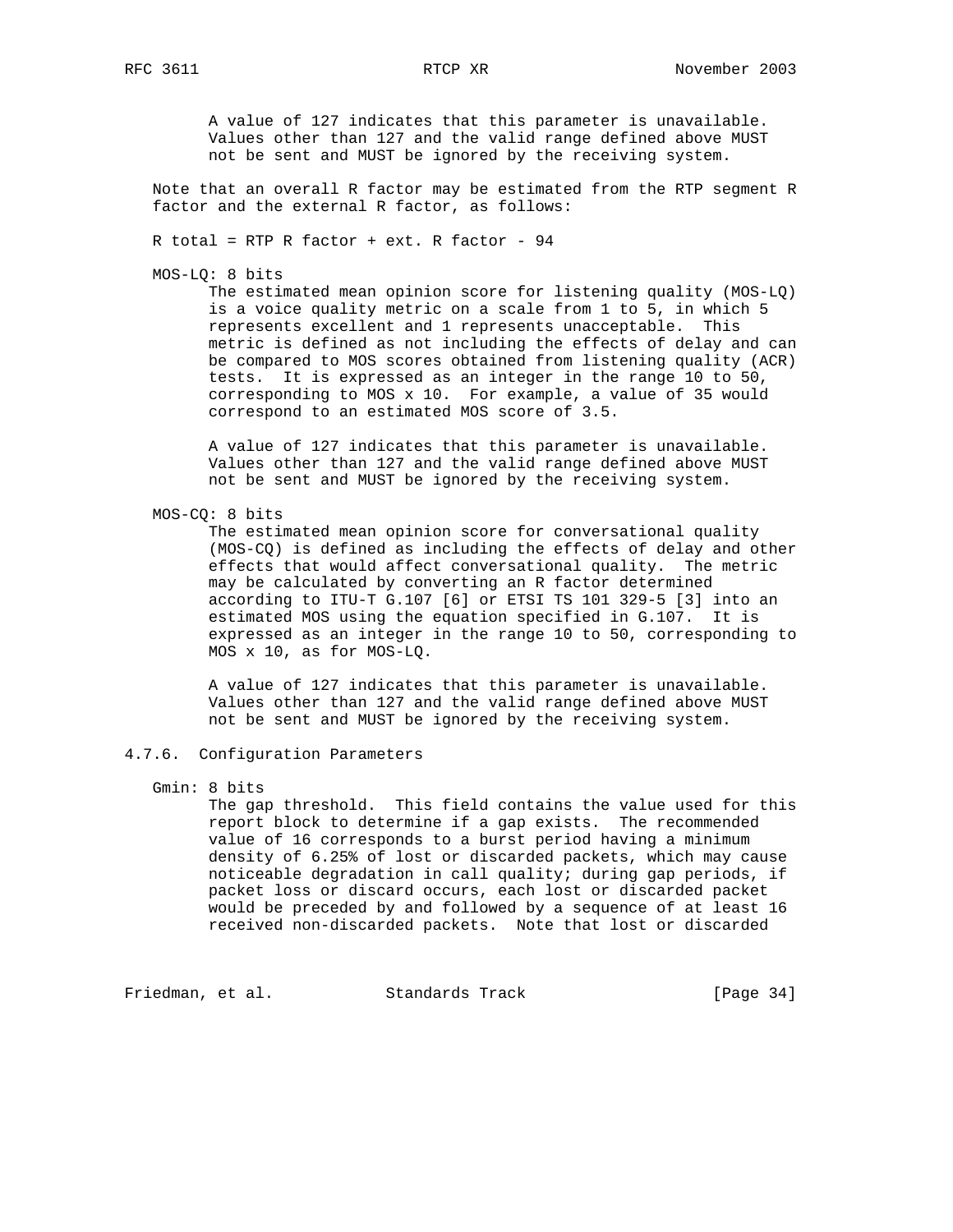packets that occur within Gmin packets of a report being generated may be reclassified as part of a burst or gap in later reports. ETSI TS 101 329-5 [3] defines a computationally efficient algorithm for measuring burst and gap density using a packet loss/discard event driven approach. This algorithm is reproduced in Appendix A.2 of the present document. Gmin MUST not be zero, MUST be provided, and MUST remain constant across VoIP Metrics report blocks for the duration of the RTP session.

 receiver configuration byte (RX config): 8 bits This byte consists of the following fields:

> 0 1 2 3 4 5 6 7 +-+-+-+-+-+-+-+-+ |PLC|JBA|JB rate| +-+-+-+-+-+-+-+-+

packet loss concealment (PLC): 2 bits

 Standard (11) / enhanced (10) / disabled (01) / unspecified (00). When PLC = 11, then a simple replay or interpolation algorithm is being used to fill-in the missing packet; this approach is typically able to conceal isolated lost packets at low packet loss rates. When PLC = 10, then an enhanced interpolation algorithm is being used; algorithms of this type are able to conceal high packet loss rates effectively. When PLC = 01, then silence is being inserted in place of lost packets. When PLC = 00, then no information is available concerning the use of PLC; however, for some codecs this may be inferred.

jitter buffer adaptive (JBA): 2 bits

 Adaptive (11) / non-adaptive (10) / reserved (01)/ unknown (00). When the jitter buffer is adaptive, then its size is being dynamically adjusted to deal with varying levels of jitter. When non-adaptive, the jitter buffer size is maintained at a fixed level. When either adaptive or non adaptive modes are specified, then the jitter buffer size parameters below MUST be specified.

jitter buffer rate (JB rate): 4 bits

 $J = adjustment$  rate  $(0-15)$ . This represents the implementation specific adjustment rate of a jitter buffer in adaptive mode. This parameter is defined in terms of the approximate time taken to fully adjust to a step change in peak to peak jitter from 30 ms to 100 ms such that:

adjustment time =  $2 * J *$  frame size (ms)

Friedman, et al. Standards Track [Page 35]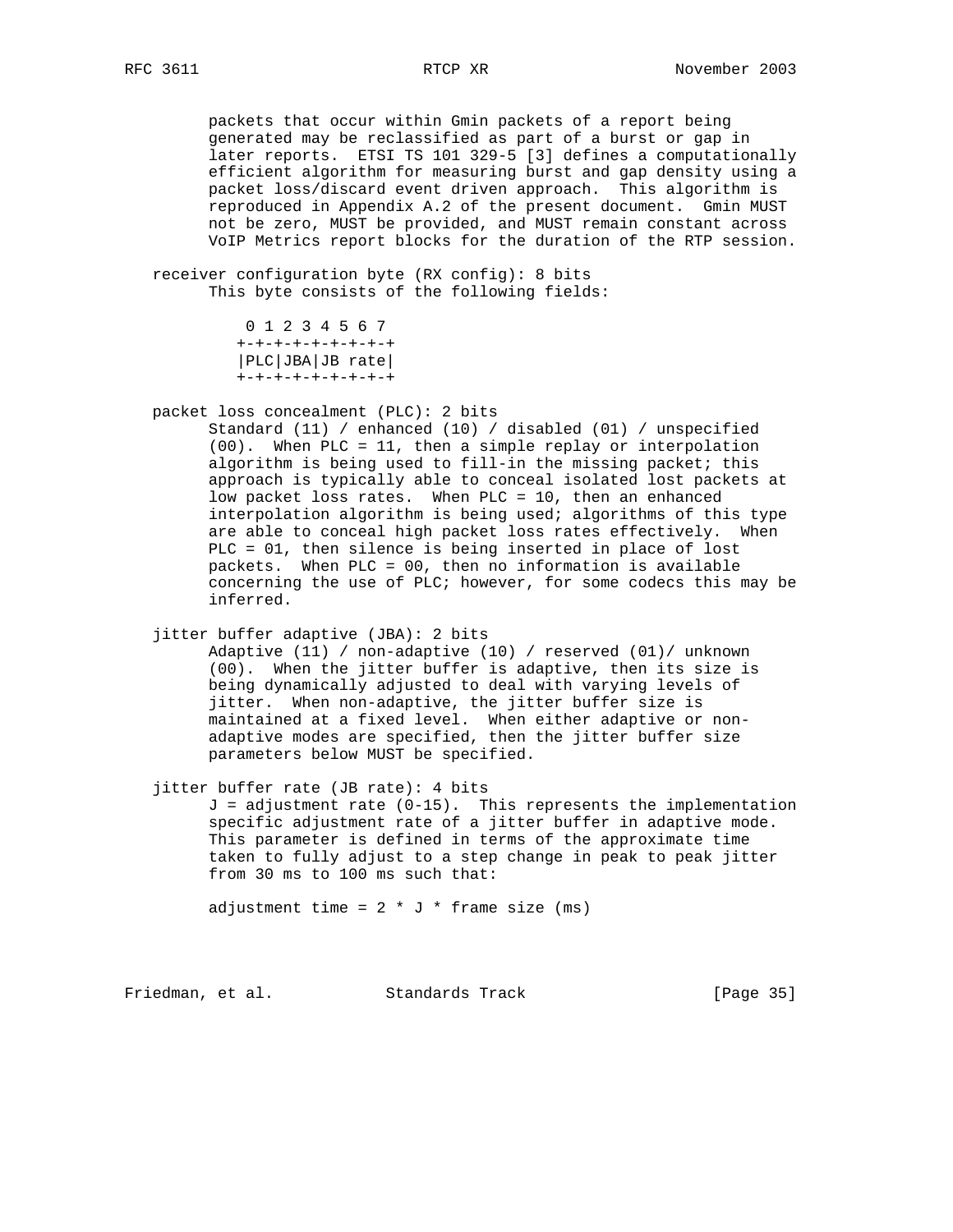This parameter is intended only to provide a guide to the degree of "aggressiveness" of an adaptive jitter buffer and may be estimated. A value of 0 indicates that the adjustment time is unknown for this implementation.

- reserved: 8 bits This field is reserved for future definition. In the absence of such a definition, the bits in this field MUST be set to zero and MUST be ignored by the receiver.
- 4.7.7. Jitter Buffer Parameters

 The values reported in these fields SHOULD be the most recently obtained values at the time of reporting.

- jitter buffer nominal delay (JB nominal): 16 bits This is the current nominal jitter buffer delay in milliseconds, which corresponds to the nominal jitter buffer delay for packets that arrive exactly on time. This parameter MUST be provided for both fixed and adaptive jitter buffer implementations.
- jitter buffer maximum delay (JB maximum): 16 bits This is the current maximum jitter buffer delay in milliseconds which corresponds to the earliest arriving packet that would not be discarded. In simple queue implementations this may correspond to the nominal size. In adaptive jitter buffer implementations, this value may dynamically vary up to JB abs max (see below). This parameter MUST be provided for both fixed and adaptive jitter buffer implementations.
- jitter buffer absolute maximum delay (JB abs max): 16 bits This is the absolute maximum delay in milliseconds that the adaptive jitter buffer can reach under worst case conditions. If this value exceeds 65535 milliseconds, then this field SHALL convey the value 65535. This parameter MUST be provided for adaptive jitter buffer implementations and its value MUST be set to JB maximum for fixed jitter buffer implementations.

# 5. SDP Signaling

 This section defines Session Description Protocol (SDP) [4] signaling for XR blocks that can be employed by applications that utilize SDP. This signaling is defined to be used either by applications that implement the SDP Offer/Answer model [8] or by applications that use SDP to describe media and transport configurations in connection

Friedman, et al. Standards Track [Page 36]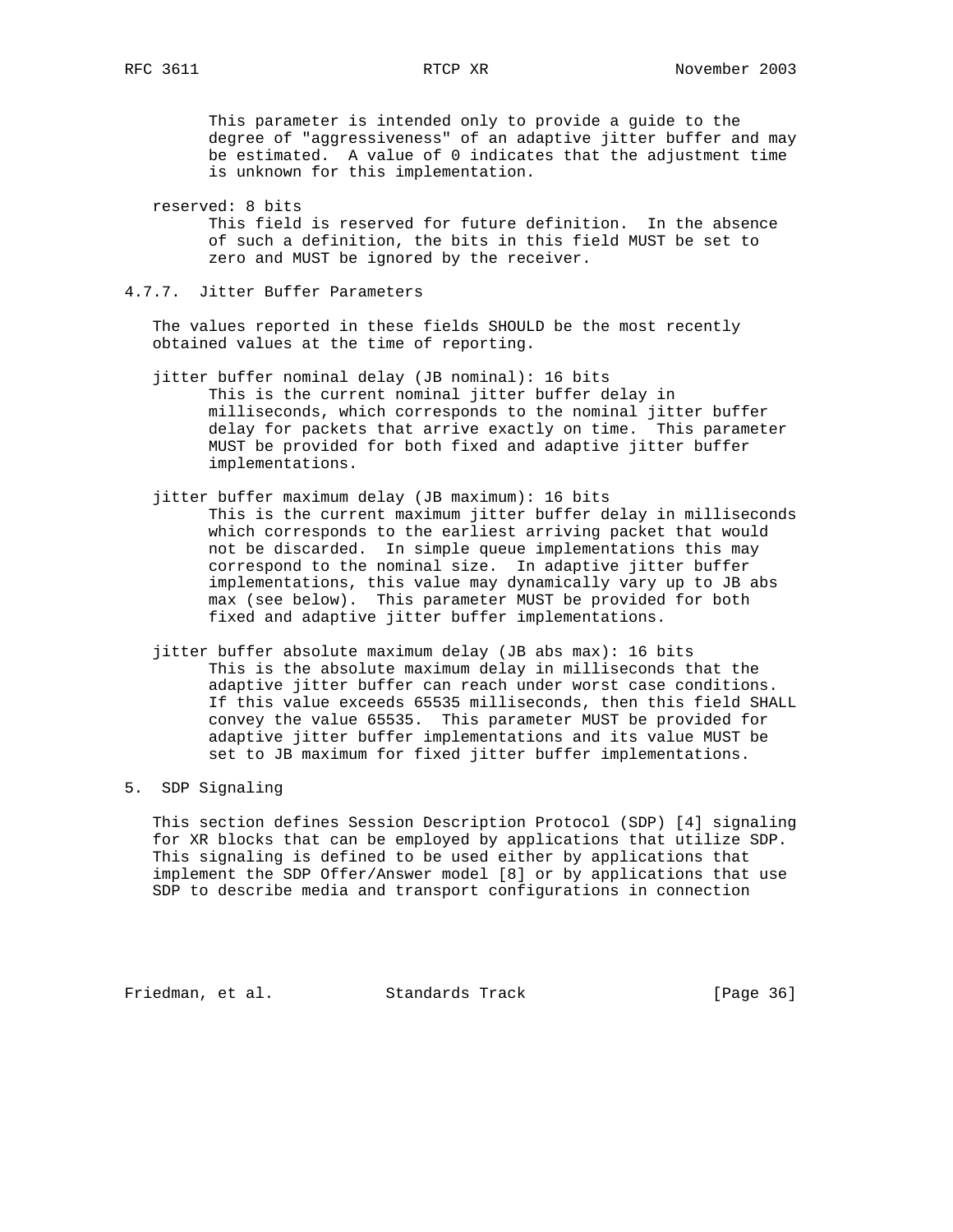with such protocols as the Session Announcement Protocol (SAP) [15] or the Real Time Streaming Protocol (RTSP) [17]. There exist other potential signaling methods that are not defined here.

 The XR blocks MAY be used without prior signaling. This is consistent with the rules governing other RTCP packet types, as described in [9]. An example in which signaling would not be used is an application that always requires the use of one or more XR blocks. However, for applications that are configured at session initiation, the use of some type of signaling is recommended.

 Note that, although the use of SDP signaling for XR blocks may be optional, if used, it MUST be used as defined here. If SDP signaling is used in an environment where XR blocks are only implemented by some fraction of the participants, the ones not implementing the XR blocks will ignore the SDP attribute.

### 5.1. The SDP Attribute

 This section defines one new SDP attribute "rtcp-xr" that can be used to signal participants in a media session that they should use the specified XR blocks. This attribute can be easily extended in the future with new parameters to cover any new report blocks.

 The RTCP XR blocks SDP attribute is defined below in Augmented Backus-Naur Form (ABNF) [2]. It is both a session and a media level attribute. When specified at session level, it applies to all media level blocks in the session. Any media level specification MUST replace a session level specification, if one is present, for that media block.

 rtcp-xr-attrib = "a=" "rtcp-xr" ":" [xr-format \*(SP xr-format)] CRLF xr-format = pkt-loss-rle / pkt-dup-rle / pkt-rcpt-times / rcvr-rtt / stat-summary / voip-metrics / format-ext pkt-loss-rle = "pkt-loss-rle" ["=" max-size] pkt-dup-rle = "pkt-dup-rle" ["=" max-size] pkt-rcpt-times = "pkt-rcpt-times" ["=" max-size] rcvr-rtt = "rcvr-rtt" "=" rcvr-rtt-mode [":" max-size] rcvr-rtt-mode = "all" / "sender" stat-summary = "stat-summary" ["=" stat-flag \*("," stat-flag)]

Friedman, et al. Standards Track [Page 37]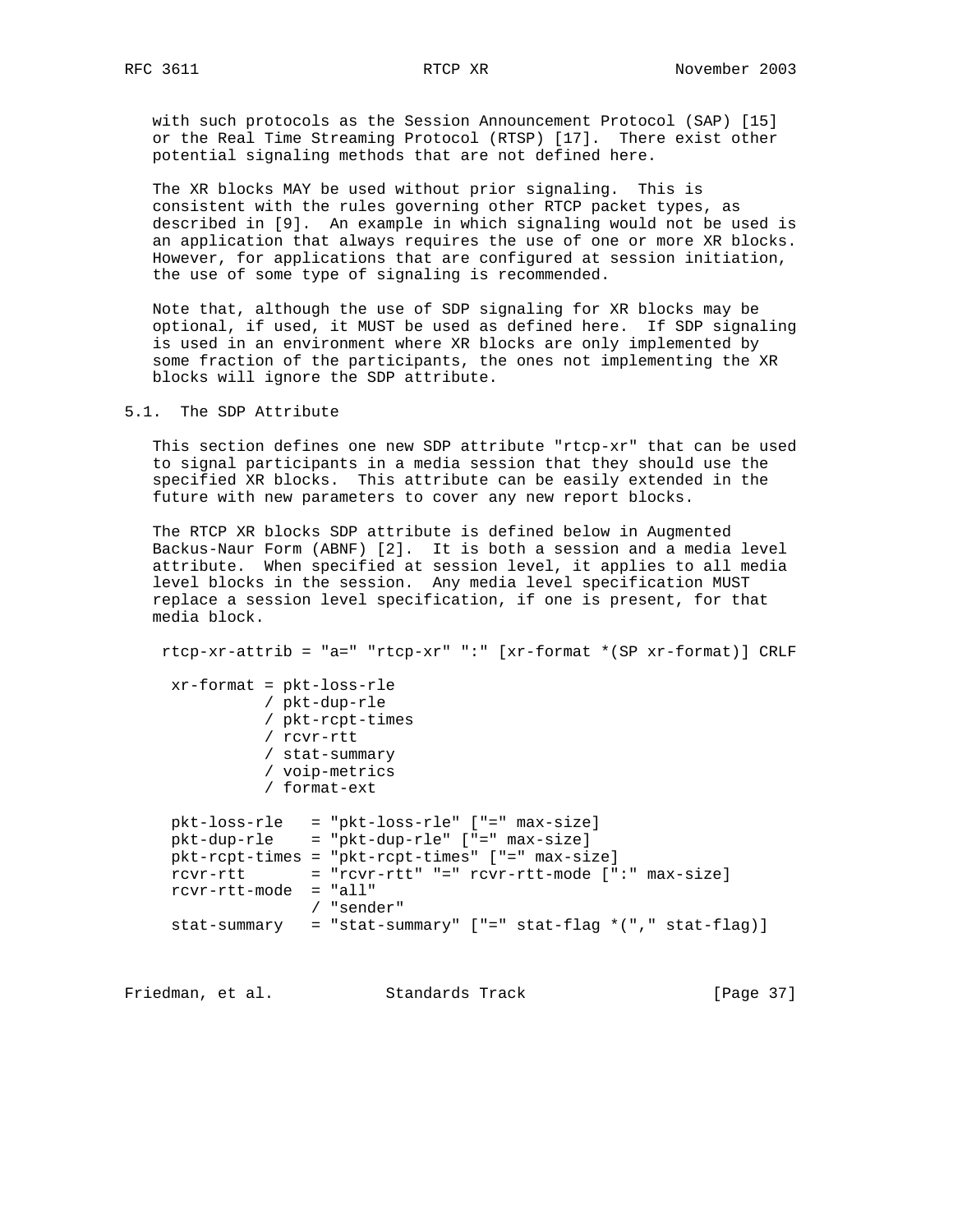| stat-flag                     | $= "loss"$                               |
|-------------------------------|------------------------------------------|
|                               | "dup"                                    |
|                               | $/$ "jitt"                               |
|                               | "TTL"                                    |
|                               | - " HL "                                 |
| voip-metrics                  | = "voip-metrics"                         |
| $max-size$                    | = 1*DIGIT ; maximum block size in octets |
| DIGIT                         | $=$ $\frac{8x30-39}{ }$                  |
| format-ext                    | = non-ws-string                          |
|                               |                                          |
| $non-ws-string = 1*(8x21-FF)$ |                                          |
| CRLF                          | $=$ $8d13.10$                            |

 The "rtcp-xr" attribute contains zero, one, or more XR block related parameters. Each parameter signals functionality for an XR block, or a group of XR blocks. The attribute is extensible so that parameters can be defined for any future XR block (and a parameter should be defined for every future block).

 Each "rtcp-xr" parameter belongs to one of two categories. The first category, the unilateral parameters, are for report blocks that simply report on the RTP stream and related metrics. The second category, collaborative parameters, are for XR blocks that involve actions by more than one party in order to carry out their functions.

 Round trip time (RTT) measurement is an example of collaborative functionality. An RTP data packet receiver sends a Receiver Reference Time Report Block (Section 4.4). A participant that receives this block sends a DLRR Report Block (Section 4.5) in response, allowing the receiver to calculate its RTT to that participant. As this example illustrates, collaborative functionality may be implemented by two or more different XR blocks. The collaborative functionality of several XR blocks may be governed by a single "rtcp-xr" parameter.

 For the unilateral category, this document defines the following parameters. The parameter names and their corresponding XR formats are as follows:

| Parameter name | XR block (block type and name)      |
|----------------|-------------------------------------|
| pkt-loss-rle   | 1 Loss RLE Report Block             |
| pkt-dup-rle    | 2 Duplicate RLE Report Block        |
| pkt-rcpt-times | 3 Packet Receipt Times Report Block |
| stat-summary   | 6 Statistics Summary Report Block   |
| voip-metrics   | 7 VoIP Metrics Report Block         |

| Friedman, et al.<br>Standards Track | [Page 38] |
|-------------------------------------|-----------|
|-------------------------------------|-----------|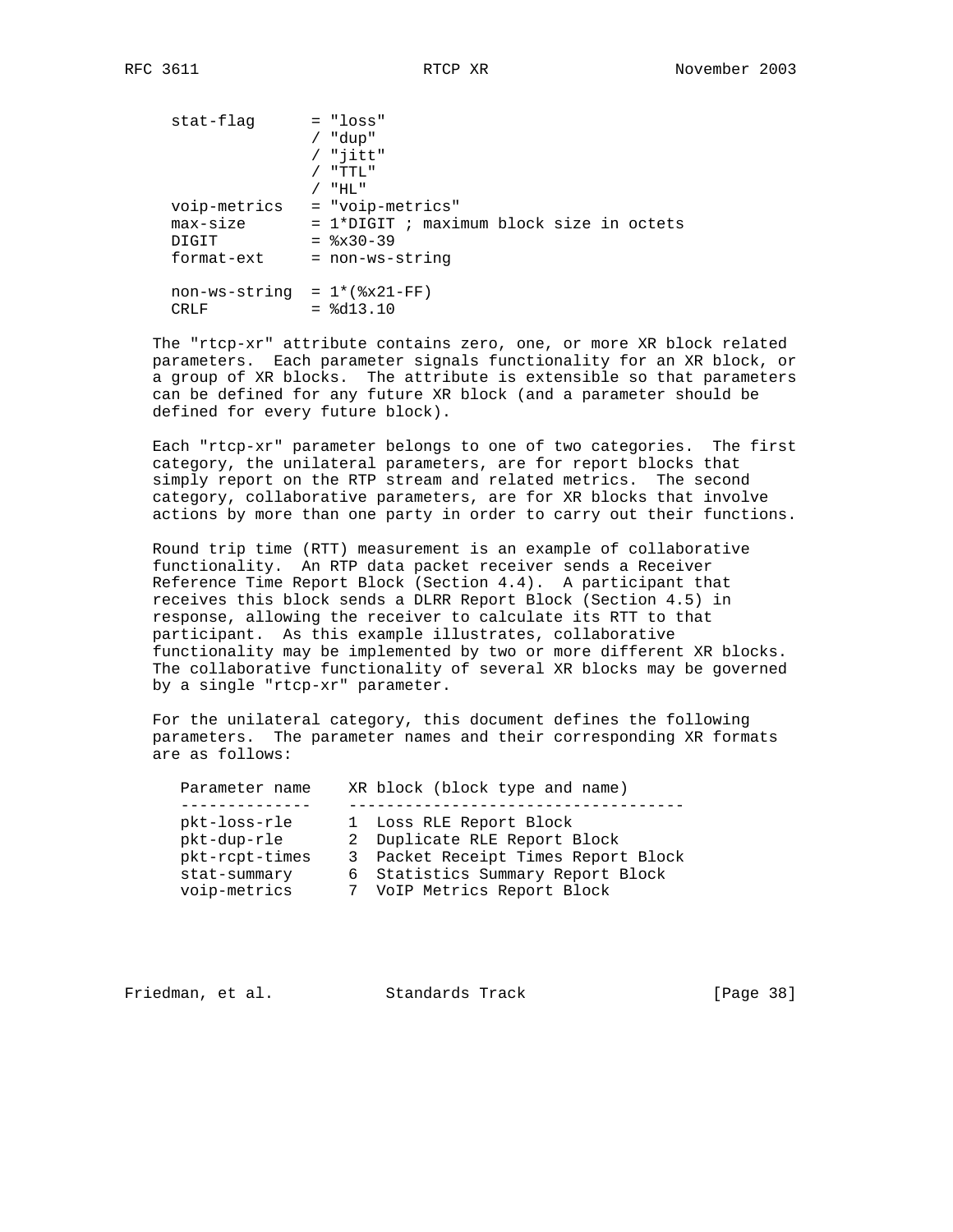The "pkt-loss-rle", "pkt-dup-rle", and "pkt-rcpt-times" parameters MAY specify an integer value. This value indicates the largest size the whole report block SHOULD have in octets. This shall be seen as an indication that thinning shall be applied if necessary to meet the target size.

 The "stat-summary" parameter contains a list indicating which fields SHOULD be included in the Statistics Summary report blocks that are sent. The list is a comma separated list, containing one or more field indicators. The space character (0x20) SHALL NOT be present within the list. Field indicators represent the flags defined in Section 4.6. The field indicators and their respective flags are as follows:

| Indicator | Flaq                        |
|-----------|-----------------------------|
|           |                             |
| loss      | $loss$ report flag $(L)$    |
| dup       | duplicate report flag (D)   |
| jitt      | jitter flag (J)             |
| TTT.      | TTL or Hop Limit flag (ToH) |
| HT.       | TTL or Hop Limit flag (ToH) |

 For "loss", "dup", and "jitt", the presence of the indicator indicates that the corresponding flag should be set to 1 in the Statistics Summary report blocks that are sent. The presence of "TTL" indicates that the corresponding flag should be set to 1. The presence of "HL" indicates that the corresponding flag should be set to 2. The indicators "TTL" and "HL" MUST NOT be signaled together.

 Blocks in the collaborative category are classified as initiator blocks or response blocks. Signaling SHOULD indicate which participants are required to respond to the initiator block. A party that wishes to receive response blocks from those participants can trigger this by sending an initiator block.

 The collaborative category currently consists only of one functionality, namely the RTT measurement mechanism for RTP data receivers. The collective functionality of the Receiver Reference Time Report Block and DLRR Report Block is represented by the "rcvr rtt" parameter. This parameter takes as its arguments a mode value and, optionally, a maximum size for the DLRR report block. The mode value "all" indicates that both RTP data senders and data receivers MAY send DLRR blocks, while the mode value "sender" indicates that only active RTP senders MAY send DLRR blocks, i.e., non RTP senders SHALL NOT send DLRR blocks. If a maximum size in octets is included, any DLRR Report Blocks that are sent SHALL NOT exceed the specified size. If size limitations mean that a DLRR Report Block sender cannot report in one block upon all participants from which it has

Friedman, et al. Standards Track [Page 39]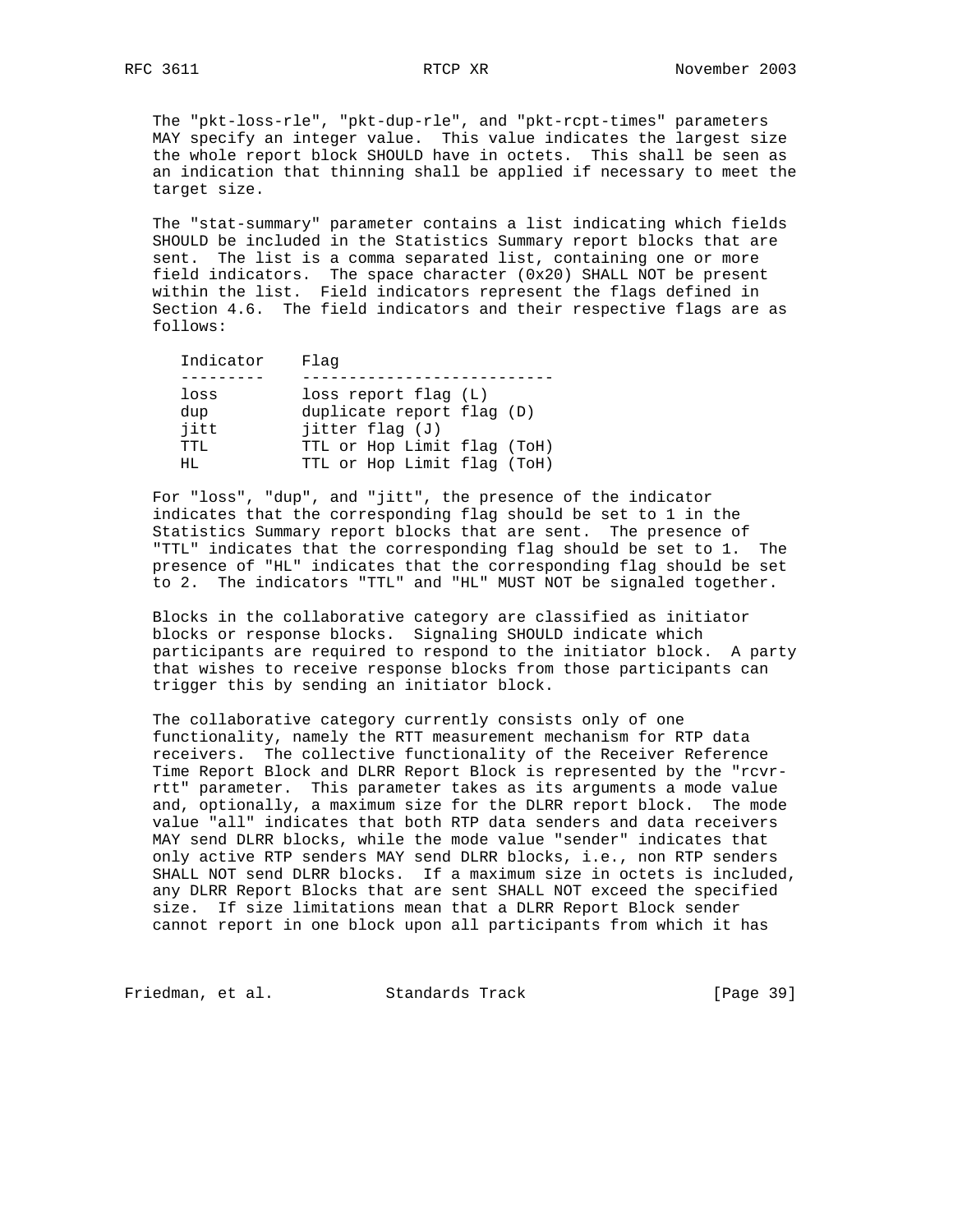received a Receiver Reference Time Report Block then it SHOULD report on participants in a round robin fashion across several report intervals.

 The "rtcp-xr" attributes parameter list MAY be empty. This is useful in cases in which an application needs to signal that it understands the SDP signaling but does not wish to avail itself of XR functionality. For example, an application in a SIP controlled session could signal that it wishes to stop using all XR blocks by removing all applicable SDP parameters in a re-INVITE message that it sends. If XR blocks are not to be used at all from the beginning of a session, it is RECOMMENDED that the "rtcp-xr" attribute not be supplied at all.

 When the "rtcp-xr" attribute is present, participants SHOULD NOT send XR blocks other than the ones indicated by the parameters. This means that inclusion of a "rtcp-xr" attribute without any parameters tells a participant that it SHOULD NOT send any XR blocks at all. The purpose is to conserve bandwidth. This is especially important when collaborative parameters are applied to a large multicast group: the sending of an initiator block could potentially trigger responses from all participants. There are, however, contexts in which it makes sense to send an XR block in the absence of a parameter signaling its use. For instance, an application might be designed so as to send certain report blocks without negotiation, while using SDP signaling to negotiate the use of other blocks.

### 5.2. Usage in Offer/Answer

 In the Offer/Answer context [8], the interpretation of SDP signaling for XR packets depends upon the direction attribute that is signaled: "recvonly", "sendrecv", or "sendonly" [4]. If no direction attribute is supplied, then "sendrecv" is assumed. This section applies only to unicast media streams, except where noted. Discussion of unilateral parameters is followed by discussion of collaborative parameters in this section.

 For "sendonly" and "sendrecv" media stream offers that specify unilateral "rtcp-xr" attribute parameters, the answerer SHOULD send the corresponding XR blocks. For "sendrecv" offers, the answerer MAY include the "rtcp-xr" attribute in its response, and specify any unilateral parameters in order to request that the offerer send the corresponding XR blocks. The offerer SHOULD send these blocks.

 For "recvonly" media stream offers, the offerer's use of the "rtcp xr" attribute in connection with unilateral parameters indicates that the offerer is capable of sending the corresponding XR blocks. If

Friedman, et al. Standards Track [Page 40]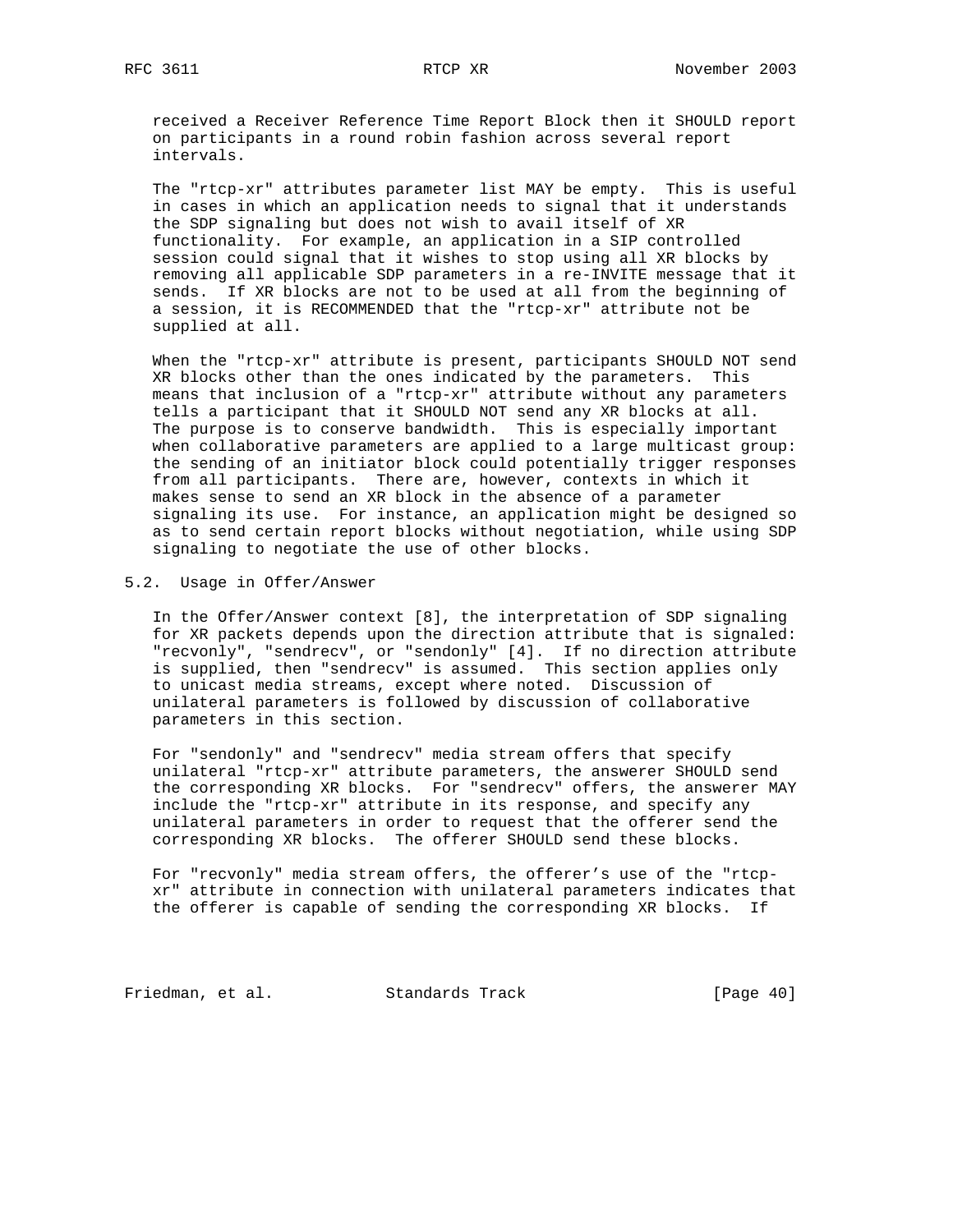the answerer responds with an "rtcp-xr" attribute, the offerer SHOULD send XR blocks for each specified unilateral parameter that was in its offer.

 For multicast media streams, the inclusion of an "rtcp-xr" attribute with unilateral parameters means that every media recipient SHOULD send the corresponding XR blocks.

 An SDP offer with a collaborative parameter declares the offerer capable of receiving the corresponding initiator and replying with the appropriate responses. For example, an offer that specifies the "rcvr-rtt" parameter means that the offerer is prepared to receive Receiver Reference Time Report Blocks and to send DLRR Report Blocks. An offer of a collaborative parameter means that the answerer MAY send the initiator, and, having received the initiator, the offerer SHOULD send the responses.

 There are exceptions to the rule that an offerer of a collaborative parameter should send responses. For instance, the collaborative parameter might specify a mode that excludes the offerer; or congestion control or maximum transmission unit considerations might militate against the offerer's response.

 By including a collaborative parameter in its answer, the answerer declares its ability to receive initiators and to send responses. The offerer MAY then send initiators, to which the answerer SHOULD reply with responses. As for the offer of a collaborative parameter, there are exceptions to the rule that the answerer should reply.

 When making an SDP offer of a collaborative parameter for a multicast media stream, the offerer SHOULD specify which participants are to respond to a received initiator. A participant that is not specified SHOULD NOT send responses. Otherwise, undue bandwidth might be consumed. The offer indicates that each participant that is specified SHOULD respond if it receives an initiator. It also indicates that a specified participant MAY send an initiator block.

 An SDP answer for a multicast media stream SHOULD include all collaborative parameters that are present in the offer and that are supported by the answerer. It SHOULD NOT include any collaborative parameter that is absent from the offer.

 If a participant receives an SDP offer and understands the "rtcp-xr" attribute but does not wish to implement XR functionality offered, its answer SHOULD include an "rtcp-xr" attribute without parameters. By doing so, the party declares that, at a minimum, is capable of understanding the signaling.

Friedman, et al. Standards Track [Page 41]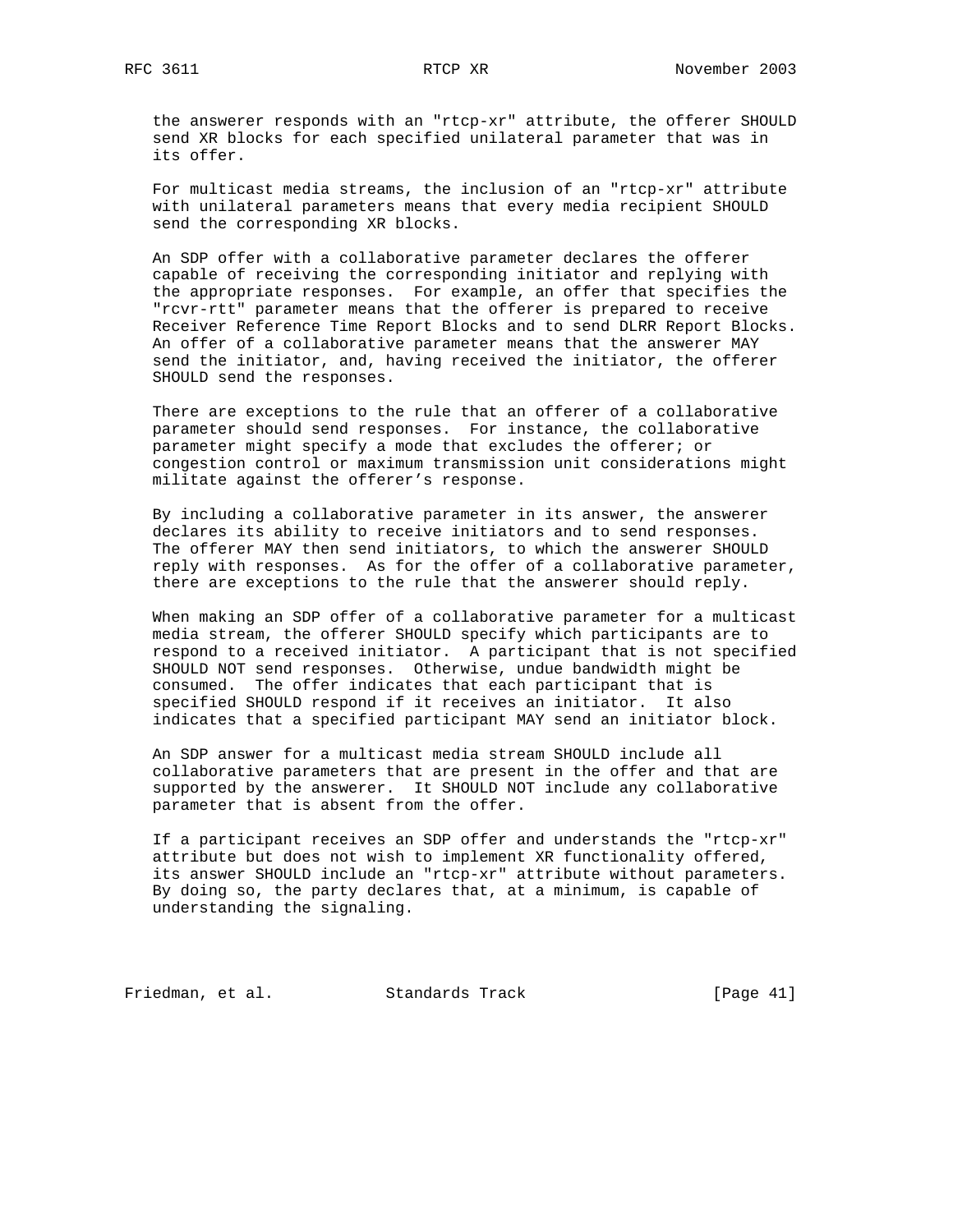### 5.3. Usage Outside of Offer/Answer

 SDP can be employed outside of the Offer/Answer context, for instance for multimedia sessions that are announced through the Session Announcement Protocol (SAP) [15], or streamed through the Real Time Streaming Protocol (RTSP) [17]. The signaling model is simpler, as the sender does not negotiate parameters, but the functionality expected from specifying the "rtcp-xr" attribute is the same as in Offer/Answer.

 When a unilateral parameter is specified for the "rtcp-xr" attribute associated with a media stream, the receiver of that stream SHOULD send the corresponding XR block. When a collaborative parameter is specified, only the participants indicated by the mode value in the collaborative parameter are concerned. Each such participant that receives an initiator block SHOULD send the corresponding response block. Each such participant MAY also send initiator blocks.

### 6. IANA Considerations

 This document defines a new RTCP packet type, the Extended Report (XR) type, within the existing Internet Assigned Numbers Authority (IANA) registry of RTP RTCP Control Packet Types. This document also defines a new IANA registry: the registry of RTCP XR Block Types. Within this new registry, this document defines an initial set of seven block types and describes how the remaining types are to be allocated.

 Further, this document defines a new SDP attribute, "rtcp-xr", within the existing IANA registry of SDP Parameters. It defines a new IANA registry, the registry of RTCP XR SDP Parameters, and an initial set of six parameters, and describes how additional parameters are to be allocated.

### 6.1. XR Packet Type

 The XR packet type defined by this document is registered with the IANA as packet type 207 in the registry of RTP RTCP Control Packet types (PT).

### 6.2. RTCP XR Block Type Registry

 This document creates an IANA registry called the RTCP XR Block Type Registry to cover the name space of the Extended Report block type (BT) field specified in Section 3. The BT field contains eight bits, allowing 256 values. The RTCP XR Block Type Registry is to be managed by the IANA according to the Specification Required policy of

Friedman, et al. Standards Track [Page 42]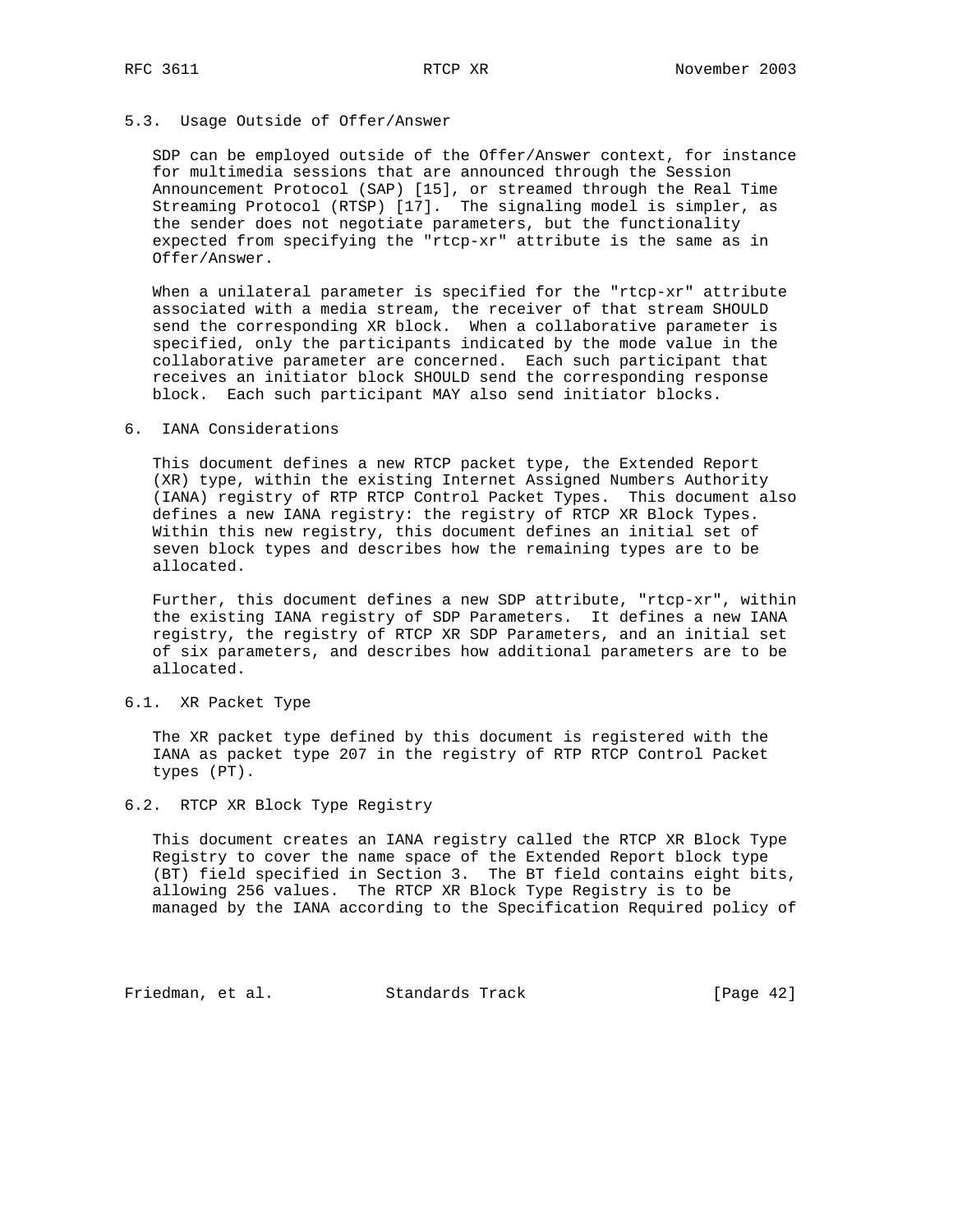RFC 2434 [7]. Future specifications SHOULD attribute block type values in strict numeric order following the values attributed in this document:

 BT name -- ---- 1 Loss RLE Report Block 2 Duplicate RLE Report Block 3 Packet Receipt Times Report Block 4 Receiver Reference Time Report Block 5 DLRR Report Block 6 Statistics Summary Report Block 7 VoIP Metrics Report Block

The BT value 255 is reserved for future extensions.

 Furthermore, future specifications SHOULD avoid the value 0. Doing so facilitates packet validity checking, since an all-zeros field might commonly be found in an ill-formed packet.

Any registration MUST contain the following information:

- Contact information of the one doing the registration, including at least name, address, and email.
- The format of the block type being registered, consistent with the extended report block format described in Section 3.
- A description of what the block type represents and how it shall be interpreted, detailing this information for each of its fields.
- 6.3. The "rtcp-xr" SDP Attribute

 The SDP attribute "rtcp-xr" defined by this document is registered with the IANA registry of SDP Parameters as follows:

SDP Attribute ("att-field"):

| Attribute name:        | rtcp-xr                                         |
|------------------------|-------------------------------------------------|
| Long form:             | RTP Control Protocol Extended Report Parameters |
| Type of name:          | att-field                                       |
|                        | Type of attribute: session and media level      |
| Subject to charset: no |                                                 |
| Purpose:               | see Section 5 of this document                  |
| Reference:             | this document                                   |
| Values:                | see this document and registrations below       |
|                        |                                                 |

| Friedman, et al. |  | Standards Track | [Page $43$ ] |  |
|------------------|--|-----------------|--------------|--|
|------------------|--|-----------------|--------------|--|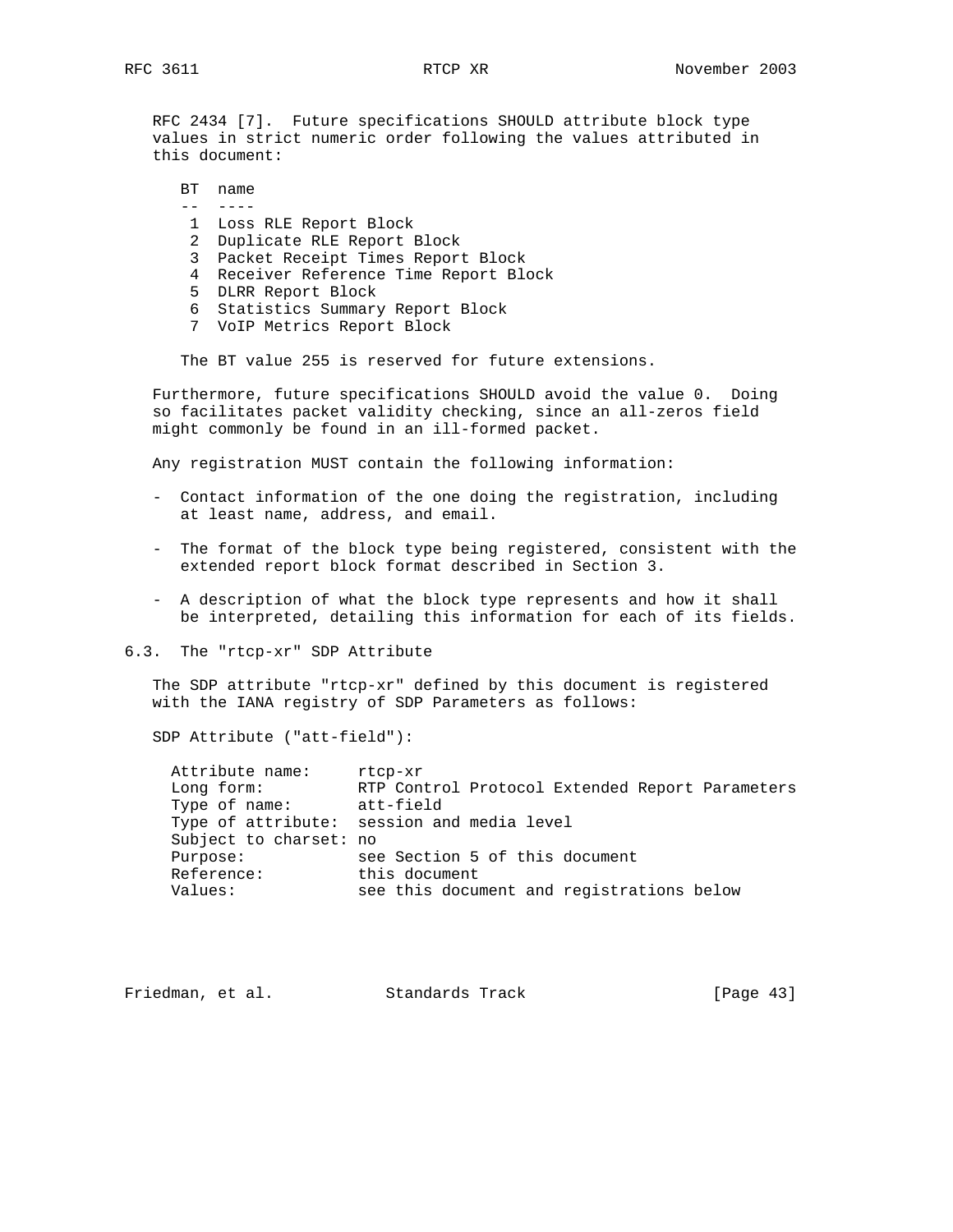The attribute has an extensible parameter field and therefore a registry for these parameters is required. This document creates an IANA registry called the RTCP XR SDP Parameters Registry. It contains the six parameters defined in Section 5.1: "pkt-loss-rle", "pkt-dup-rle", "pkt-rcpt-times", "stat-summary", "voip-metrics", and "recv-rtt".

 Additional parameters are to be added to this registry in accordance with the Specification Required policy of RFC 2434 [7]. Any registration MUST contain the following information:

- Contact information of the one doing the registration, including at least name, address, and email.
- An Augmented Backus-Naur Form (ABNF) [2] definition of the parameter, in accordance with the "format-ext" definition of Section 5.1.
- A description of what the parameter represents and how it shall be interpreted, both normally and in Offer/Answer.
- 7. Security Considerations

 This document extends the RTCP reporting mechanism. The security considerations that apply to RTCP reports [9, Appendix B] also apply to XR reports. This section details the additional security considerations that apply to the extensions.

 The extensions introduce heightened confidentiality concerns. Standard RTCP reports contain a limited number of summary statistics. The information contained in XR reports is both more detailed and more extensive (covering a larger number of parameters). The per packet report blocks and the VoIP Metrics Report Block provide examples.

 The per-packet information contained in Loss RLE, Duplicate RLE, and Packet Receipt Times Report Blocks facilitates multicast inference of network characteristics (MINC) [11]. Such inference can reveal the gross topology of a multicast distribution tree, as well as parameters, such as the loss rates and delays, along paths between branching points in that tree. Such information might be considered sensitive to autonomous system administrators.

 The VoIP Metrics Report Block provides information on the quality of ongoing voice calls. Though such information might be carried in an application specific format in standard RTP sessions, making it available in a standard format here makes it more available to potential eavesdroppers.

Friedman, et al. Standards Track [Page 44]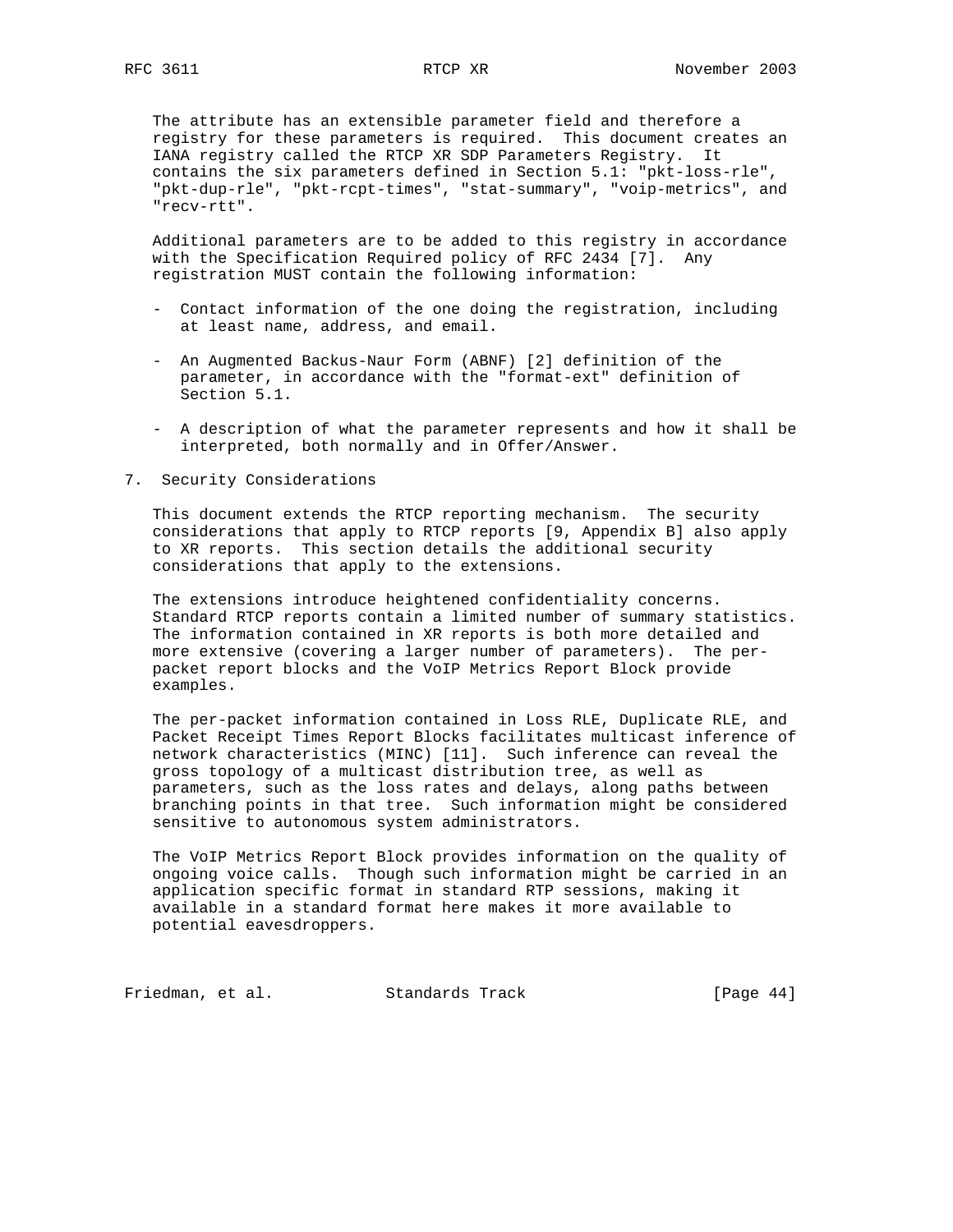No new mechanisms are introduced in this document to ensure confidentiality. Encryption procedures, such as those being suggested for a Secure RTCP (SRTCP) [12] at the time that this document was written, can be used when confidentiality is a concern to end hosts. Given that RTCP traffic can be encrypted by the end hosts, autonomous systems must be prepared for the fact that certain aspects of their network topology can be revealed.

 Any encryption or filtering of XR report blocks entails a loss of monitoring information to third parties. For example, a network that establishes a tunnel to encrypt VoIP Report Blocks denies that information to the service providers traversed by the tunnel. The service providers cannot then monitor or respond to the quality of the VoIP calls that they carry, potentially creating problems for the network's users. As a default, XR packets should not be encrypted or filtered.

 The extensions also make certain denial of service attacks easier. This is because of the potential to create RTCP packets much larger than average with the per packet reporting capabilities of the Loss RLE, Duplicate RLE, and Timestamp Report Blocks. Because of the automatic bandwidth adjustment mechanisms in RTCP, if some session participants are sending large RTCP packets, all participants will see their RTCP reporting intervals lengthened, meaning they will be able to report less frequently. To limit the effects of large packets, even in the absence of denial of service attacks, applications SHOULD place an upper limit on the size of the XR report blocks they employ. The "thinning" techniques described in Section 4.1 permit the packet-by-packet report blocks to adhere to a predefined size limit.

Friedman, et al. Standards Track [Page 45]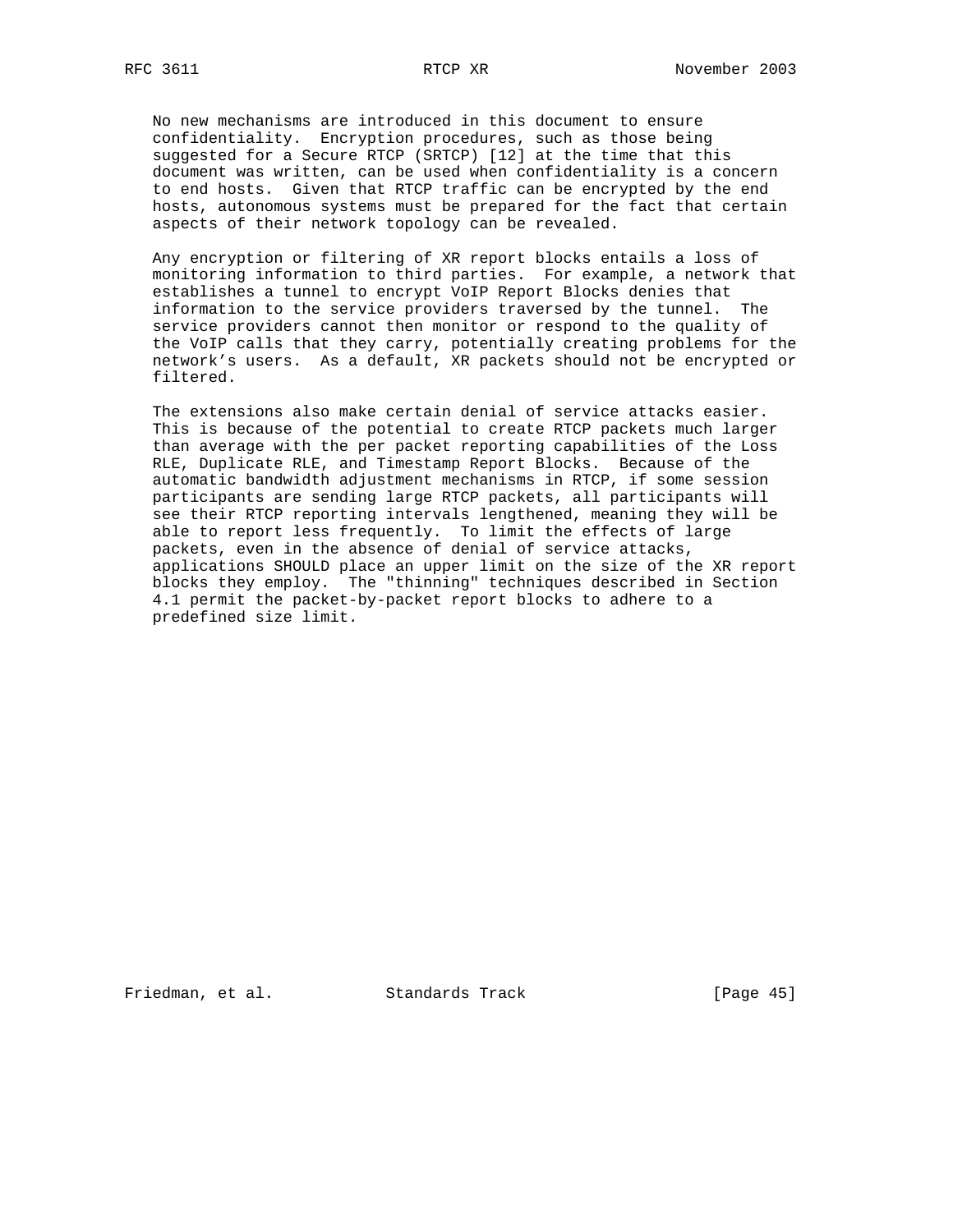### A. Algorithms

A.1. Sequence Number Interpretation

 This is the algorithm suggested by Section 4.1 for keeping track of the sequence numbers from a given sender. It implements the accounting practice required for the generation of Loss RLE Report Blocks.

 This algorithm keeps track of 16 bit sequence numbers by translating them into a 32 bit sequence number space. The first packet received from a source is considered to have arrived roughly in the middle of that space. Each packet that follows is placed either ahead of or behind the prior one in this 32 bit space, depending upon which choice would place it closer (or, in the event of a tie, which choice would not require a rollover in the 16 bit sequence number).

```
 // The reference sequence number is an extended sequence number
  // that serves as the basis for determining whether a new 16 bit
  // sequence number comes earlier or later in the 32 bit sequence
  // space.
  u_int32 _src_ref_seq;
  bool _uninitialized_src_ref_seq;
  // Place seq into a 32-bit sequence number space based upon a
  // heuristic for its most likely location.
  u_int32 extend_seq(const u_int16 seq) {
          u_int32 extended_seq, seq_a, seq_b, diff_a, diff_b;
          if(_uninitialized_src_ref_seq) {
                  // This is the first sequence number received. Place
                  // it in the middle of the extended sequence number
                  // space.
                 src_ref\_seq = seq \vert 0x80000000u;
                  _uninitialized_src_ref_seq = false;
                 extended_seq = _src_ref_seq;
}
          else {
                  // Prior sequence numbers have been received.
                  // Propose two candidates for the extended sequence
                  // number: seq_a is without wraparound, seq_b with
                  // wraparound.
                 seq_a = seq \mid (src_ref-seq \& 0xFFFF0000u); if(_src_ref_seq < seq_a) {
                         seq_b = seq_a - 0x00010000u;diff_a = seq_a - src_ref_seq;
```
Friedman, et al. Standards Track [Page 46]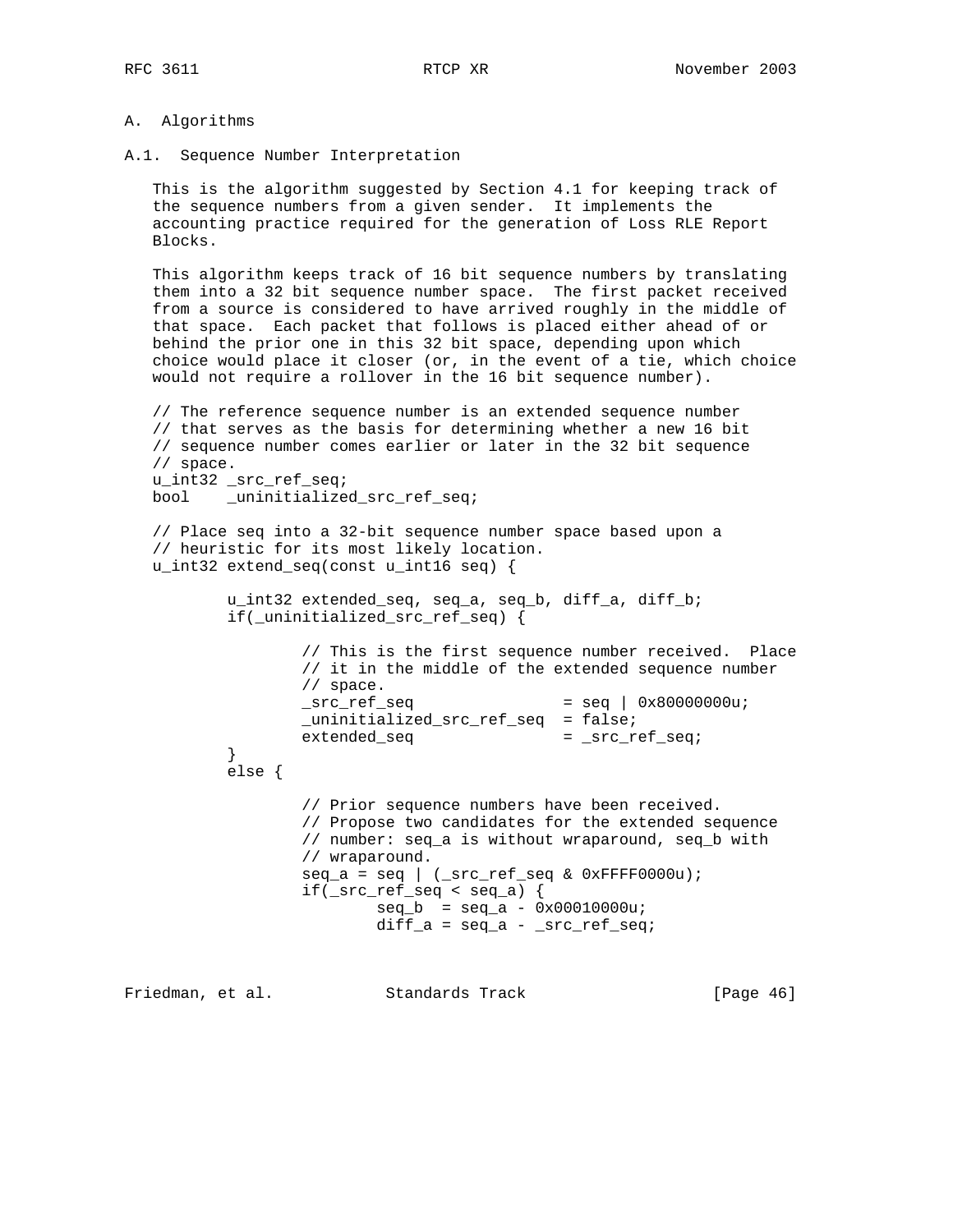$diff_b = src_ref\_seq - seq_b;$  } else {  $seq_b = seq_a + 0x00010000u;$  diff\_a = \_src\_ref\_seq - seq\_a; diff\_b =  $seq_b - src\_ref\_seq;$  } // Choose the closer candidate. If they are equally // close, the choice is somewhat arbitrary: we choose // the candidate for which no rollover is necessary. if(diff\_a < diff\_b)  $\{$ extended\_seq = seq\_a; } else { extended\_seq = seq\_b;<br>} } // Set the reference sequence number to be this most // recently-received sequence number. \_src\_ref\_seq = extended\_seq; } // Return our best guess for a 32-bit sequence number that // corresponds to the 16-bit number we were given. return extended\_seq; }

A.2. Example Burst Packet Loss Calculation.

 This is an algorithm for measuring the burst characteristics for the VoIP Metrics Report Block (Section 4.7). The algorithm, which has been verified against a working implementation for correctness, is reproduced from ETSI TS 101 329-5 [3]. The algorithm, as described here, takes precedence over any change that might eventually be made to the algorithm in future ETSI documents.

 This algorithm is event driven and hence extremely computationally efficient.

Given the following definition of states:

 state 1 = received a packet during a gap state 2 = received a packet during a burst state 3 = lost a packet during a burst state 4 = lost an isolated packet during a gap

Friedman, et al. Standards Track [Page 47]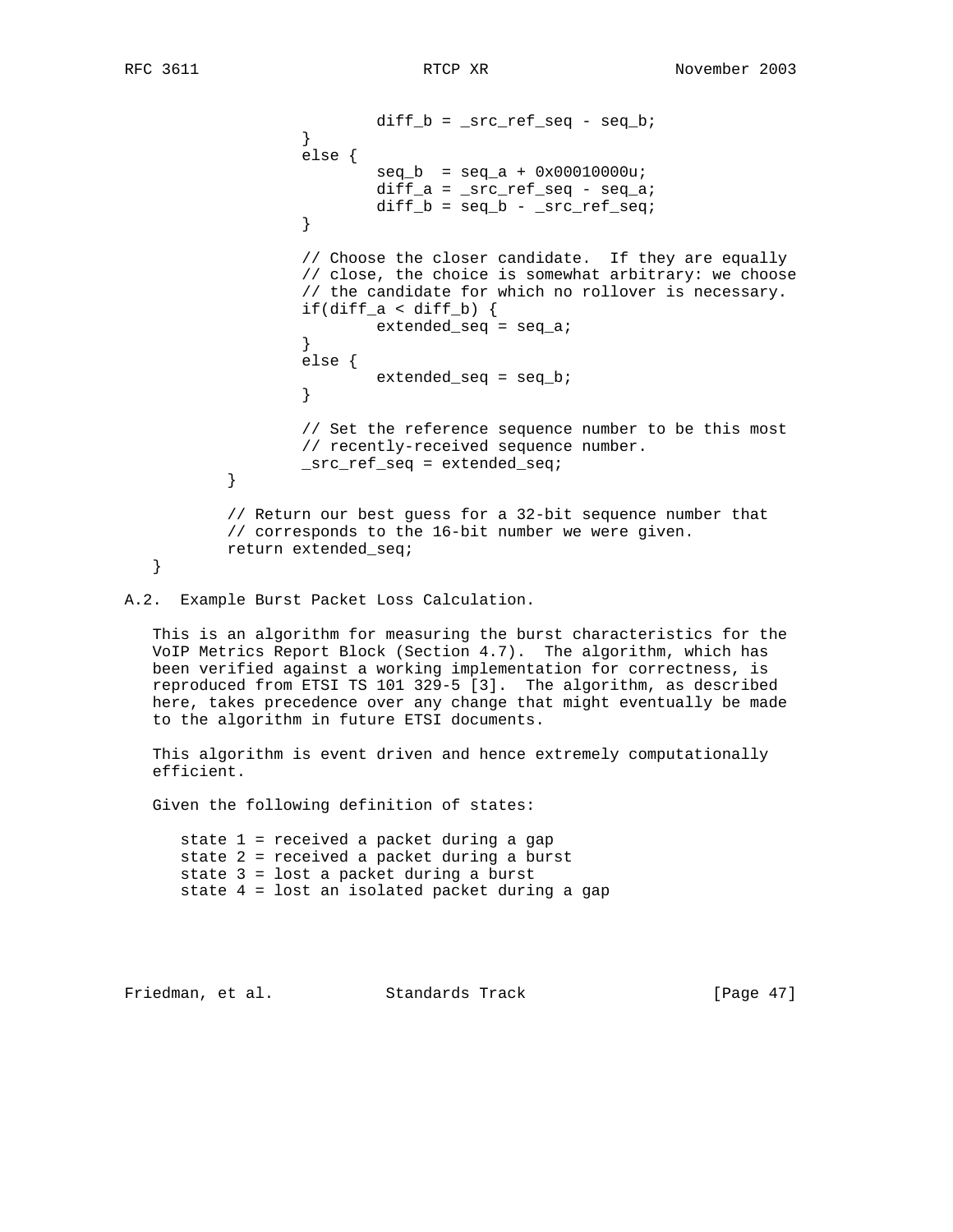The "c" variables below correspond to state transition counts, i.e., c14 is the transition from state 1 to state 4. It is possible to infer one of a pair of state transition counts to an accuracy of 1 which is generally sufficient for this application.

 "pkt" is the count of packets received since the last packet was declared lost or discarded, and "lost" is the number of packets lost within the current burst. "packet\_lost" and "packet\_discarded" are Boolean variables that indicate if the event that resulted in this function being invoked was a lost or discarded packet.

```
 if(packet_lost) {
        loss_count++;
}
  if(packet_discarded) {
        discard_count++;
}
  if(!packet_lost && !packet_discarded) {
        pkt++;
  }
  else {
       if(pkt >= gmin) {
             if(lost == 1)c14++; }
              else {
                   c13++; }
             lost = 1;c11 += pkt;
}
        else {
              lost++;
             if(\text{pkt} == 0) {
             c33++; }
              else {
                   c23++;c22 += (pkt - 1);<br>}
}
}
       pkt = 0;
  }
```
 At each reporting interval the burst and gap metrics can be calculated as follows.

Friedman, et al. Standards Track [Page 48]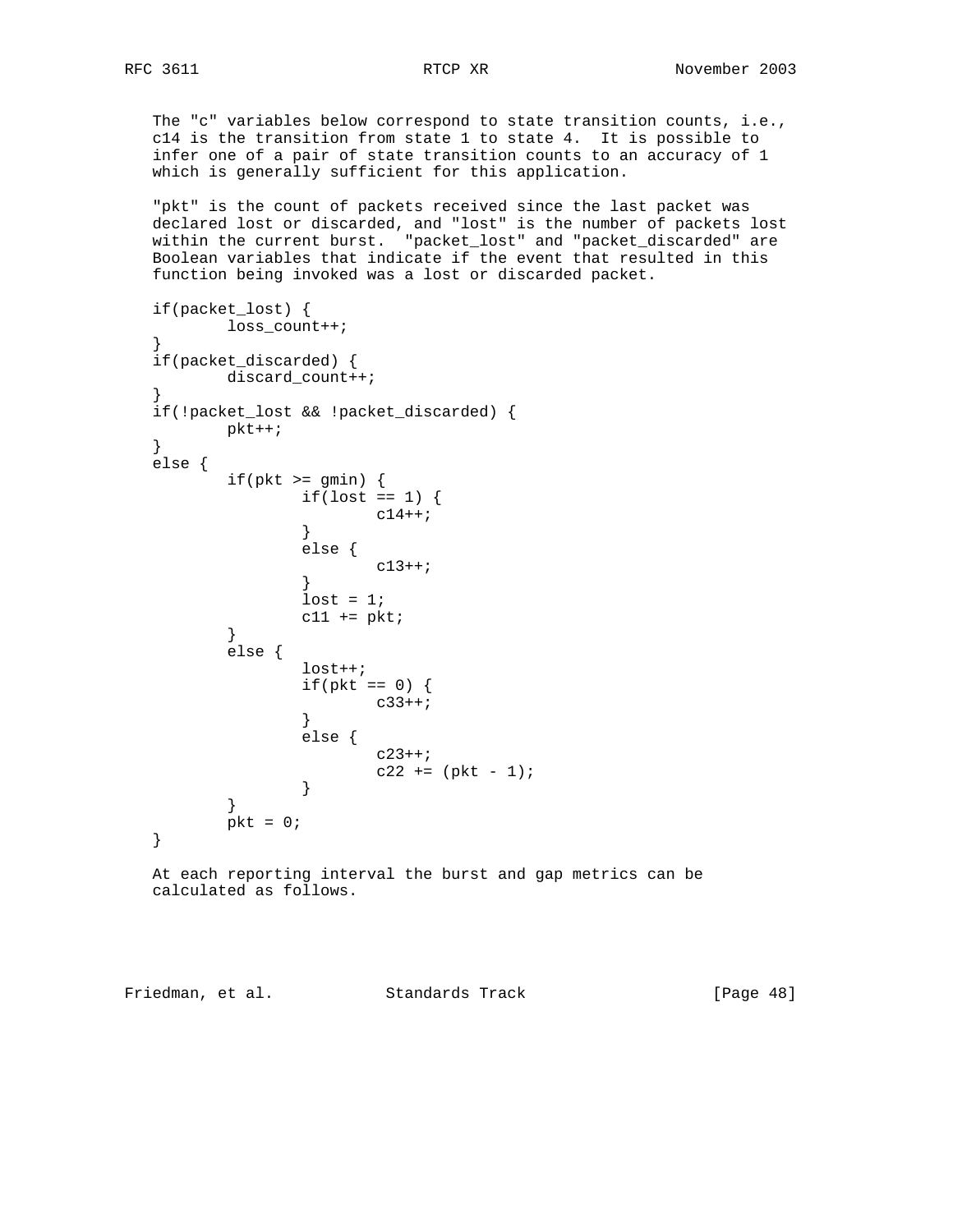```
 // Calculate additional transition counts.
 c31 = c13;c32 = c23;ctotal = c11 + c14 + c13 + c22 + c23 + c31 + c32 + c33;
  // Calculate burst and densities.
 p32 = c32 / (c31 + c32 + c33);if((c22 + c23) < 1) {
         p23 = 1; }
  else {
         p23 = 1 - c22/(c22 + c23); }
 burst_density = 256 * p23 / (p23 + p32);
 gap_density = 256 * c14 / (c11 + c14);
  // Calculate burst and gap durations in ms
  m = frameDuration_in_ms * framesPerRTPPkt;
 gap_length = (c11 + c14 + c13) * m / c13;burst_length = ctotal * m / c13 - lgap;
  /* calculate loss and discard rates */
  loss_rate = 256 * loss_count / ctotal;
  discard_rate = 256 * discard_count / ctotal;
```
Intellectual Property Notice

 The IETF takes no position regarding the validity or scope of any intellectual property or other rights that might be claimed to pertain to the implementation or use of the technology described in this document or the extent to which any license under such rights might or might not be available; neither does it represent that it has made any effort to identify any such rights. Information on the IETF's procedures with respect to rights in standards-track and standards-related documentation can be found in BCP 11 [5]. Copies of claims of rights made available for publication and any assurances of licenses to be made available, or the result of an attempt made to obtain a general license or permission for the use of such proprietary rights by implementors or users of this specification can be obtained from the IETF Secretariat.

 The IETF invites any interested party to bring to its attention any copyrights, patents or patent applications, or other proprietary rights which may cover technology that may be required to practice this standard. Please address the information to the IETF Executive Director.

Friedman, et al. Standards Track [Page 49]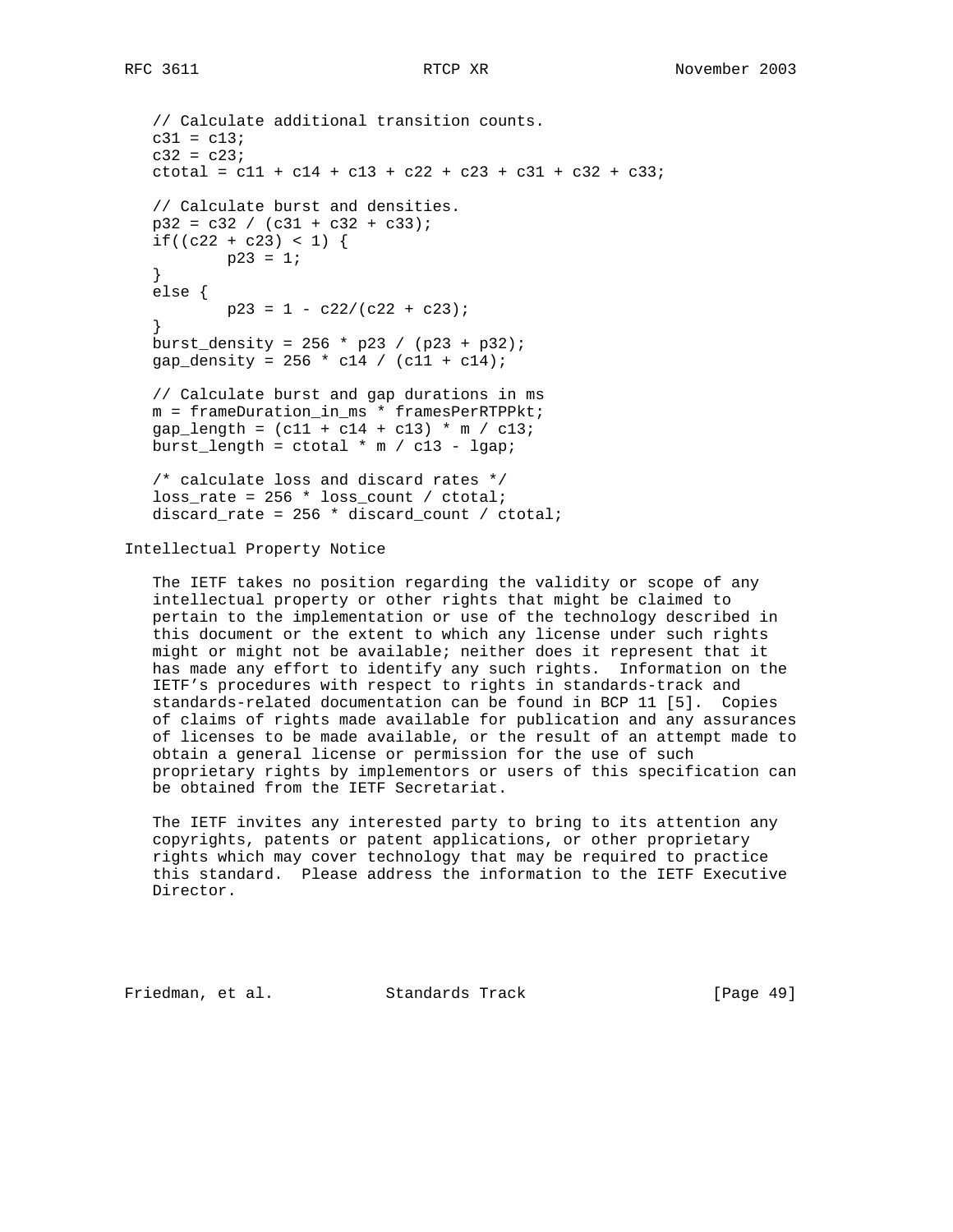# Acknowledgments

 We thank the following people: Colin Perkins, Steve Casner, and Henning Schulzrinne for their considered guidance; Sue Moon for helping foster collaboration between the authors; Mounir Benzaid for drawing our attention to the reporting needs of MLDA; Dorgham Sisalem and Adam Wolisz for encouraging us to incorporate MLDA block types; and Jose Rey for valuable review of the SDP Signaling section.

### Contributors

The following people are the authors of this document:

 Kevin Almeroth, UCSB Ramon Caceres, IBM Research Alan Clark, Telchemy Robert G. Cole, JHU Applied Physics Laboratory Nick Duffield, AT&T Labs-Research Timur Friedman, Paris 6 Kaynam Hedayat, Brix Networks Kamil Sarac, UT Dallas Magnus Westerlund, Ericsson

 The principal people to contact regarding the individual report blocks described in this document are as follows:

|  | sec. report block                                 | principal contributors      |
|--|---------------------------------------------------|-----------------------------|
|  |                                                   |                             |
|  | 4.1 Loss RLE Report Block                         | Friedman, Caceres, Duffield |
|  | 4.2 Duplicate RLE Report Block                    | Friedman, Caceres, Duffield |
|  | 4.3 Packet Receipt Times Report Block             | Friedman, Caceres, Duffield |
|  | 4.4 Receiver Reference Time Report Block Friedman |                             |
|  | 4.5 DLRR Report Block                             | Friedman                    |
|  | 4.6 Statistics Summary Report Block               | Almeroth, Sarac             |
|  | 4.7 VoIP Metrics Report Block                     | Clark, Cole, Hedayat        |
|  |                                                   |                             |

 The principal person to contact regarding the SDP signaling described in this document is Magnus Westerlund.

Friedman, et al. Standards Track [Page 50]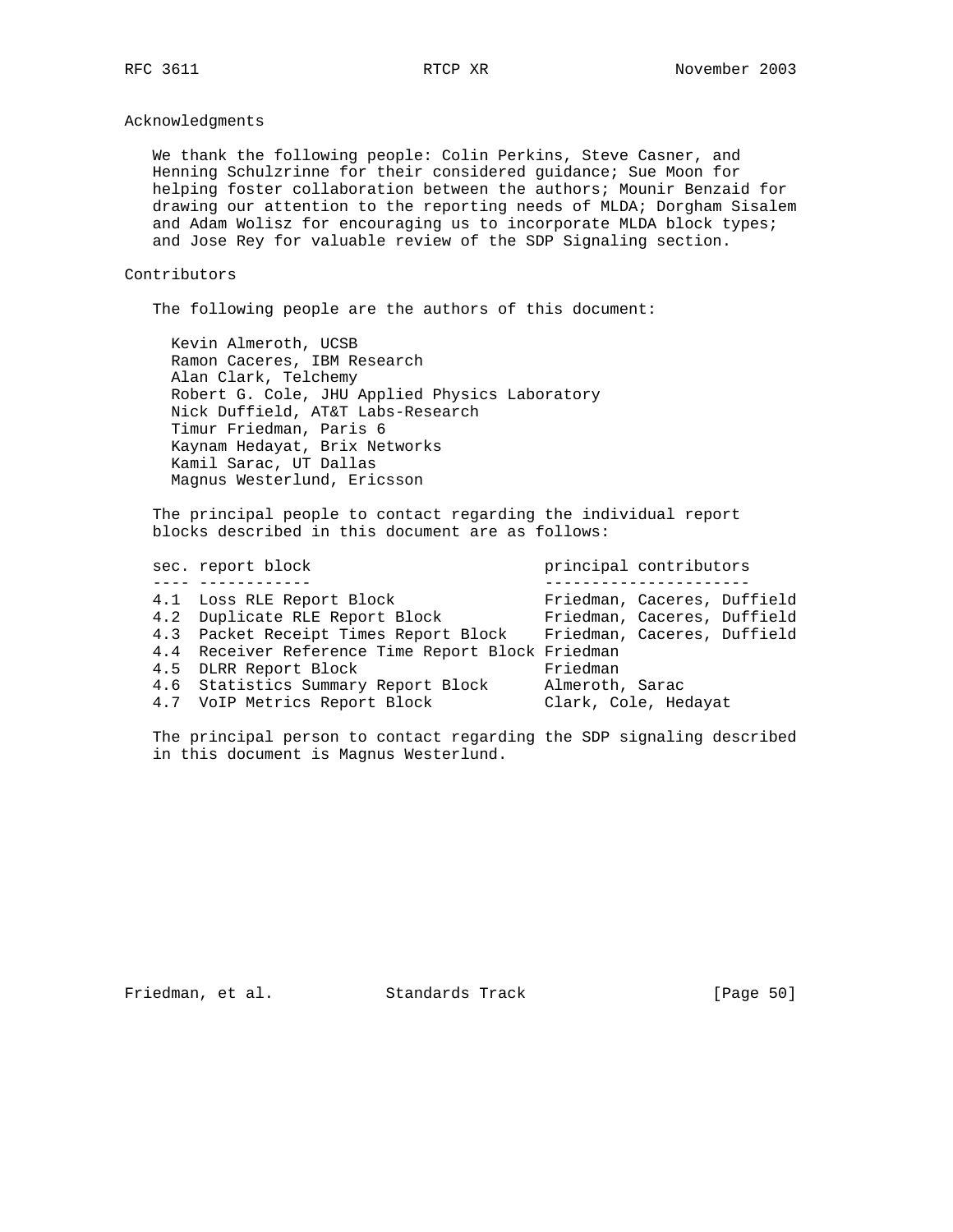### References

Normative References

- [1] Bradner, S., "Key words for use in RFCs to Indicate Requirement Levels", BCP 14, RFC 2119, March 1997.
- [2] Crocker, D., Ed. and P. Overell, "Augmented BNF for Syntax Specifications: ABNF", RFC 2234, November 1997.
- [3] ETSI, "Quality of Service (QoS) measurement methodologies", ETSI TS 101 329-5 V1.1.1 (2000-11), November 2000.
- [4] Handley, M. and V. Jacobson, "SDP: Session Description Protocol", RFC 2327, April 1998.
- [5] Hovey, R. and S. Bradner, "The Organizations Involved in the IETF Standards Process", BCP 11, RFC 2028, October 1996.
- [6] ITU-T, "The E-Model, a computational model for use in transmission planning", Recommendation G.107, January 2003.
- [7] Narten, T. and H. Alvestrand, "Guidelines for Writing an IANA Considerations Section in RFCs", BCP 26, RFC 2434, October 1998.
- [8] Rosenberg, J. and H. Schulzrinne, "An Offer/Answer Model with the Session Description Protocol (SDP)", RFC 3264, June 2002.
- [9] Schulzrinne, H., Casner, S., Frederick, R. and V. Jacobson, "RTP: A Transport Protocol for Real-Time Applications", RFC 3550, July 2003.
- [10] TIA/EIA-810-A Transmission Requirements for Narrowband Voice over IP and Voice over PCM Digital Wireline Telephones, December 2000.

# Informative References

- [11] Adams, A., Bu, T., Caceres, R., Duffield, N.G., Friedman, T., Horowitz, J., Lo Presti, F., Moon, S.B., Paxson, V. and D. Towsley, "The Use of End-to-End Multicast Measurements for Characterizing Internal Network Behavior", IEEE Communications Magazine, May 2000.
- [12] Baugher, McGrew, Oran, Blom, Carrara, Naslund and Norrman, "The Secure Real-time Transport Protocol", Work in Progress.

Friedman, et al. Standards Track [Page 51]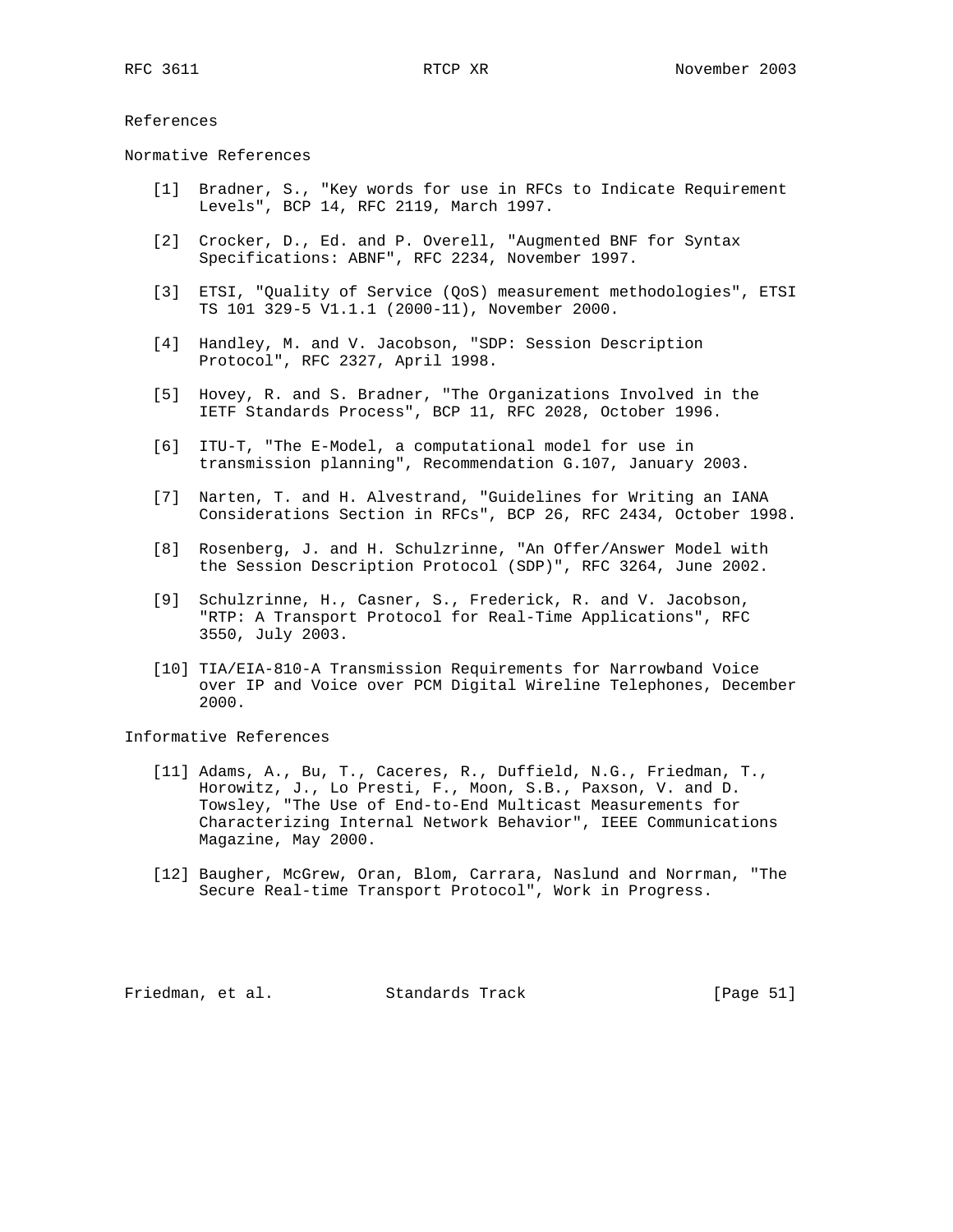- [13] Caceres, R., Duffield, N.G. and T. Friedman, "Impromptu measurement infrastructures using RTP", Proc. IEEE Infocom 2002.
- [14] Clark, A.D., "Modeling the Effects of Burst Packet Loss and Recency on Subjective Voice Quality", Proc. IP Telephony Workshop 2001.
- [15] Handley, M., Perkins, C. and E. Whelan, "Session Announcement Protocol", RFC 2974, October 2000.
- [16] Reynolds, J., Ed., "Assigned Numbers: RFC 1700 is Replaced by an On-line Database", RFC 3232, January 2002.
- [17] Schulzrinne, H., Rao, A. and R. Lanphier, "Real Time Streaming Protocol (RTSP)", RFC 2326, April 1998.
- [18] Sisalem D. and A. Wolisz, "MLDA: A TCP-friendly Congestion Control Framework for Heterogeneous Multicast Environments", Proc. IWQoS 2000.

Friedman, et al. Standards Track [Page 52]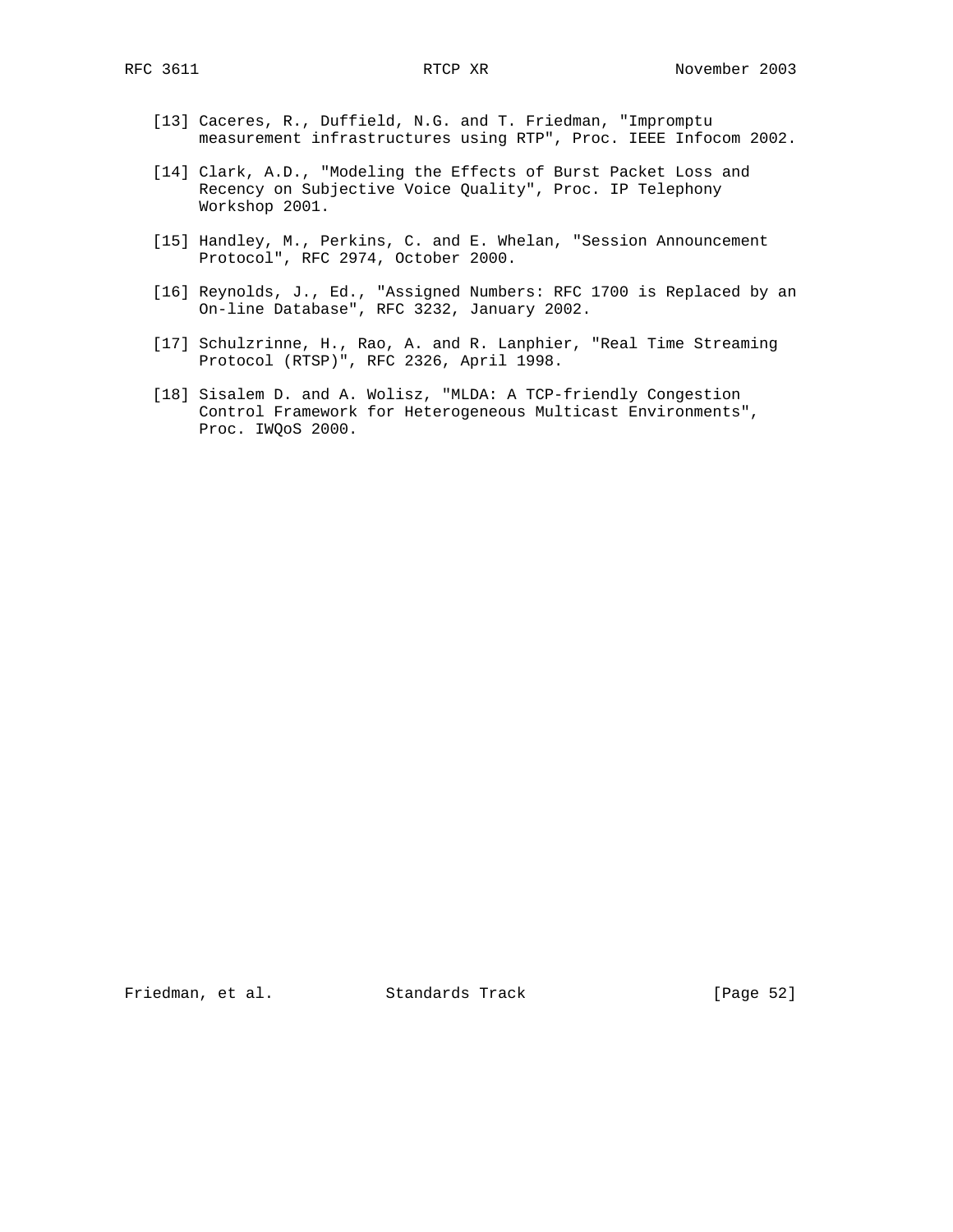Authors' Addresses Kevin Almeroth Department of Computer Science University of California Santa Barbara, CA 93106 USA EMail: almeroth@cs.ucsb.edu Ramon Caceres IBM Research 19 Skyline Drive Hawthorne, NY 10532 USA EMail: caceres@watson.ibm.com Alan Clark Telchemy Incorporated 3360 Martins Farm Road, Suite 200 Suwanee, GA 30024 USA Phone: +1 770 614 6944 Fax: +1 770 614 3951 EMail: alan@telchemy.com Robert G. Cole Johns Hopkins University Applied Physics Laboratory MP2-S170 11100 Johns Hopkins Road Laurel, MD 20723-6099 USA Phone: +1 443 778 6951 EMail: robert.cole@jhuapl.edu Nick Duffield AT&T Labs-Research 180 Park Avenue, P.O. Box 971 Florham Park, NJ 07932-0971 USA Phone: +1 973 360 8726 Fax: +1 973 360 8050 EMail: duffield@research.att.com Friedman, et al. Standards Track [Page 53]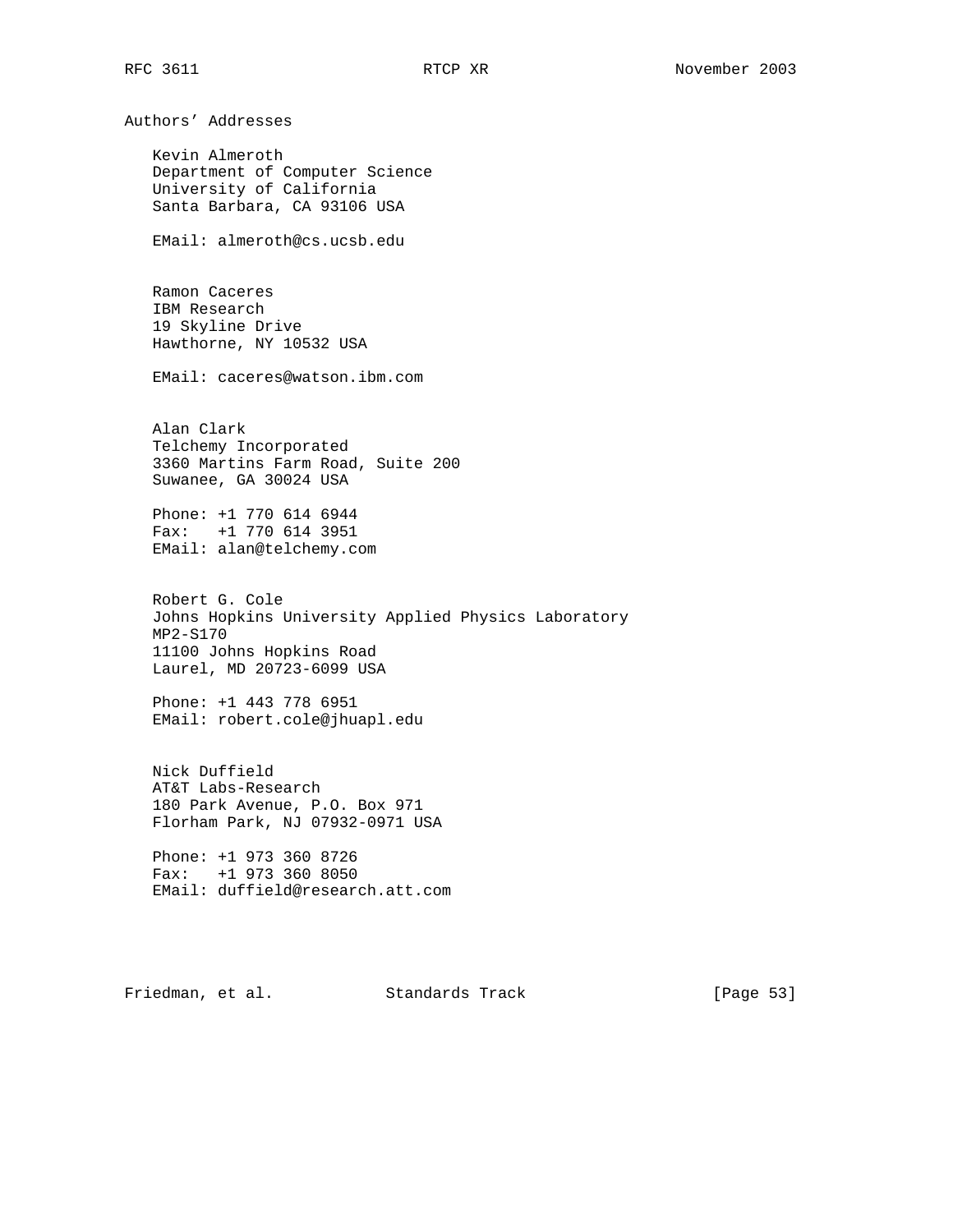Timur Friedman Universite Pierre et Marie Curie (Paris 6) Laboratoire LiP6-CNRS 8, rue du Capitaine Scott 75015 PARIS France

 Phone: +33 1 44 27 71 06 Fax: +33 1 44 27 74 95 EMail: timur.friedman@lip6.fr

 Kaynam Hedayat Brix Networks 285 Mill Road Chelmsford, MA 01824 USA

 Phone: +1 978 367 5600 Fax: +1 978 367 5700 EMail: khedayat@brixnet.com

 Kamil Sarac Department of Computer Science (ES 4.207) Eric Jonsson School of Engineering & Computer Science University of Texas at Dallas Richardson, TX 75083-0688 USA

 Phone: +1 972 883 2337 Fax: +1 972 883 2349 EMail: ksarac@utdallas.edu

 Magnus Westerlund Ericsson Research Ericsson AB SE-164 80 Stockholm Sweden

 Phone: +46 8 404 82 87 Fax: +46 8 757 55 50 EMail: magnus.westerlund@ericsson.com

Friedman, et al. Standards Track [Page 54]